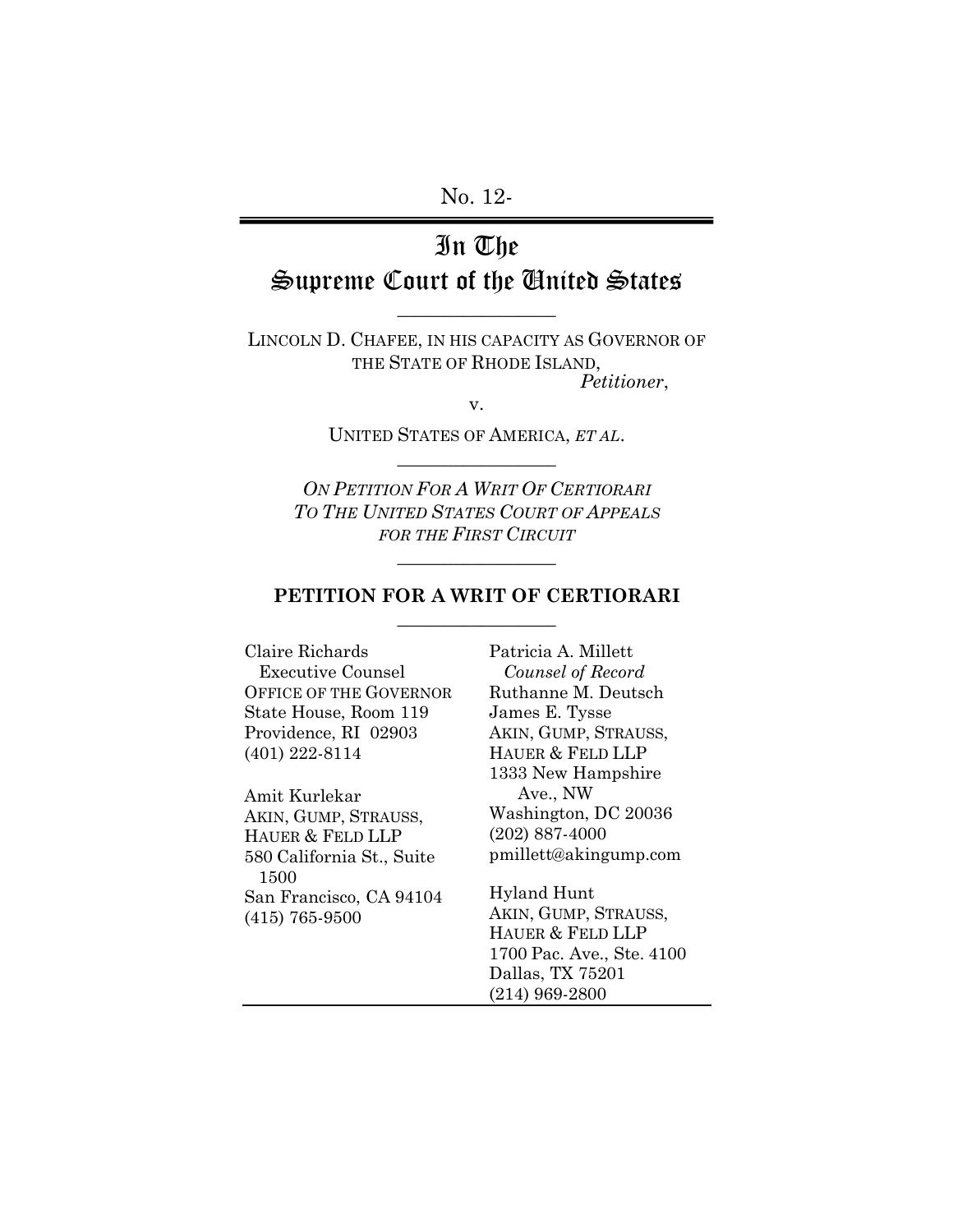#### **QUESTION PRESENTED**

Twice this Court has noted, but not decided, the question whether, as a matter of constitutional federalism, the United States may use a writ of habeas corpus *ad prosequendum* to seize a state prisoner out of state custody while his state sentence is still being served. *See United States v. Mauro*, 436 U.S. 340, 363 & n.28 (1978); *Carbo v. United States*, 364 U.S. 611, 621 n.20 (1961). That open question has produced a split in the circuits and a sharp division in the en banc First Circuit here over the proper coordinated operation of two federal statutes, the Interstate Agreement on Detainers Act, 18 U.S.C. app. 2, and the habeas corpus statute, 28 U.S.C. § 2241. The question presented is:

Whether, after initiating a custody request for a state prisoner under the Interstate Agreement on Detainers Act, 18 U.S.C. app. 2, the federal government may nullify the State's exercise of its statutory right to disallow that custody request by resort to a writ of habeas corpus *ad prosequendum*.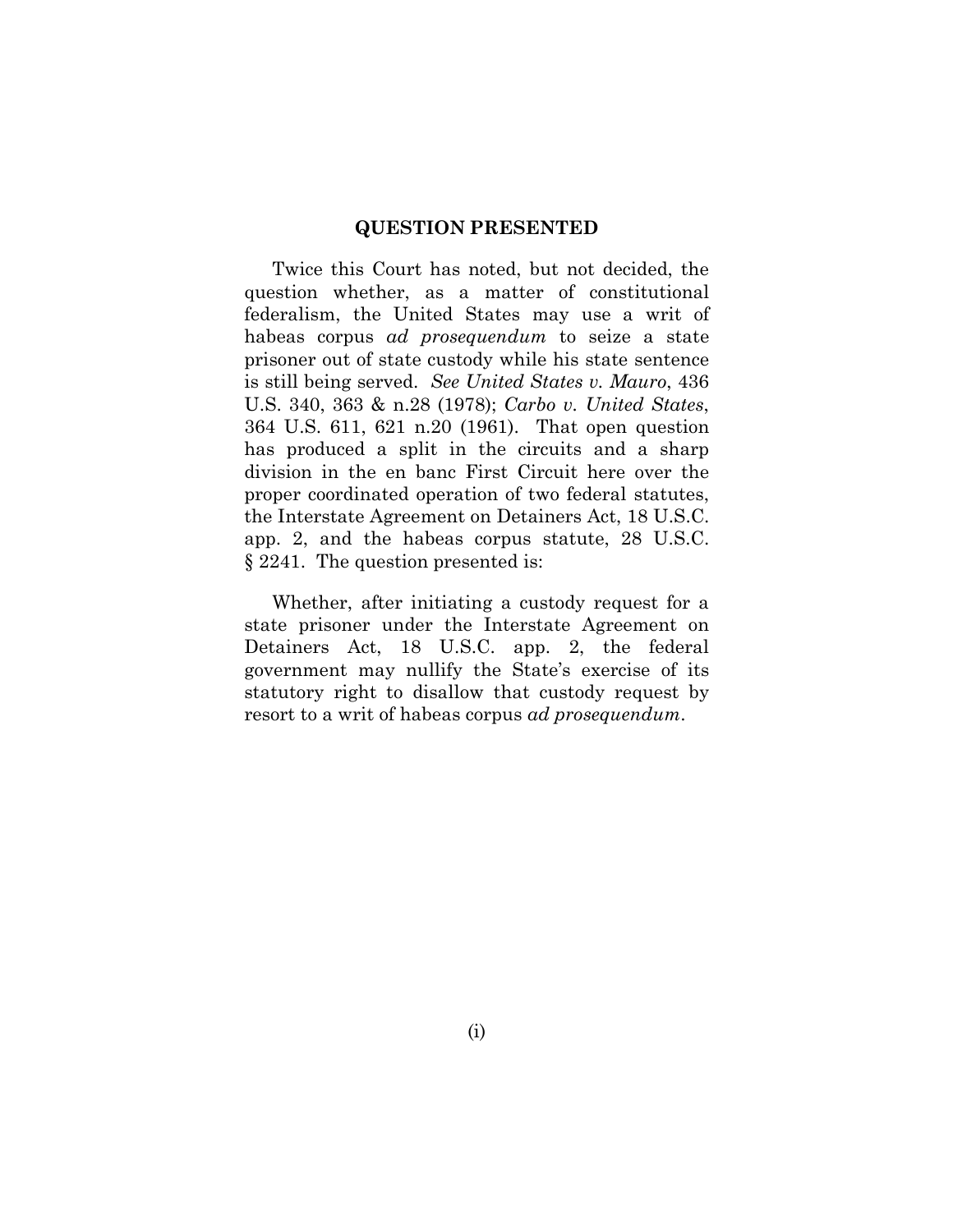### **PARTIES TO THE PROCEEDING**

Petitioner Lincoln D. Chafee, in his capacity as Governor of the State of Rhode Island, was the intervenor-appellant-petitioner in the court of appeals.

The United States of America was the plaintiff in the district court and appellee-respondent in the court of appeals.

Jason Pleau was the defendant in the district court and appellant-petitioner in the court of appeals.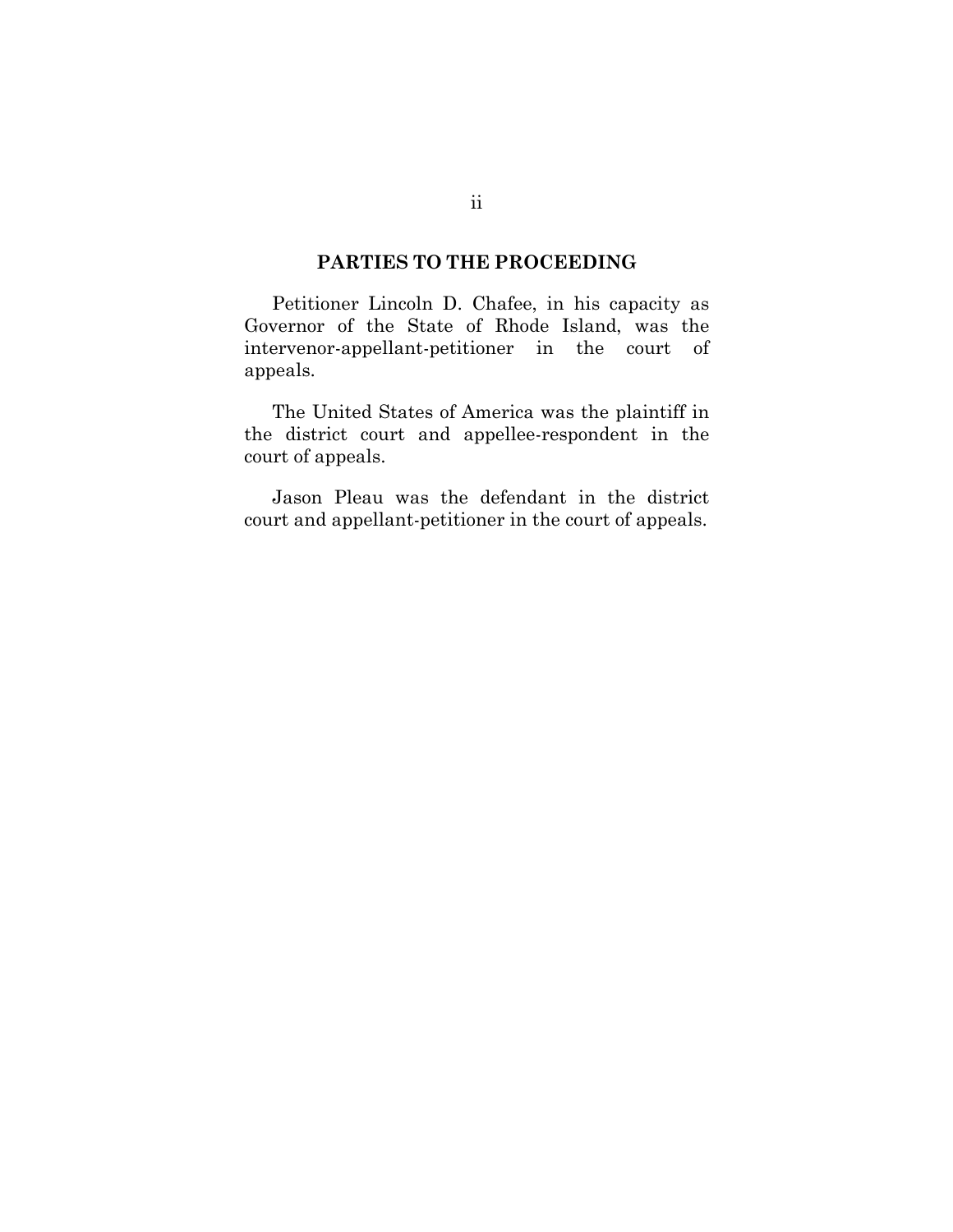# **TABLE OF CONTENTS**

| PARTIES TO THE PROCEEDING ii                                                                                                                                                                                                                  |  |  |  |
|-----------------------------------------------------------------------------------------------------------------------------------------------------------------------------------------------------------------------------------------------|--|--|--|
|                                                                                                                                                                                                                                               |  |  |  |
|                                                                                                                                                                                                                                               |  |  |  |
| RELEVANT CONSTITUTIONAL AND                                                                                                                                                                                                                   |  |  |  |
|                                                                                                                                                                                                                                               |  |  |  |
| REASONS FOR GRANTING THE WRIT13                                                                                                                                                                                                               |  |  |  |
| THE EN BANC COURT'S DECISION<br>$\mathbf{L}$<br>TREADS HEAVILY ON BASIC<br>PRINCIPLES OF FEDERALISM14                                                                                                                                         |  |  |  |
| THE EN BANC MAJORITY WIDENED A<br>II.<br>SPLIT BETWEEN THE CIRCUITS<br>CONCERNING A QUESTION THAT<br>THIS COURT HAS TWICE LEFT OPEN17                                                                                                         |  |  |  |
| III. WHETHER THE DETAINERS ACT<br>PRESERVED THE STATES' HISTORIC<br>RIGHT TO DISALLOW A FEDERAL<br>TRANSFER REQUEST MADE<br>THROUGH AN AD PROSEQUENDUM<br>WRIT IS AN EXCEPTIONALLY<br>IMPORTANT QUESTION THAT<br>MERITS THIS COURT'S REVIEW26 |  |  |  |
|                                                                                                                                                                                                                                               |  |  |  |
| <b>APPENDIX</b>                                                                                                                                                                                                                               |  |  |  |
| $\Gamma_{11}$ , $\Gamma_{22}$ , $\Omega_{12}$ , $\Omega_{23}$ , $\Omega_{11}$ , $\Omega_{12}$ , $\Omega_{13}$ , $\Omega_{14}$ , $\Omega_{15}$ , $\Omega_{16}$ , $\Omega_{17}$                                                                 |  |  |  |

En Banc Opinion of the United States Court of Appeals for the First Circuit (May 7, 2012) ............. 1a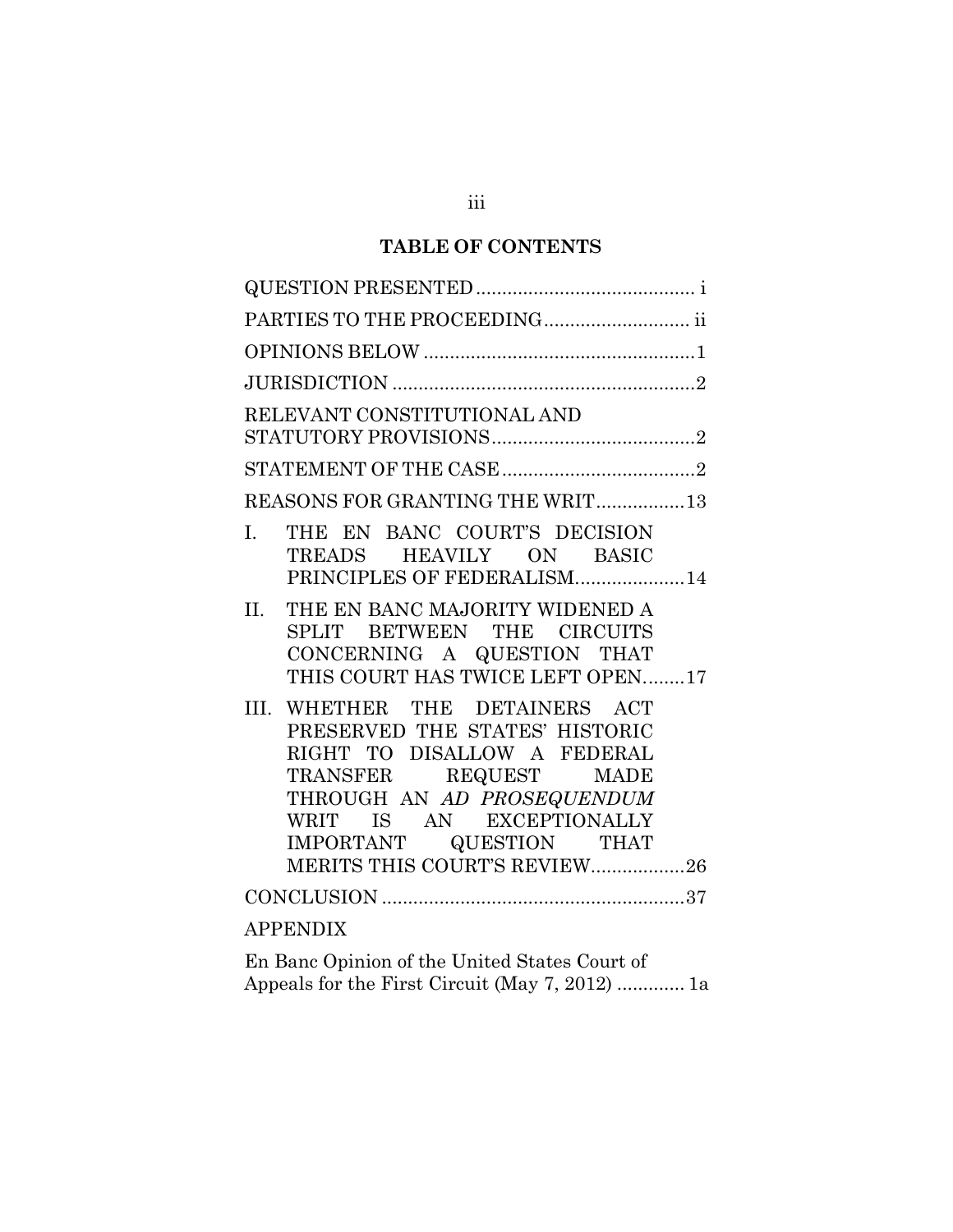| Panel Decision of the United States Court of<br>Appeals and Order Granting Petition for a Writ                                                   |  |  |  |  |
|--------------------------------------------------------------------------------------------------------------------------------------------------|--|--|--|--|
| Opinion and Order of the United States<br>District Court for the District of Rhode Island                                                        |  |  |  |  |
| En Banc Order of the United States Court of<br>Appeals for the First Circuit Denying a Stay of                                                   |  |  |  |  |
| En Banc Order of the United States Court of<br>Appeals for the First Circuit Granting Petition<br>for Rehearing En Banc (December 21, 2011) 101a |  |  |  |  |
| United States Constitution, Art. I, §10, cl. 3104a                                                                                               |  |  |  |  |
| Interstate Agreement on Detainers Act,                                                                                                           |  |  |  |  |
| Habeas Corpus Statute, 28 U.S.C. § 2241118a                                                                                                      |  |  |  |  |
| Detainer Against Sentenced State Prisoner<br>Jason W. Pleau Based on Federal Arrest                                                              |  |  |  |  |
| Letter from John H. Hardiman, Public<br>Defender to Randall White, Assistant Attorney                                                            |  |  |  |  |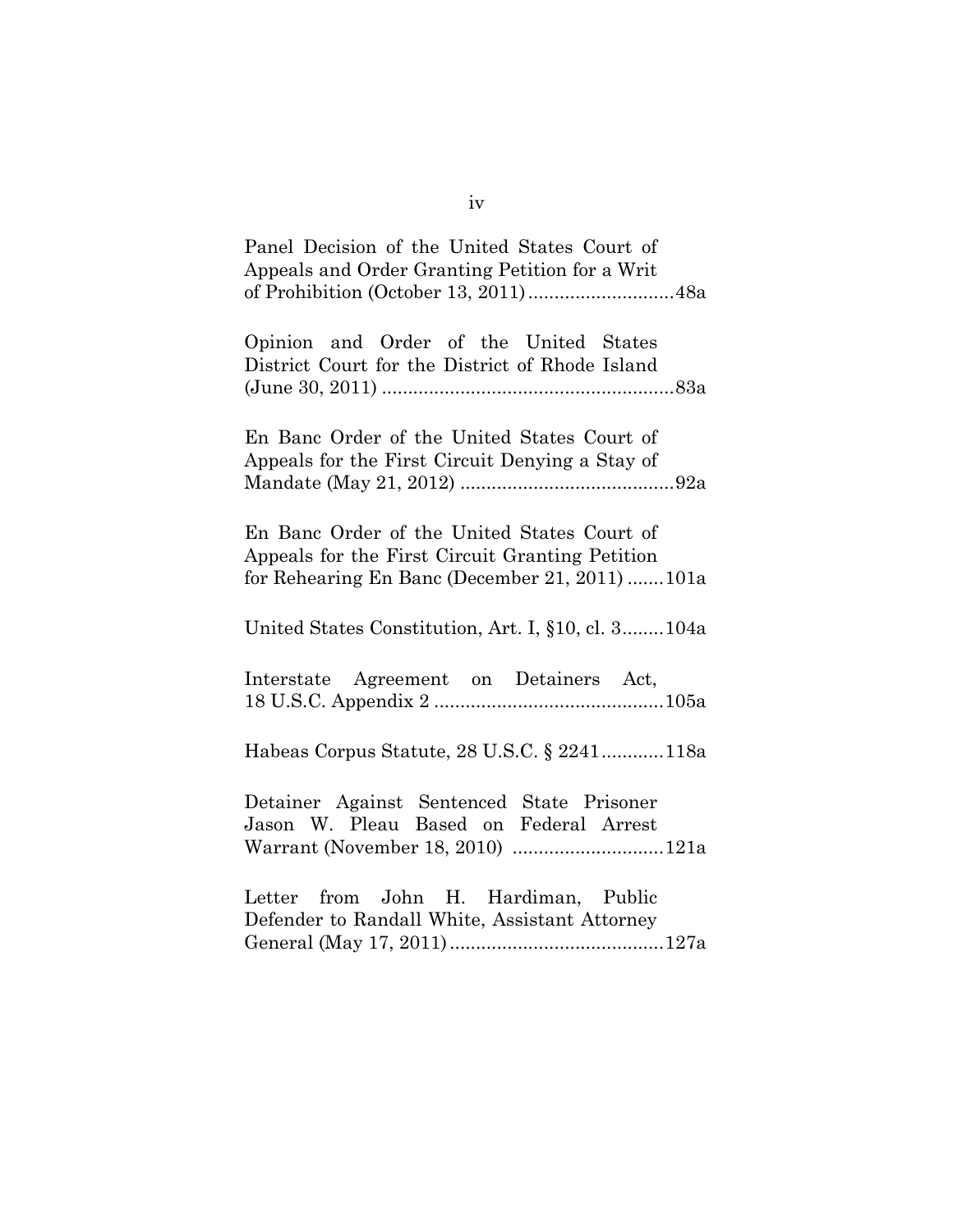| Interstate Agreement on Detainers Request for<br>Temporary Custody of Jason W. Pleau (May 22,                                                     |
|---------------------------------------------------------------------------------------------------------------------------------------------------|
| Letter from Lincoln D. Chafee, Governor of<br>Rhode Island to Peter Neronha, United States<br>Attorney for the District of Rhode Island           |
| Statement from the Office of Governor Lincoln                                                                                                     |
| Writ of Habeas Corpus Ad Prosequendum as to<br>Jason W. Pleau filed in United States District<br>Court for the District of Rhode Island (June 30, |
| Renewed Writ of Habeas Corpus Ad<br>Prosequendum as to Jason W. Pleau filed in<br>United States District Court for the District of                |
| Notice of Intention to Seek the Death Penalty<br>as to Jason W. Pleau filed in United States<br>District Court for the District of Rhode Island   |

v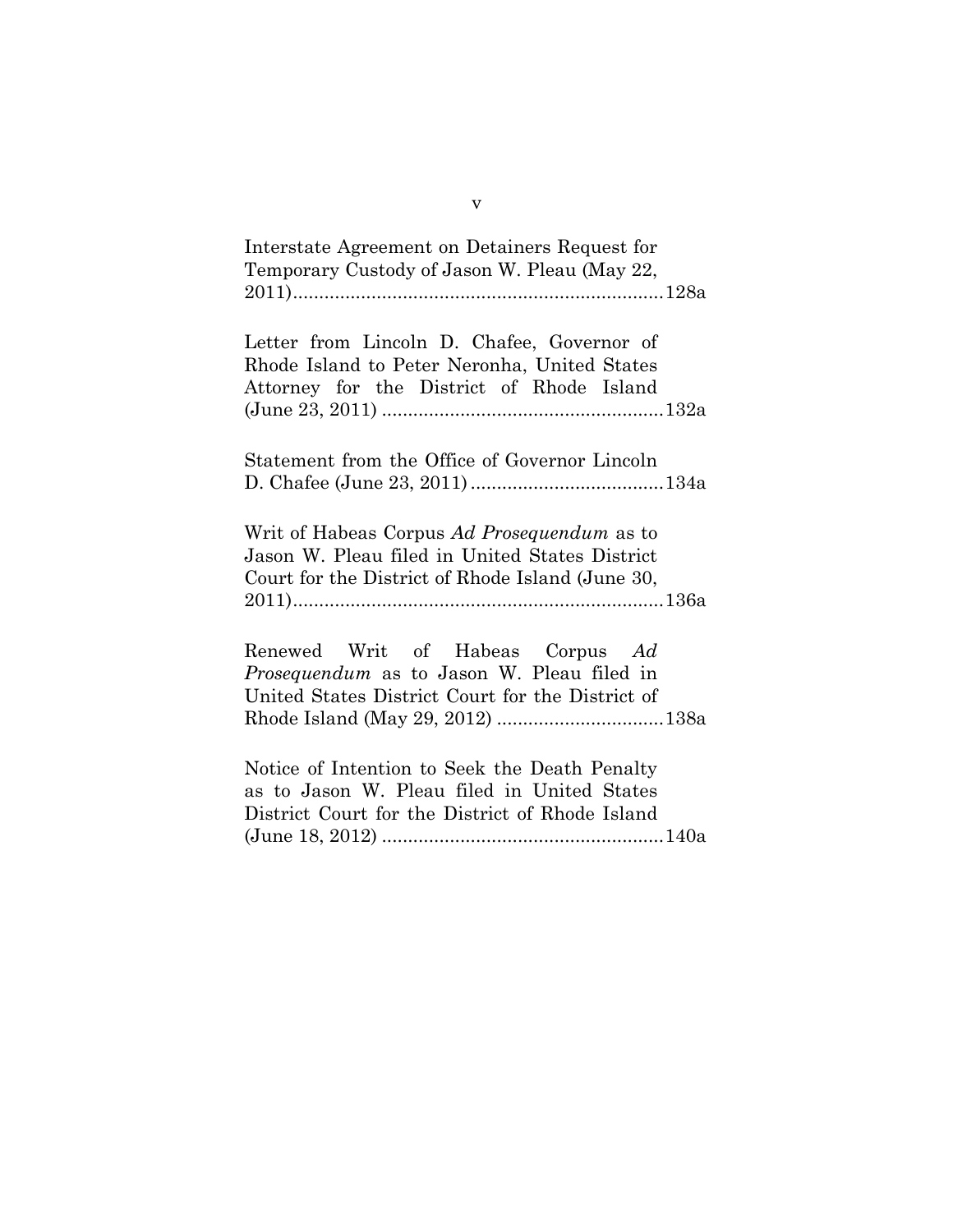# **TABLE OF AUTHORITIES**

# **CASES:**

| Alabama v. Bozeman,                                              |
|------------------------------------------------------------------|
| Carbo v. United States,                                          |
| Danforth v. Minnesota,                                           |
| Ex Parte Bollman,                                                |
| Gordon v. United States,                                         |
| Lunsford v. Hudspeth,<br>126 F.2d 653 (10th Cir. 1942)33         |
| Lynch v. United States,                                          |
| McDonald v. Ciccone,                                             |
| Mobil Oil Exploration & Producing Se., Inc. v.<br>United States, |
| National Fed'n of Indep. Bus. v. Sebelius,                       |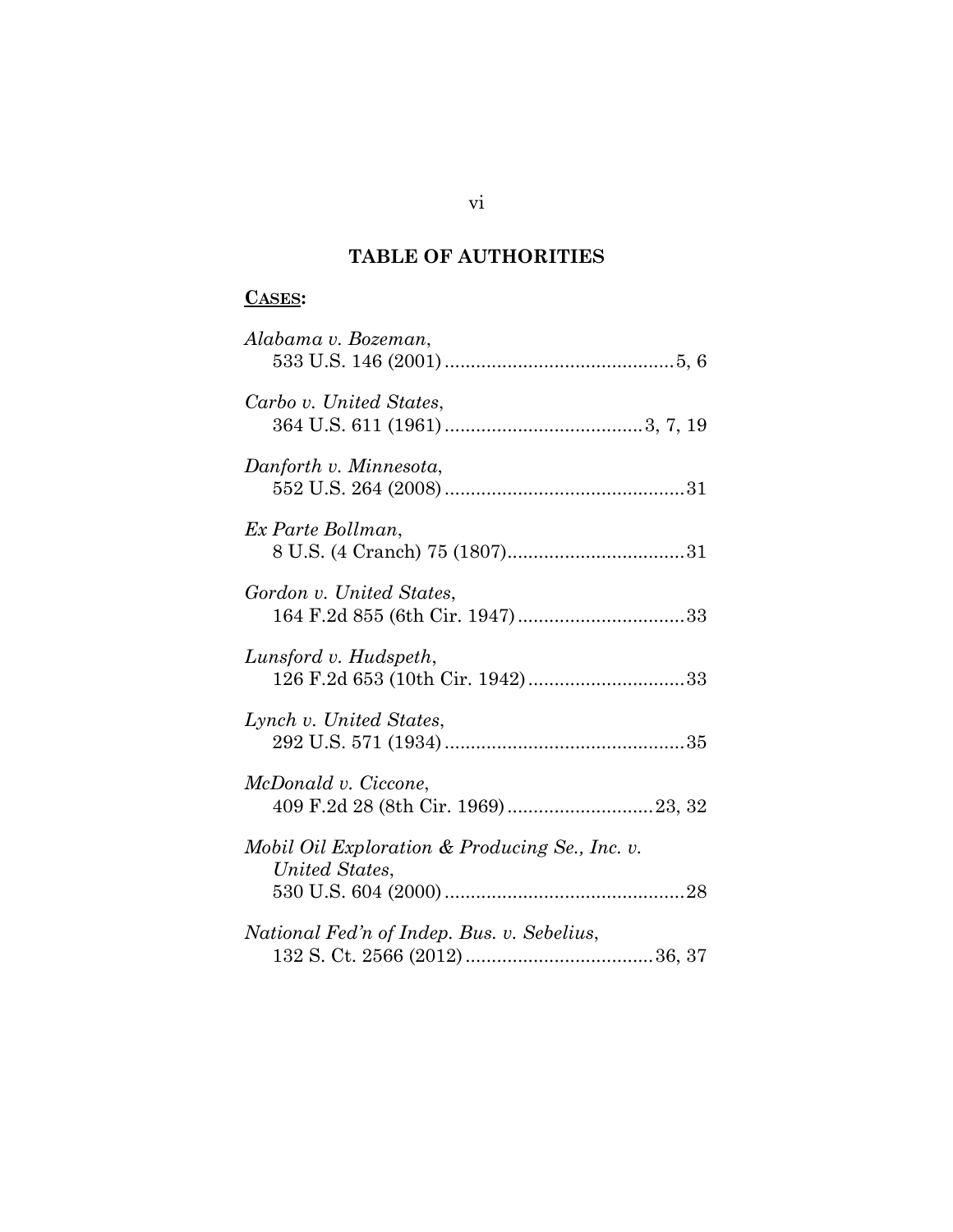| Oregon v. Ice,                                                             |  |
|----------------------------------------------------------------------------|--|
| Parsons Steel, Inc. v. First Ala. Bank,                                    |  |
| Petty v. Tennessee-Missouri Bridge Comm'n,                                 |  |
| Ponzi v. Fessenden,                                                        |  |
| Salazar v. Ramah Navajo Chapter,                                           |  |
| Sinking Fund Cases,                                                        |  |
| Stamphill v. Johnston,                                                     |  |
| Stone, Sand & Gravel Co. v. United States,                                 |  |
| Taylor v. Taintor,                                                         |  |
| <i>Trafny v. United States,</i><br>311 F. App'x 92 (10th Cir. 2009)21, 33  |  |
| United States ex rel. Moses v. Kipp,<br>232 F.2d 147 (7th Cir. 1956)32, 33 |  |
| United States v. Bekins,                                                   |  |

# vii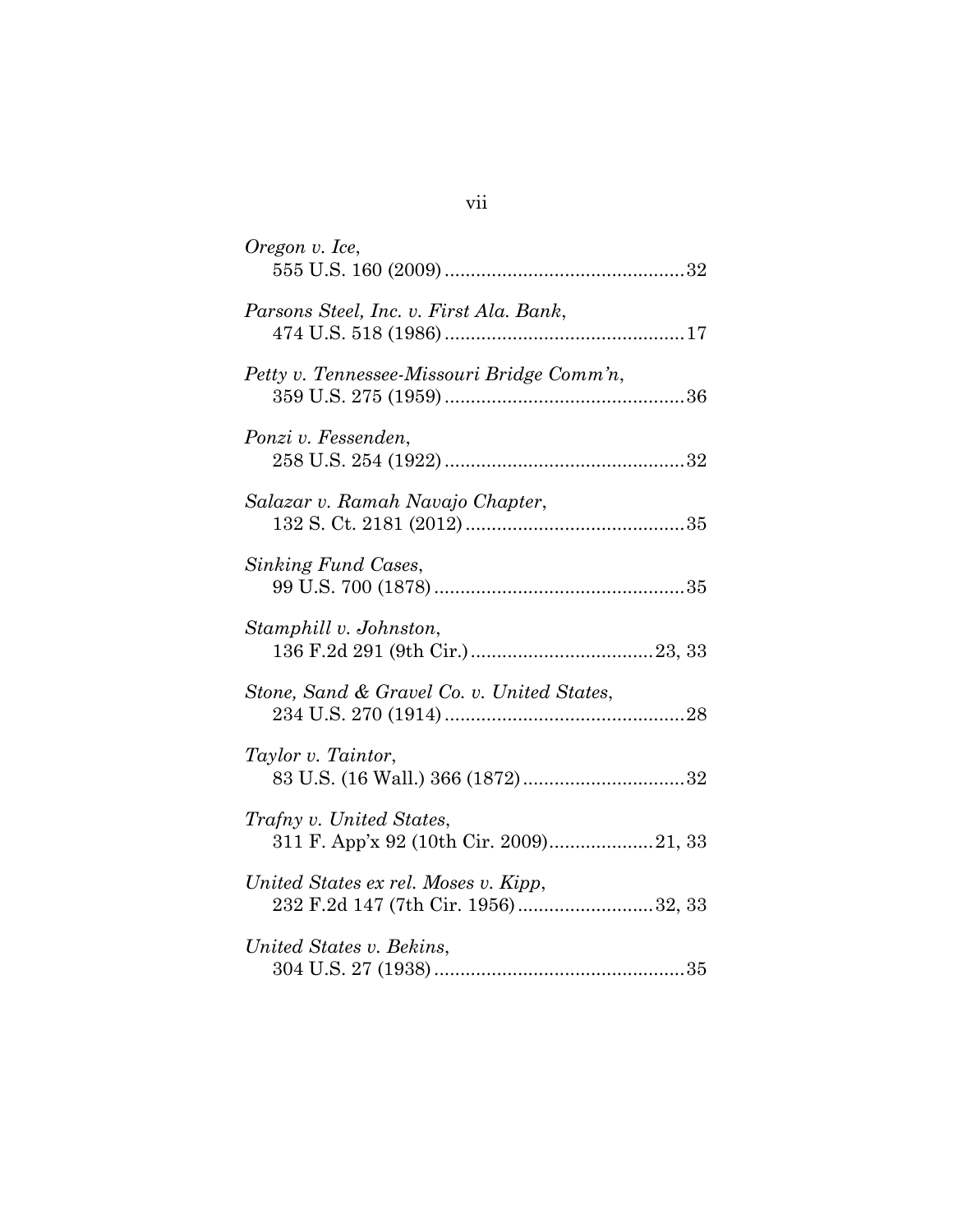| United States v. Bryant<br>612 F.2d 799 (4th Cir. 1979), cert. denied,     |
|----------------------------------------------------------------------------|
| United States v. Graham,<br>622 F.2d 57 (3d Cir.), cert. denied,           |
| United States v. Hill,                                                     |
| United States v. Mauro,                                                    |
| United States v. Perez,<br>398 F.2d 658 (7th Cir. 1968)33                  |
| United States v. Scallion,<br>548 F.2d 1168 (5th Cir. 1977), cert. denied, |
| United States v. Scheer,                                                   |
| United States v. Winstar Corp.,                                            |
|                                                                            |

# **STATUTES AND REGULATIONS:**

# viii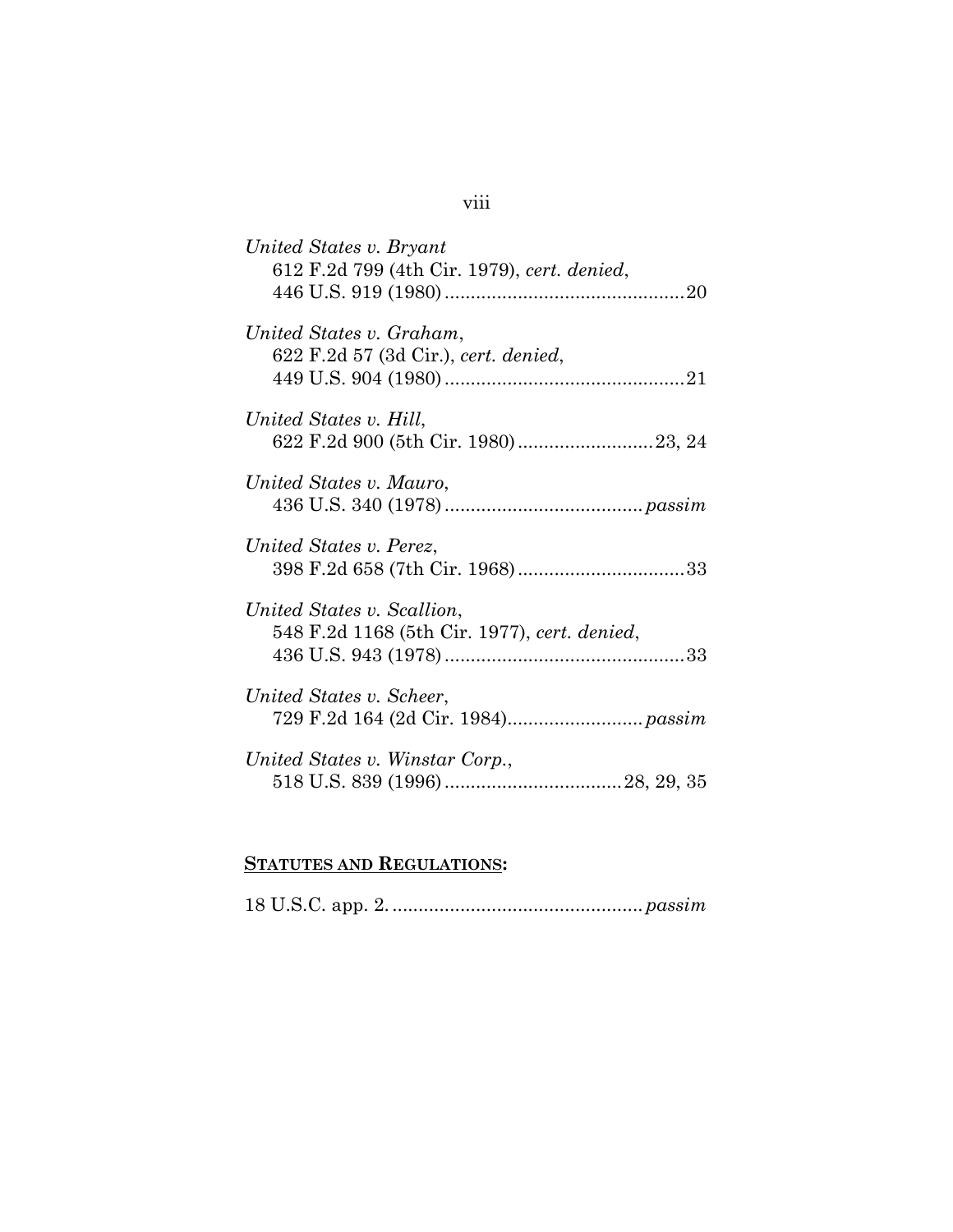| 18 U.S.C. app. 2                                                                                  |  |
|---------------------------------------------------------------------------------------------------|--|
|                                                                                                   |  |
|                                                                                                   |  |
|                                                                                                   |  |
|                                                                                                   |  |
|                                                                                                   |  |
|                                                                                                   |  |
|                                                                                                   |  |
|                                                                                                   |  |
| 28 U.S.C.<br>Interstate Agreement on Detainers Act, Pub.<br>L. No. 100–960 § 7059, 102 Stat. 4403 |  |
| R.I. GEN. LAWS                                                                                    |  |

# **OTHER AUTHORITIES:**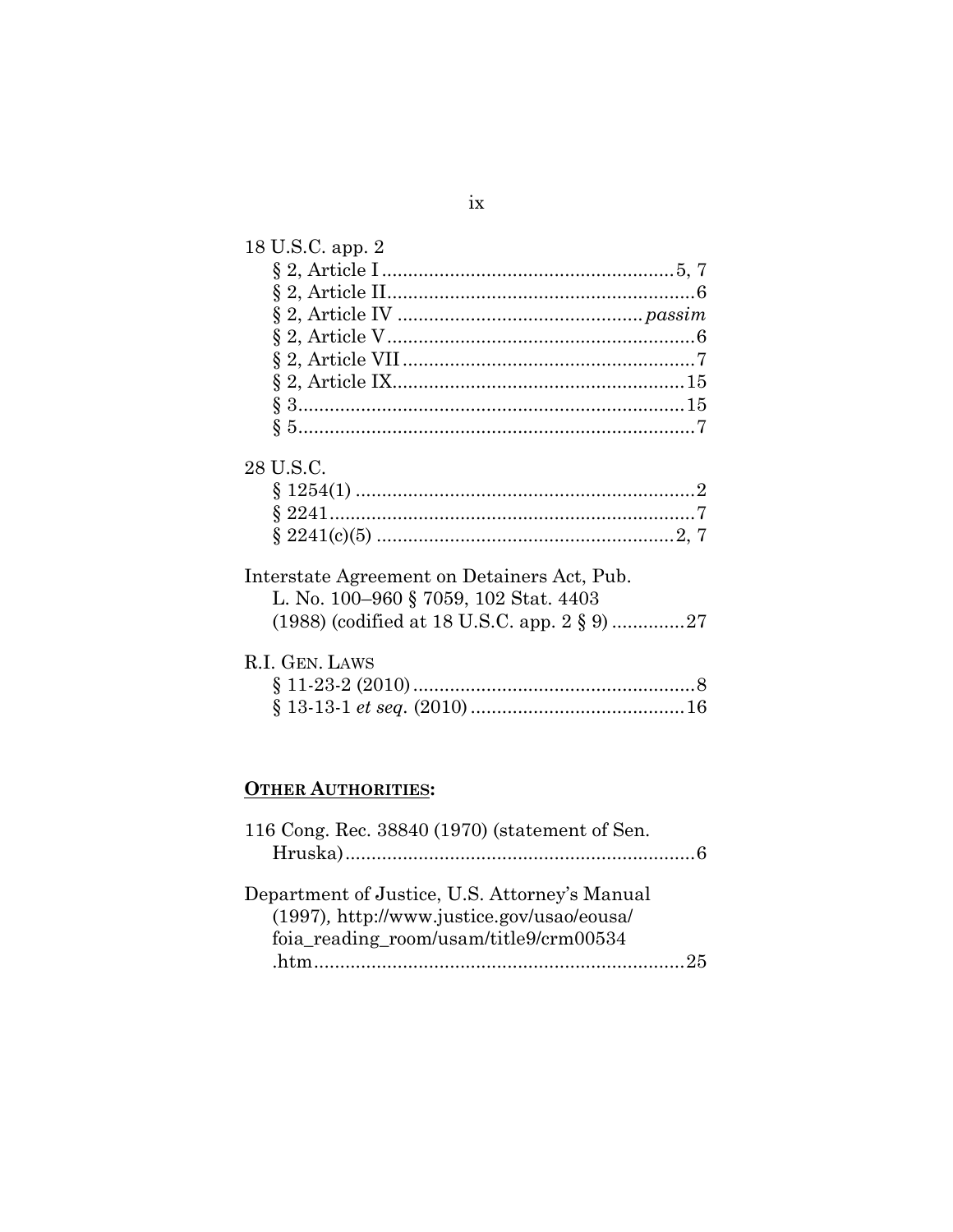| Motivans, Mark, U.S. Dep't of Justice, Bureau |  |
|-----------------------------------------------|--|
| of Justice Statistics, Federal Justice        |  |
| Statistics 2009 – Statistical Tables,         |  |
| http://bjs.ojp.usdoj.gov/                     |  |
|                                               |  |
|                                               |  |

| Yackle, Larry W., Taking Stock of Detainer |                                                   |
|--------------------------------------------|---------------------------------------------------|
|                                            | <i>Statutes, 8 LOY. L.A. L. REV. 88 (1975)</i> 33 |

## x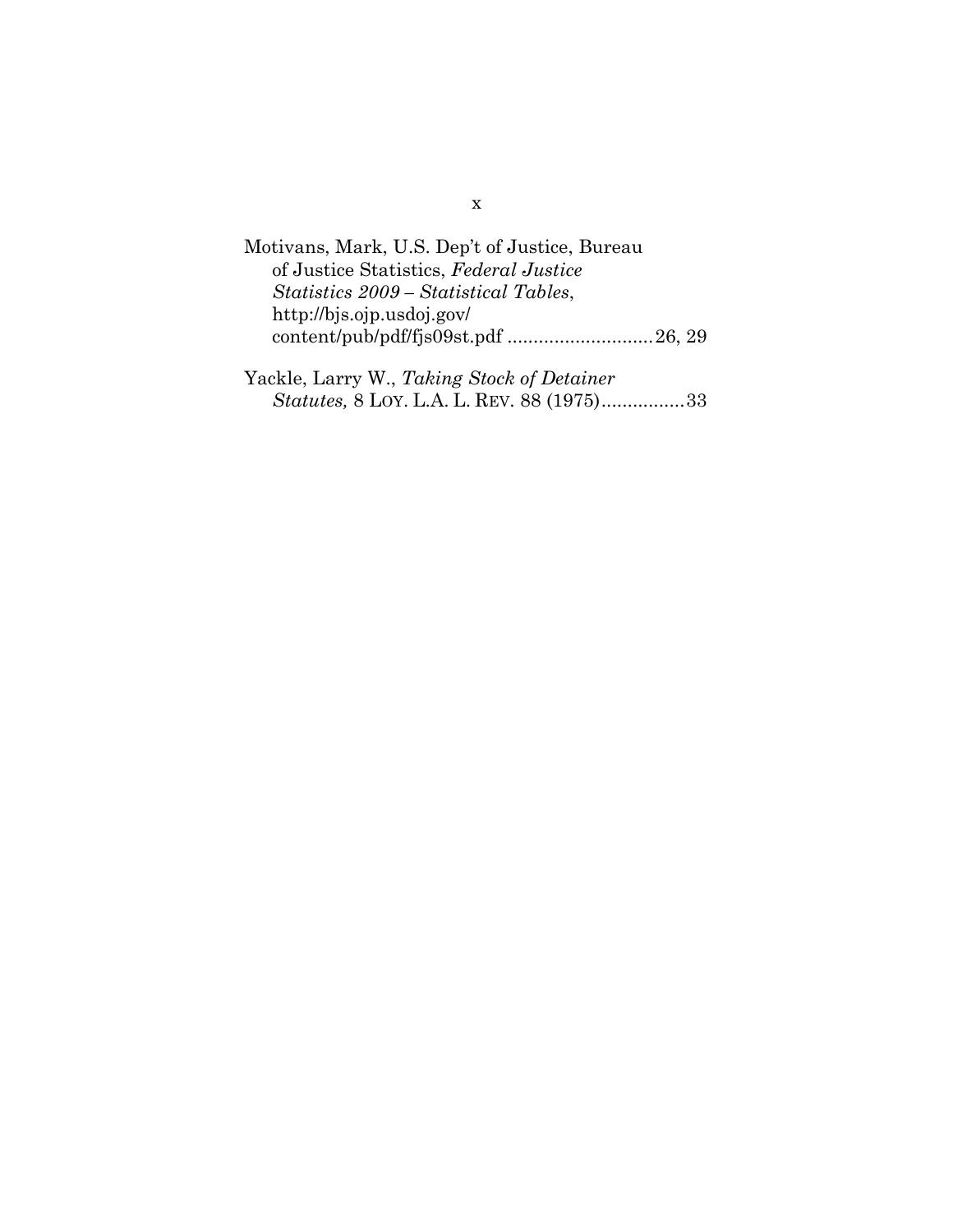# In The Supreme Court of the United States

NO. 12-

 $\overline{\phantom{a}}$  , where  $\overline{\phantom{a}}$ 

LINCOLN D. CHAFEE, IN HIS CAPACITY AS GOVERNOR OF THE STATE OF RHODE ISLAND, *Petitioner*,

v.

UNITED STATES OF AMERICA, *ET AL*.  $\overline{\phantom{a}}$  , where  $\overline{\phantom{a}}$ 

*ON PETITION FOR A WRIT OF CERTIORARI TO THE UNITED STATES COURT OF APPEALS FOR THE FIRST CIRCUIT*

### **PETITION FOR A WRIT OF CERTIORARI**  $\overline{\phantom{a}}$  , where  $\overline{\phantom{a}}$

 $\overline{\phantom{a}}$  , where  $\overline{\phantom{a}}$ 

Petitioner, Lincoln D. Chafee, in his capacity as Governor of the State of Rhode Island, respectfully petitions for a writ of certiorari to review the judgment of the United States Court of Appeals for the First Circuit in this case.

### **OPINIONS BELOW**

The en banc opinion of the court of appeals (App., *infra*, 1a-47a) is reported at 680 F.3d 1 (2012). The vacated panel decision of the court of appeals (App.,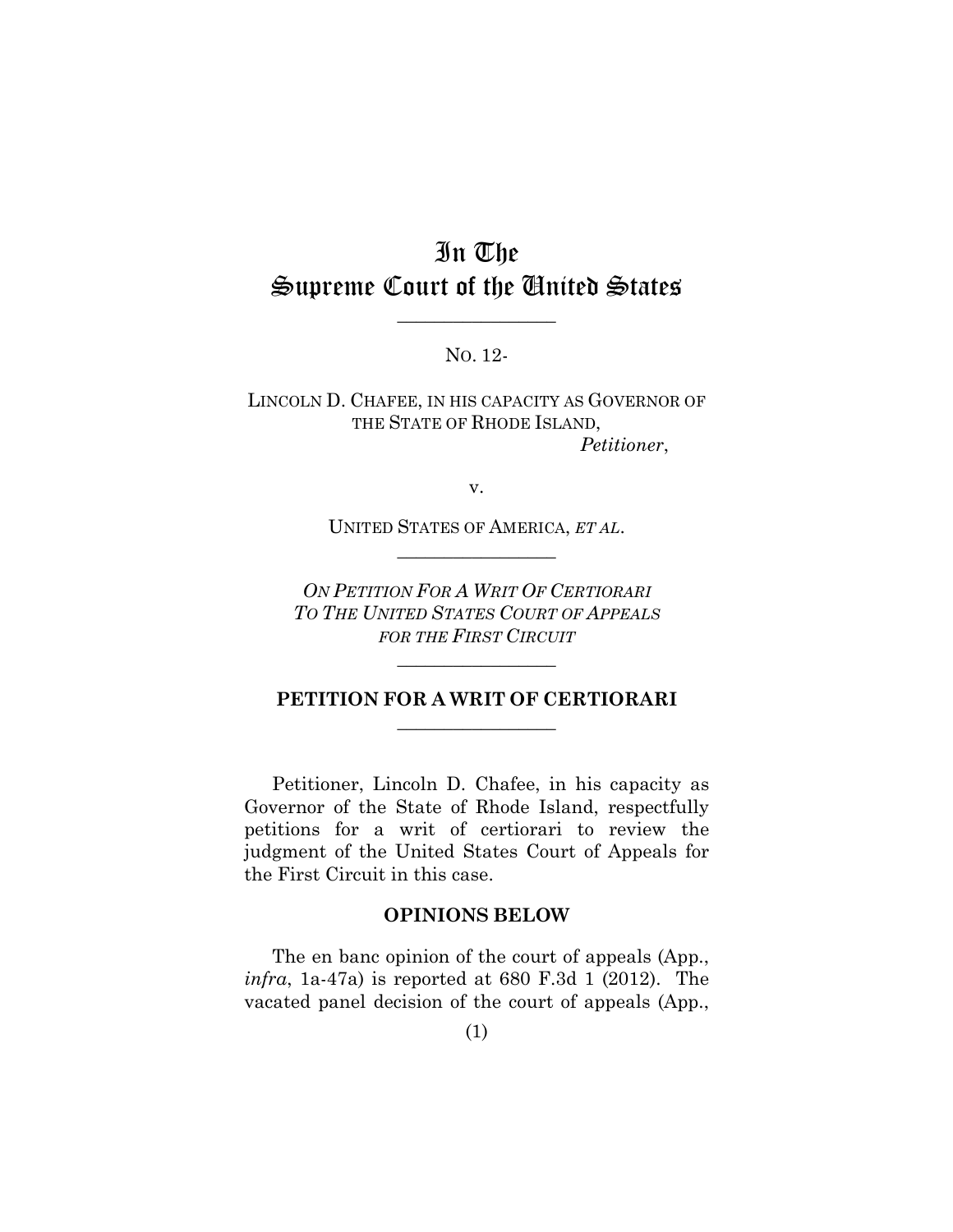*infra*, 48a-82a) is no longer reported. The district court decision (App., *infra*, 83a-91a) is unreported, but is available at 2011 WL 2605301.

#### **JURISDICTION**

The en banc court of appeals entered its judgment on May 7, 2012. App., *infra*, 1a. On July 30, 2012, Justice Breyer extended the time for filing a petition for a writ of certiorari to and including August 21, 2012. This Court has jurisdiction pursuant to 28 U.S.C. § 1254(1).

### **RELEVANT CONSTITUTIONAL AND STATUTORY PROVISIONS**

The relevant constitutional and statutory provisions are reproduced at App., *infra*, 104a-120a.

#### **STATEMENT OF THE CASE**

This case involves the interplay of two federal statutes and the circuit conflict that has arisen from efforts to reconcile their overlapping operation. More specifically, the courts of appeals have offered contradictory answers to a question previously reserved by this Court: whether, notwithstanding its statutory obligations under the Interstate Agreement on Detainers Act ("Detainers Act"), 18 U.S.C. app. 2, the United States may use the specialized writ of habeas corpus *ad prosequendum*, 28 U.S.C. § 2241(c)(5), to force a State to surrender control over a state prisoner while that prisoner is still serving a lawfully imposed state sentence. That question implicates not only the operation of two important federal statutes invoked thousands of times annually,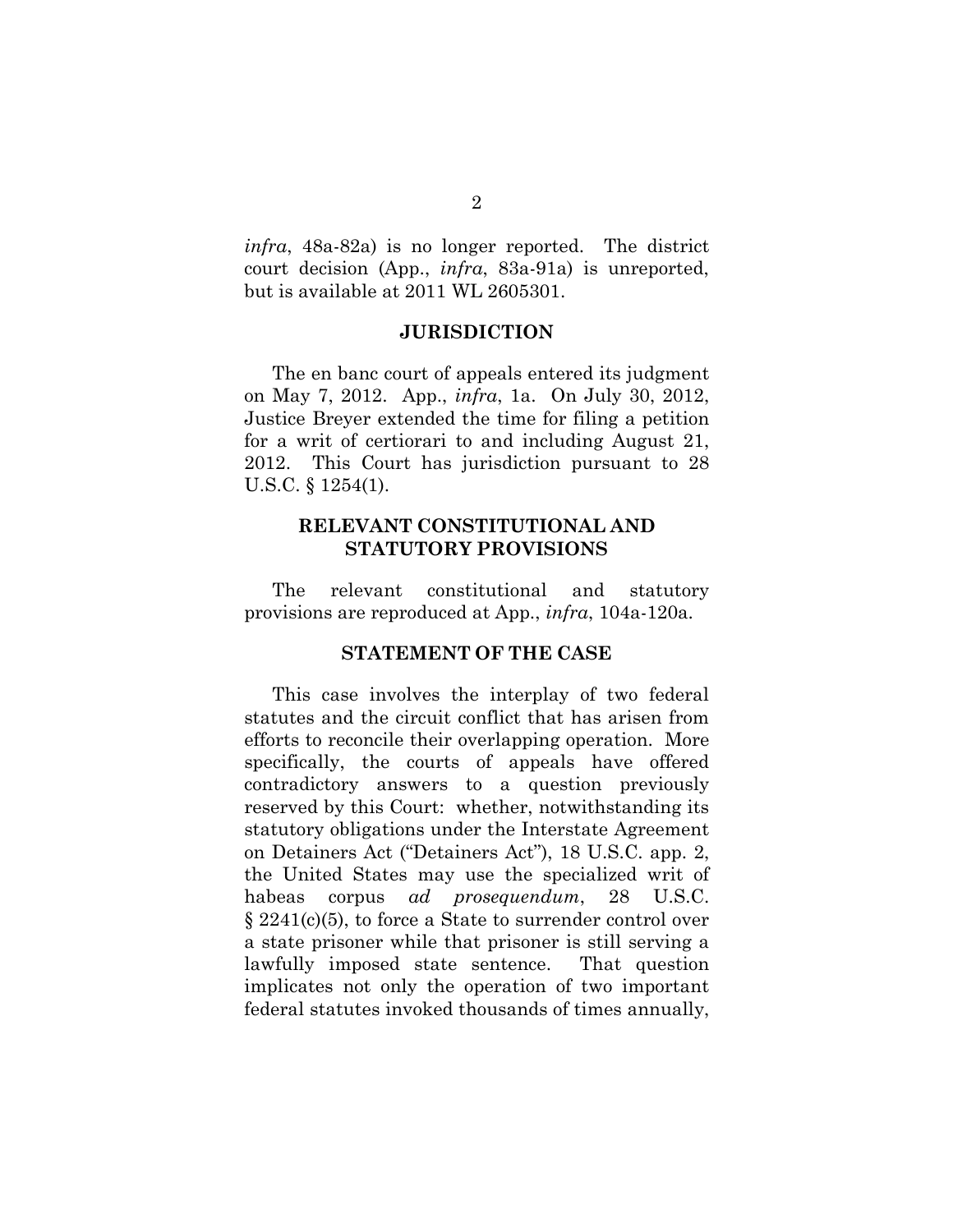but also foundational principles of constitutional federalism.

In *United States v. Mauro*, 436 U.S. 340 (1978), this Court ruled that the Detainers Act "preserve[d] previously existing rights of the sending States" to refuse to make a prisoner available in response to a custody request sought through a writ of habeas corpus *ad prosequendum*, *id*. at 363 & n.28, but left open what the scope of that pre-Detainers Act right was, *id*. This Court similarly left open the question of the States' ability to resist a custody request in the form of an *ad prosequendum* writ in *Carbo v. United States*, 364 U.S. 611 (1961), *id*. at 621 n.20. At the time of *Carbo*, the courts of appeals were uniform in holding that, as a matter of federalism, such intersovereign requests for the custody of an individual already serving a state sentence must be addressed as a matter of comity.

This Court's decision in *Mauro* and, in particular, the continued lack of definitive resolution by this Court of the States' ability to decline federal requests made through *ad prosequendum* writs has led to a sharp division in circuit authority. As exemplified by the en banc majority's and dissent's diametrically opposed readings of the same language in *Mauro*, the courts of appeals have issued contradictory holdings concerning the ability of the United States to use the *ad prosequendum* writ to override a State's disallowance of a request for custody—a right that is textually guaranteed to the States by the Detainers Act. The majority here, along with the Third and Fourth Circuits, have held that *Mauro* actually answered the very question it reserved. In those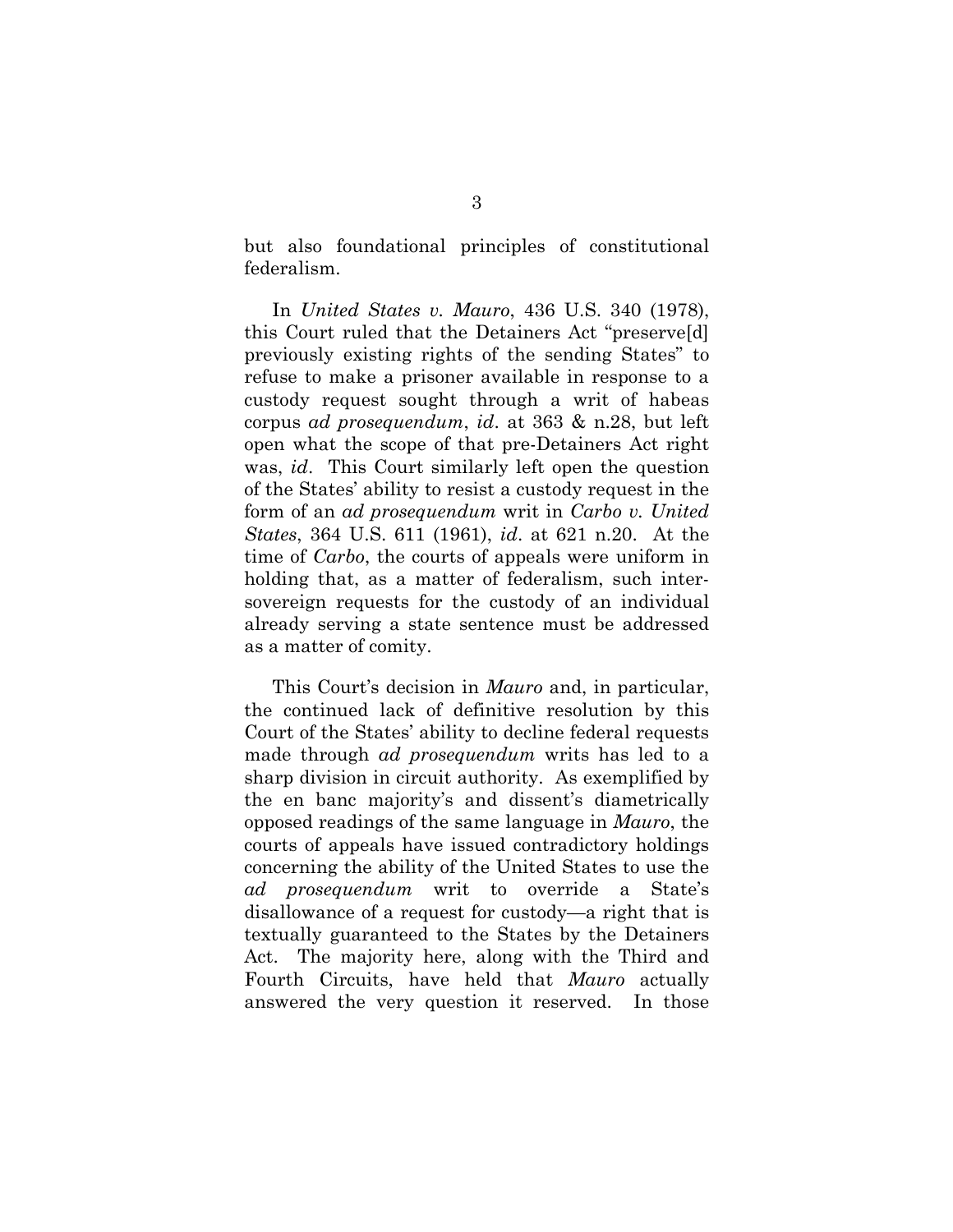circuits, the United States can use the writ of habeas corpus *ad prosequendum* to override a custodial State's exercise of its statutory right to deny custody to a requesting State. The dissent below agreed with the Second Circuit, however, that *Mauro* left that question open, and further recognized that nothing in the text of the Detainers Act or in the constitutional structure of dual sovereignty permits the United States to disregard its statutory obligations or to nullify the States' long-recognized right—a right expressly preserved in the interstate compact the United States joined—by resort to an *ad prosequendum* writ.

Only this Court can resolve that circuit conflict over what *Mauro* means and can definitively determine the law governing States' obligations to accede to *ad prosequendum* writs used by the United States. This Court's intervention is critical to bring uniformity to the meaning of an interstate compact to which 48 States and the United States are parties and which superintends the operation of thousands of detainers annually.

1. The Detainers Act is a federal statute codifying an interstate compact, the Interstate Agreement on Detainers ("Compact"), that "prescribes procedures by which a member State may obtain for trial a prisoner incarcerated in another member jurisdiction and by which the prisoner may demand the speedy disposition of certain charges pending against him in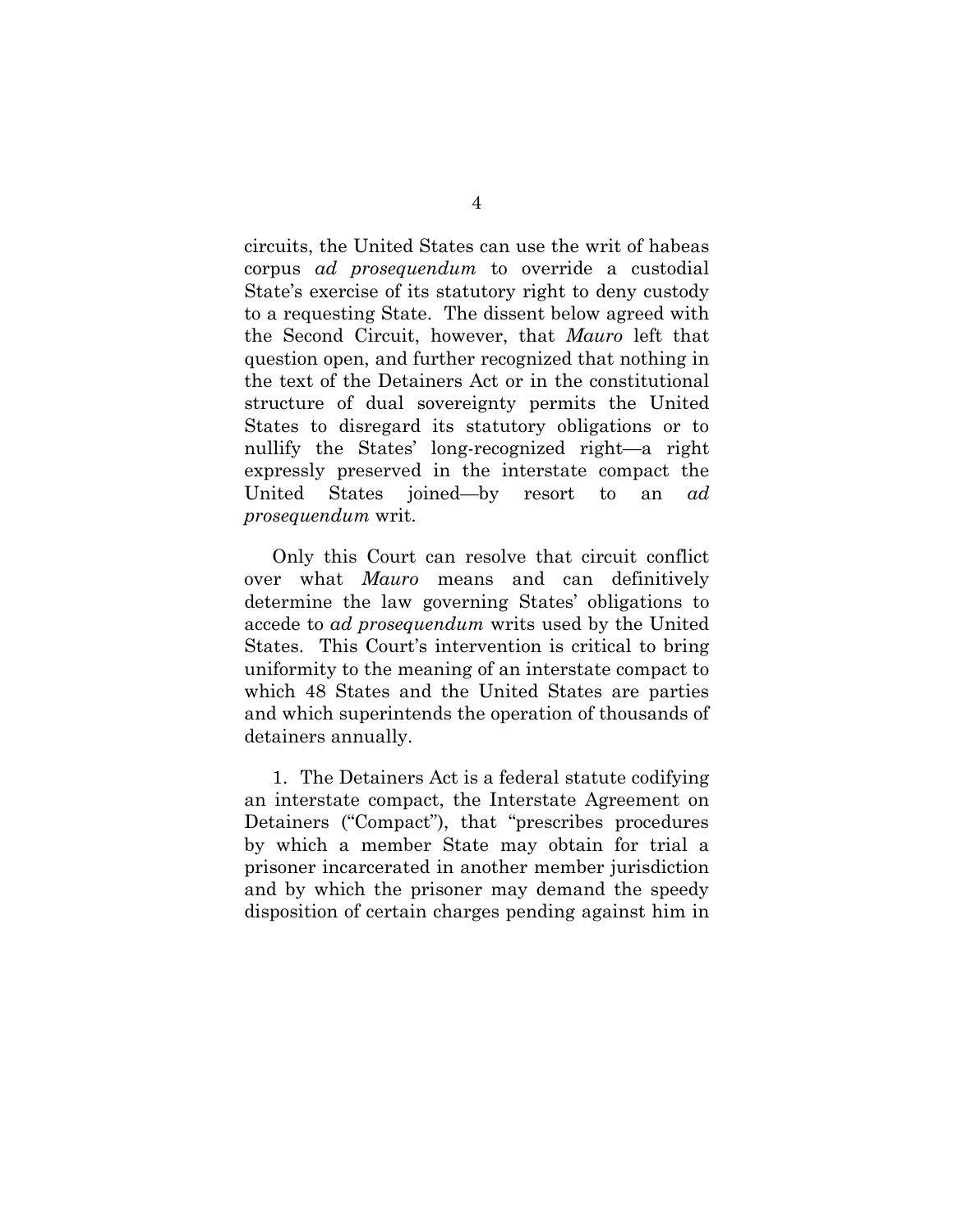another jurisdiction." *Mauro*, 436 U.S. at 343.1 A detainer is "a legal order that requires a State in which an individual is currently imprisoned to hold that individual when he has finished serving his sentence so that he may be tried by a different State for a different crime." *Alabama v. Bozeman*, 533 U.S. 146, 148 (2001).

Prior to the Compact, the States employed varied, ad hoc, and unpredictable systems for implementing detainers that had "produce[d] uncertainties which obstruct[ed] programs of prisoner treatment and rehabilitation." 18 U.S.C. app.  $2 \S 2$ , art. I. The Compact substituted in their place a uniform, "simple and efficient means of obtaining prisoners from other States." *Mauro*, 436 U.S. at 355 n.23; *see* 18 U.S.C. app.  $2 \S 2$ , art. I ("The purpose of this agreement [is] to encourage the expeditious and orderly disposition of such charges and determination of the proper status of any and all detainers."). The Compact also reduced detainers' interference with "'proper sentencing, as well as proper correctional treatment'" and rehabilitation programs in the custodial State. *Mauro*, 436 U.S. at 360.

In 1970, Congress enacted the Detainers Act, 18 U.S.C. app. 2, which joined the United States as a full and equal party to the Compact. Recognizing the many advantages arising from "this vitally needed system of simplified and uniform rules for the disposition of pending criminal charges and the

<u>.</u>

<sup>1</sup> The only two States not to have joined are Louisiana and Mississippi.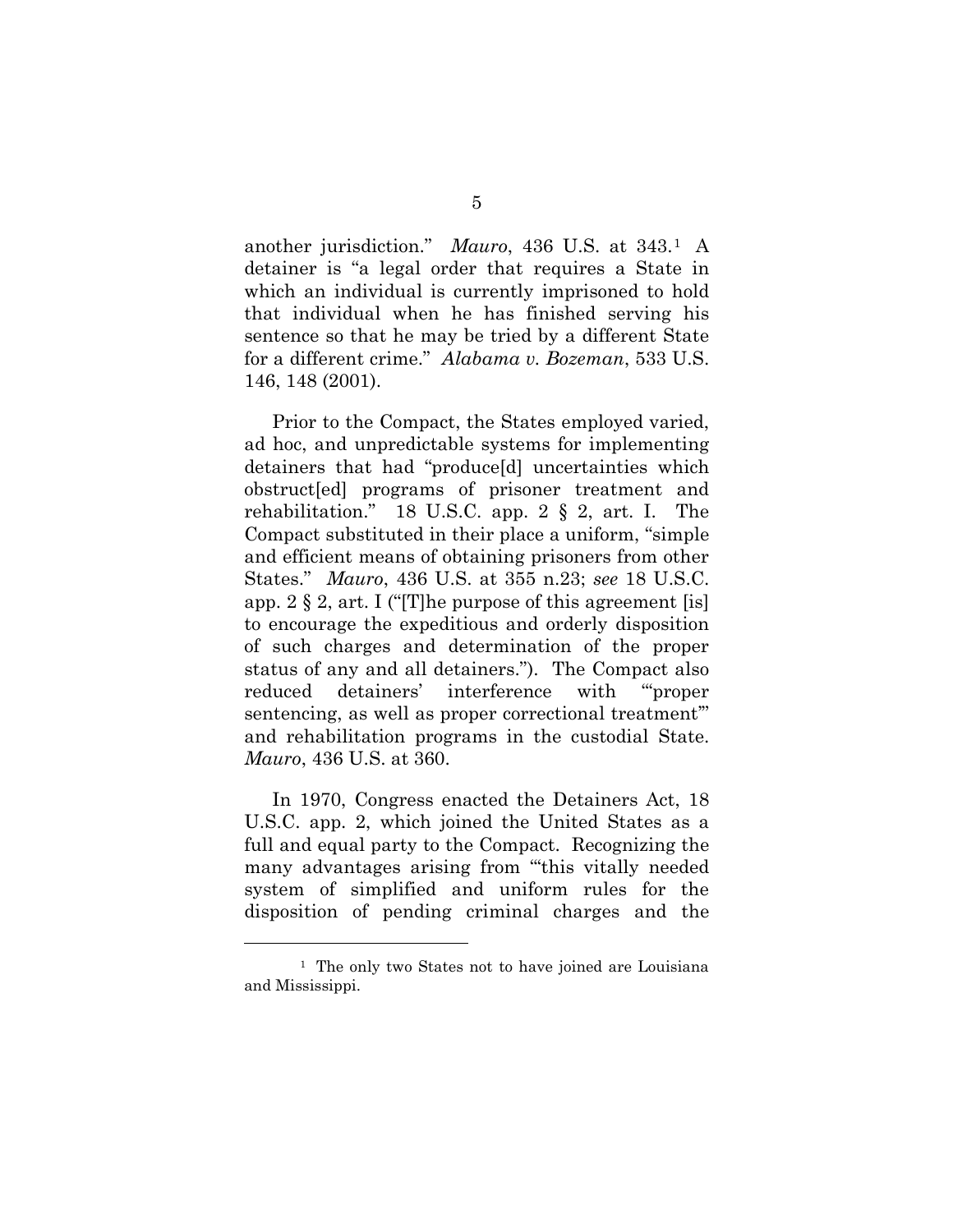exchange of prisoners'" between sovereign jurisdictions, *Mauro*, 436 U.S. at 355 (quoting 116 Cong. Rec. 38840 (1970) (statement of Sen. Hruska)), Congress defined the United States as a party "State" to the Compact. 18 U.S.C. app. 2  $\S$  2, art. II(a) ("'State' shall mean a State of the United States [and] the United States of America[.]"). In so doing, Congress "enact[ed] the Agreement into law in its entirety, and it placed no qualification upon the membership of the United States." *Mauro*, 436 U.S. at 356.

The Detainers Act's provisions are triggered "when a 'detainer' is filed with the custodial (sending) State by another State (receiving) having untried charges pending against the prisoner." *Mauro*, 436 U.S. at 343. Upon lodging of a detainer, Article IV of the Act generally "gives a State the right to obtain a prisoner for purposes of trial," *Bozeman*, 533 U.S. at 151, through the submission of a "written request for temporary custody" to the State in which the prisoner is incarcerated. The Act, however, expressly permits the Governor of the custodial State 30 days in which to "disapprove the request for temporary custody or availability." 18 U.S.C. app.  $2 \S 2$ , art. IV(a).

If the sending State agrees to surrender custody of its prisoner, the receiving State must commit to "try the prisoner within 120 days of his arrival" and not to "return the prisoner to his 'original place of imprisonment' prior to that trial." *Bozeman*, 533 U.S. at 151. While the prisoner is held by the receiving State, he is simultaneously "deemed to remain in the custody of and subject to the jurisdiction of the sending State." 18 U.S.C. app.  $2 \S 2$ , art.  $V(g)$ .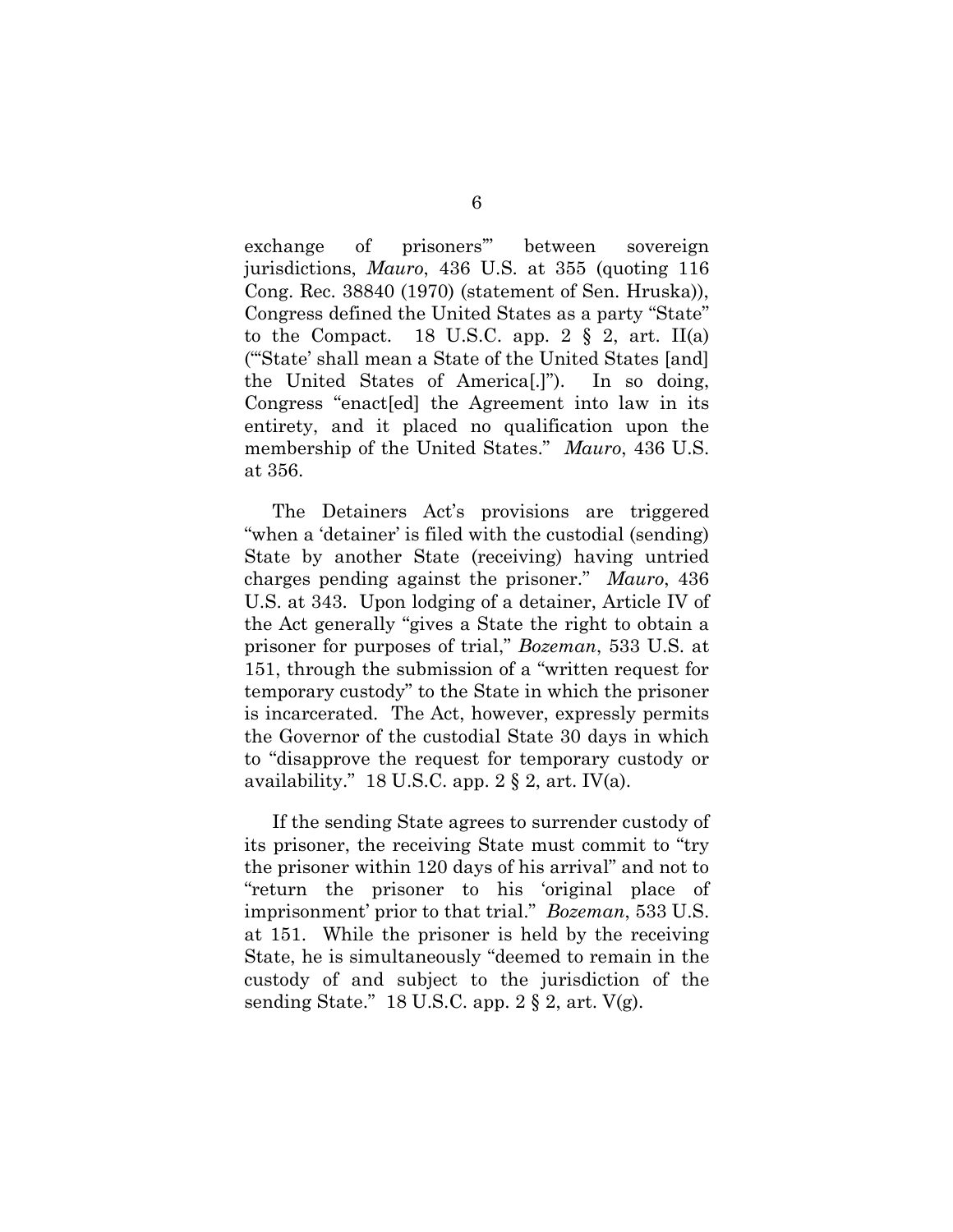Article VII of the Detainers Act provides for centralization of information regarding the processing of detainers within each State, facilitating information exchange and expediting administration of transfer requests. 18 U.S.C. app. 2 § 2, art. VII.

The rights and guarantees embodied in the Detainers Act's "cooperative procedures" are designed to minimize the disruption that a receiving State's detainer and trial processes cause to the custodial State's execution of its own criminal sentence and rehabilitative efforts. 18 U.S.C. app. 2 § 2, art. I. In joining the Compact, Congress directed federal officials to "cooperate" with the States "in enforcing the agreement and effectuating its purpose." *Id.* § 5.

2. Pursuant to 28 U.S.C. § 2241, federal courts are authorized to issue writs of habeas corpus, including not only the "Great Writ \*\*\* for an inquiry into the cause of restraint," but also lesser writs like the writ of habeas corpus *ad prosequendum*. *Carbo*, 364 U.S. at 615. The *ad prosequendum* writ is issued when it "is necessary to bring [a prisoner] into court \*\*\* for trial." 28 U.S.C.  $\S$  2241(c)(5). Such writs contrast with the now-simplified detainer process under the Detainers Act. A detainer may be issued by a prosecutor without resort to court order, and it can be used to place a "hold" on a prisoner without, as is the case with a writ, demanding an immediate transfer of custody. *Mauro*, 436 U.S. at 358.

Once the United States activates the Detainers Act by lodging a detainer, a subsequent writ of habeas corpus *ad prosequendum* is deemed a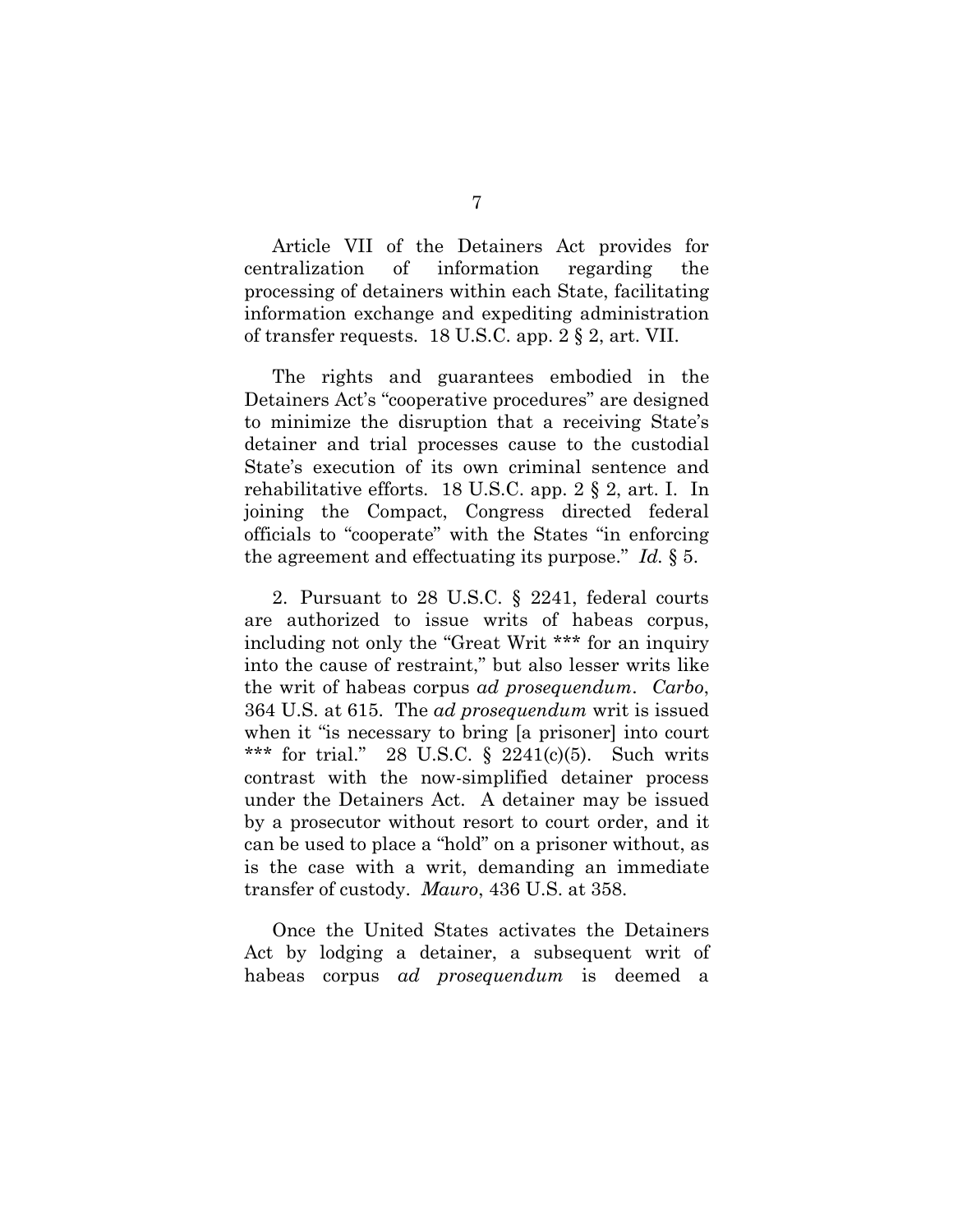"'written request for temporary custody'" subject to the provisions of the Act. *Mauro*, 436 U.S. at 362.

3. In September 2010, the State of Rhode Island sentenced Jason Pleau to 18 years' imprisonment for probation and parole violations related to the robbery and murder in Rhode Island of David Main, which occurred in a parking lot outside of a bank. App., *infra*, 3a-4a, 50a-51a. Rhode Island also charged Pleau with state murder and robbery counts for that same crime, to which he offered to plead guilty and accept a State sentence of life in prison without parole—Rhode Island's harshest penalty. *Id.* at 17a-18a n.9; *see* R.I. GEN. LAWS § 11-23-2 (2010).

In November 2010, the federal government lodged a detainer against Pleau with Rhode Island prison officials "[p]ursuant to the provisions of the Interstate Agreement on Detainers Act<sup>[1]</sup> App., *infra*, 122a. The next month, the federal government indicted Pleau for charges arising from the same crime for which state murder and robbery charges were already pending. Specifically, Pleau was federally charged with "robbery affecting interstate commerce," use of a firearm during a crime of violence, death resulting, and related charges, for having shot an individual "who was on his way to [a] bank." *Id.* at 50a-51a.

The United States then presented a written request to Rhode Island prison officials for a temporary transfer of custody over Pleau under Article IV of the Detainers Act. App., *infra*, 128a-131a. Because the United States indicated that it was contemplating the death penalty for Pleau,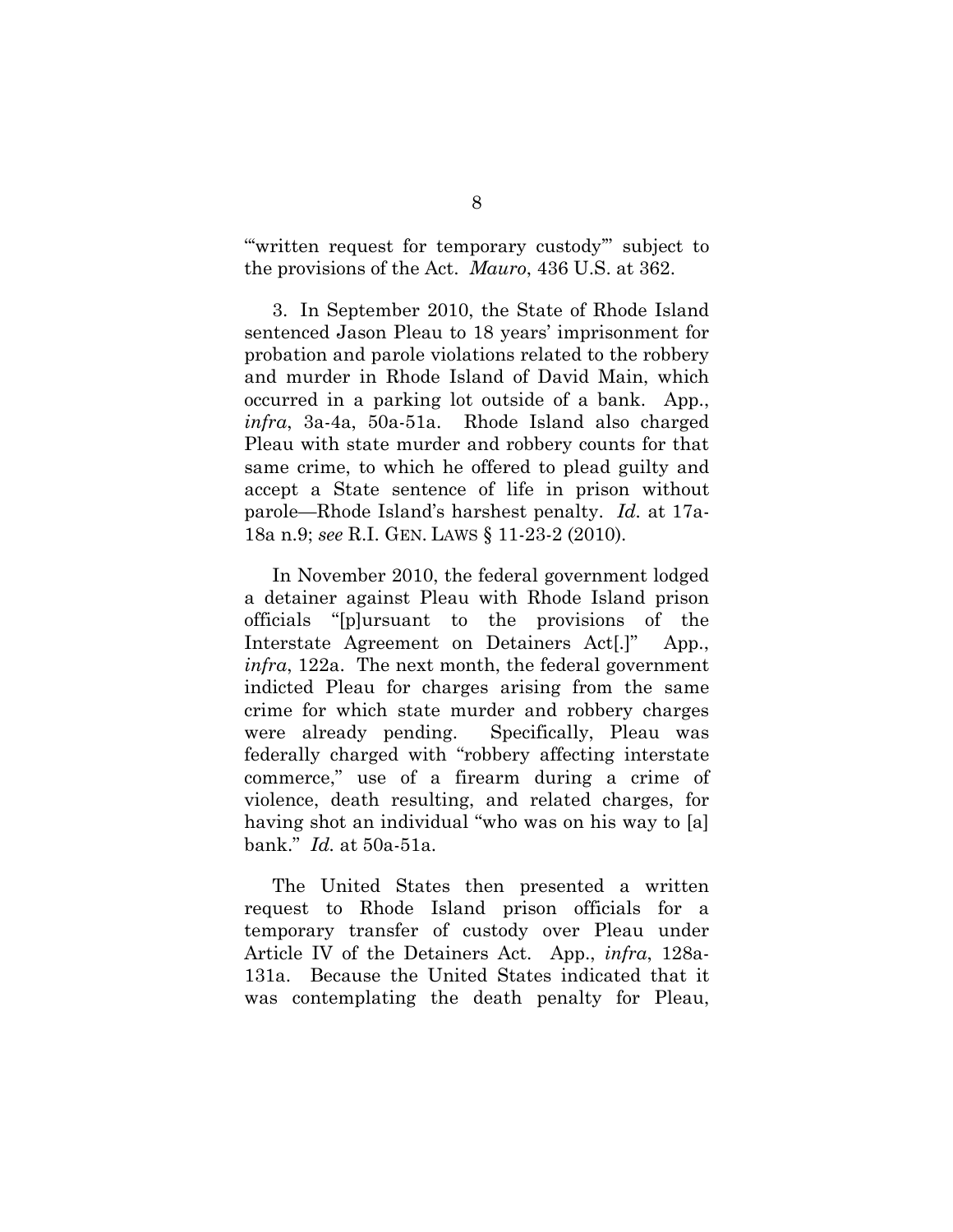Governor Chafee exercised Rhode Island's statutory right under Article IV(a) of the Detainers Act to disapprove the transfer of custody, based on the State's longstanding opposition to the death penalty. *Id.* at 132a-133a.

4. To override Rhode Island's exercise of its statutory right under the Detainers Act, the United States petitioned for a writ of habeas corpus *ad prosequendum* in the United States District Court for the District of Rhode Island. The United States "concede[d] in its petition," and the district court agreed, that the Detainers Act would continue to govern the United States' exercise of temporary custody over Pleau. App., *infra*, 89a & n.4. The district court nevertheless ordered Rhode Island to surrender Pleau to the United States in contravention of the Governor's Article IV(a) decision. *Id.* at 90a-91a.

5. Pleau both appealed and petitioned the Court of Appeals for a writ of prohibition to bar enforcement of the *ad prosequendum* writ. App., *infra*, 5a.

The court of appeals originally granted a stay of the writ of habeas corpus *ad prosequendum* and allowed the Governor to intervene as an appellantpetitioner. App., *infra*, 18a.

The panel subsequently both reversed the district court and granted a writ of prohibition. App., *infra*, 72a-74a. Recognizing at the outset that the case raised questions "'of great public importance, and [was] likely to recur,'" *id.* at 56a, *see id*. at 60a-61a,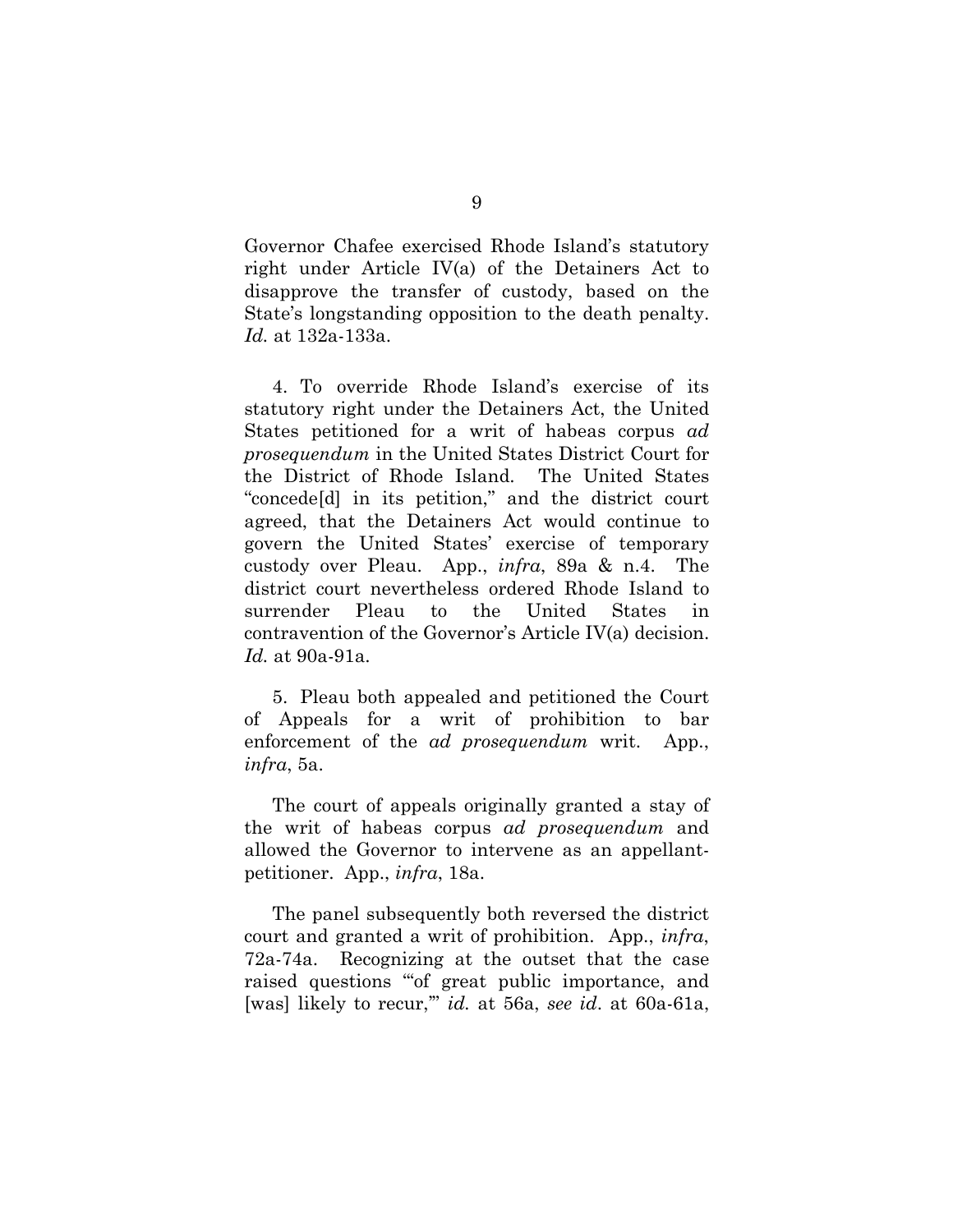the court held that, "once the federal government has put the gears of the [Detainers Act] into motion, it is bound by the [Act's] terms, including its express reservation of a right of refusal to the governor of the sending state," *id.* at 50a.

The panel noted that "[i]t is uncontroversial that a governor may block a prisoner's transfer to a receiving state other than the United States" under Article IV(a) of the Detainers Act, and that the Act applies Article IV(a) "with equal force to the United States." App., *infra*, 71a. Accordingly, "the United States certainly cannot base its claim for custody of Pleau on a blatant attempt to sidestep the [Detainers Act]—a federal law that the United States itself invoked when it filed a detainer with the state of Rhode Island." *Id.* at 72a. "Holding the United States to an agreement that was accepted by Congress" and that the Executive Branch chose to "invoke[] \*\*\* to gain custody of Pleau," the court concluded, "neither violates the Supremacy Clause nor upsets the post-Civil War balance of power between the states and the federal government." *Id.* at 73a n.9. Judge Boudin dissented. *Id.* at 75a-82a.

6. a. The United States petitioned for rehearing en banc, arguing that the Detainers Act's grant of a right of refusal to custodial States was an "empty shell" with no operative force. *See* United States' Pet. for Panel Rehearing and Rehearing En Banc, at 7, *United States v. Pleau*, No. 11-1775 (1st Cir. Nov. 9, 2011) (U.S. Reh'g Pet.). A sharply divided en banc court of appeals reversed. App., *infra*, 1a-47a.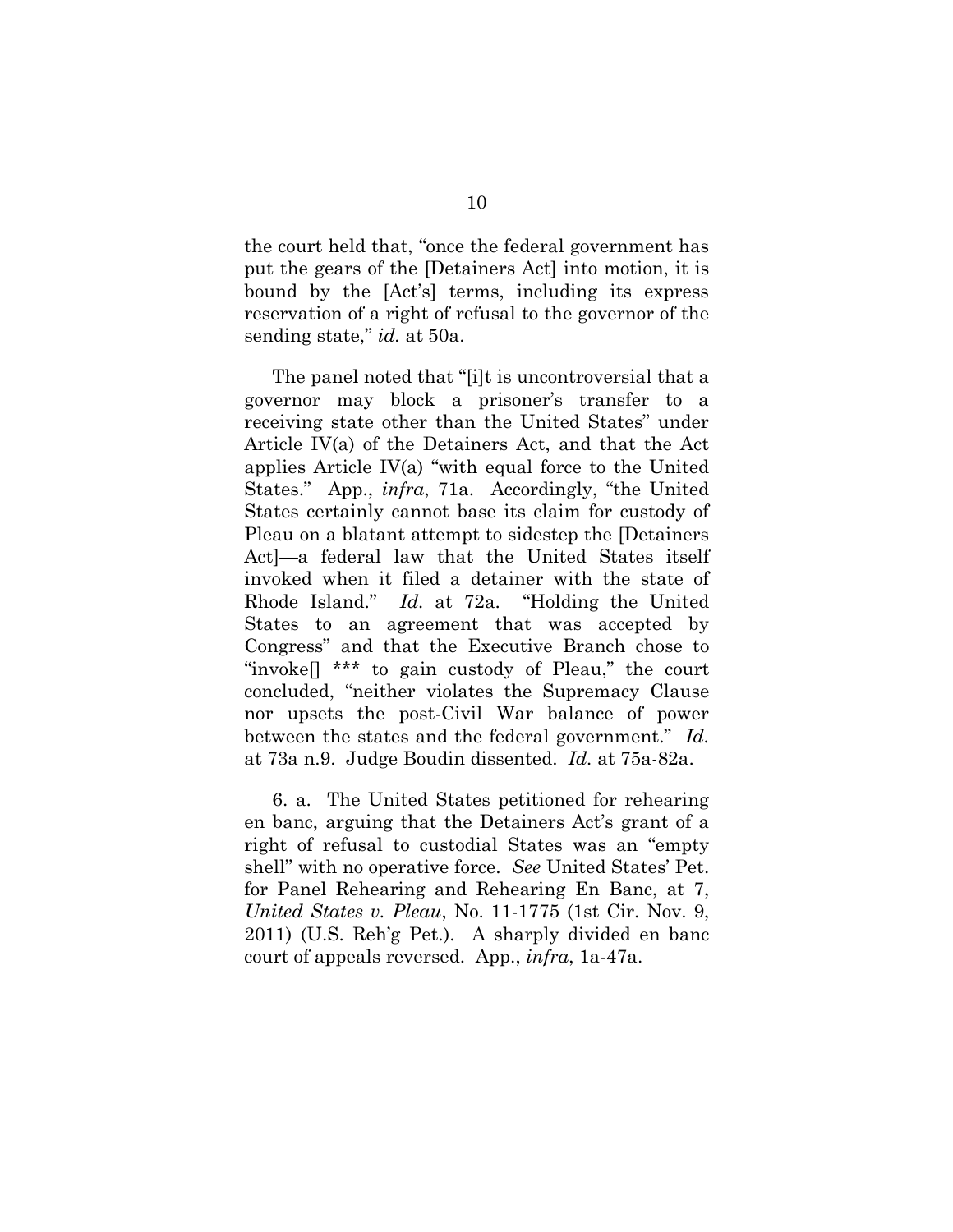By a vote of 3 to 2, a majority held that the United States, after choosing to invoke the Detainers Act's provisions and continuing to seek temporary custody within its framework, could nevertheless employ the *ad prosequendum* writ to bypass the custodial State's exercise of its own rights under the Detainers Act. App., *infra*, at 9a-14a. In so holding, the majority acknowledged this Court's holding in *Mauro* that, once the United States invokes the Detainers Act, it cannot use the *ad prosequendum* writ to circumvent the Act's time limits for trial. *Id.* at 8a (citing *Mauro*, 436 U.S. at 361-364). The majority nonetheless read *Mauro* as rejecting any limits on the federal government's "authority to compel a state to surrender a prisoner" pursuant to an *ad prosequendum* writ. *Id.* at 9a. The majority reasoned that, under the Supremacy Clause, the habeas statute trumps the State's exercise of its rights under another federal statute, the Detainers Act. *Id.* at 10a-12a. The majority deemed it "patent" that a State lacked the authority to refuse an *ad prosequendum* writ, even if that right is itself codified in federal law, because the "Supremacy Clause operates in only one direction." *Id.* at 10a, 11a. It recognized, however, that the Second Circuit had come to the opposite conclusion on this same question. *Id.* at 12a.

b. Judges Torruella and Thompson dissented. They explained that the express terms of federal law empower the Governor to refuse a "'written request for temporary custody or availability,'" and that *Mauro* held that an *ad prosequendum* writ issued after the United States files a detainer constitutes just such a "'written request.'" App., *infra*, 15a-16a.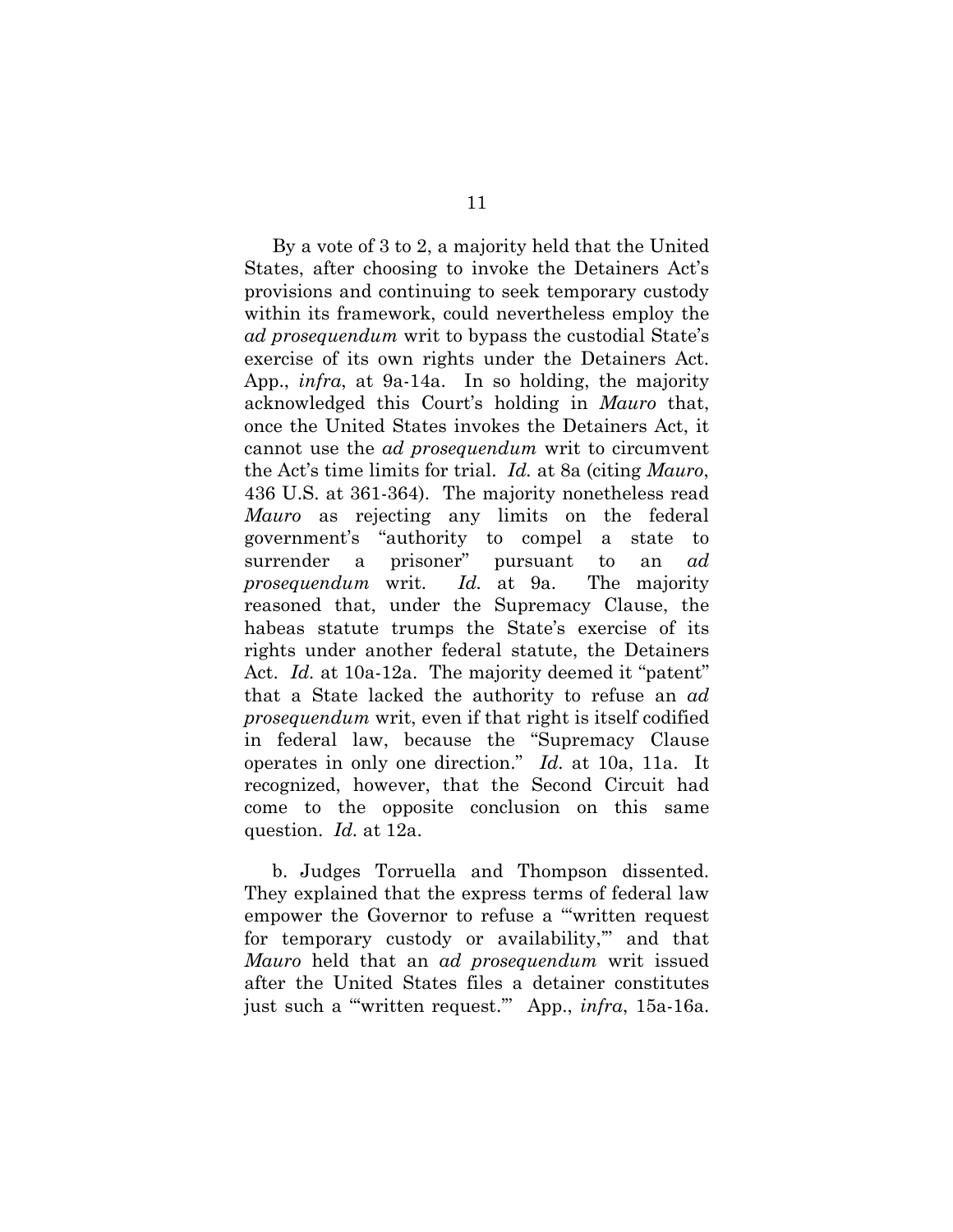In the dissent's view, the majority's invocation of the Supremacy Clause was misplaced because Rhode Island exercised its right to disapprove custody under Article IV(a) of the Detainers Act, which "is a *federal statute*, just like the habeas statute is a *federal statute*," and thus "the issue here is how two *federal statutes* interact, a determination in which the Supremacy Clause plays no part." *Id.* at 21a.

The dissent further emphasized *Mauro*'s holding that the United States is "*fully* bound by *all* the provisions of the" Detainers Act. App., *infra*, at 30a. The dissent pointed out that *Mauro* did not in any way reject "the possibility that a state could disobey an *ad prosequendum* writ that was treated as a request for custody." *Id.* at 35a-36a. *Mauro* merely rejected the United States' argument that treating an *ad prosequendum* writ as a written request under the Agreement would present a Supremacy Clause problem. *Id.* at 36a. In so doing, the dissent noted, this Court had expressly reserved the question of whether and to what extent States could disapprove a custody request in the form of an *ad prosequendum*  writ, since the Detainers Act preserved and retained whatever pre-Act authority the States had in that regard. *Id.* at 35a-37a (citing *Mauro*, 436 U.S. at 363 & n.28).

The dissent noted, moreover, that the majority's decision conflicted with the law of the Second Circuit, which was "clearly favorable to Governor Chafee's position." App., *infra,* at 39a-40a (citing *United States v. Scheer*, 729 F.2d 164, 170 (2d Cir. 1984)). Finally, the dissent concluded that the "consequences of allowing the United States to avoid its obligations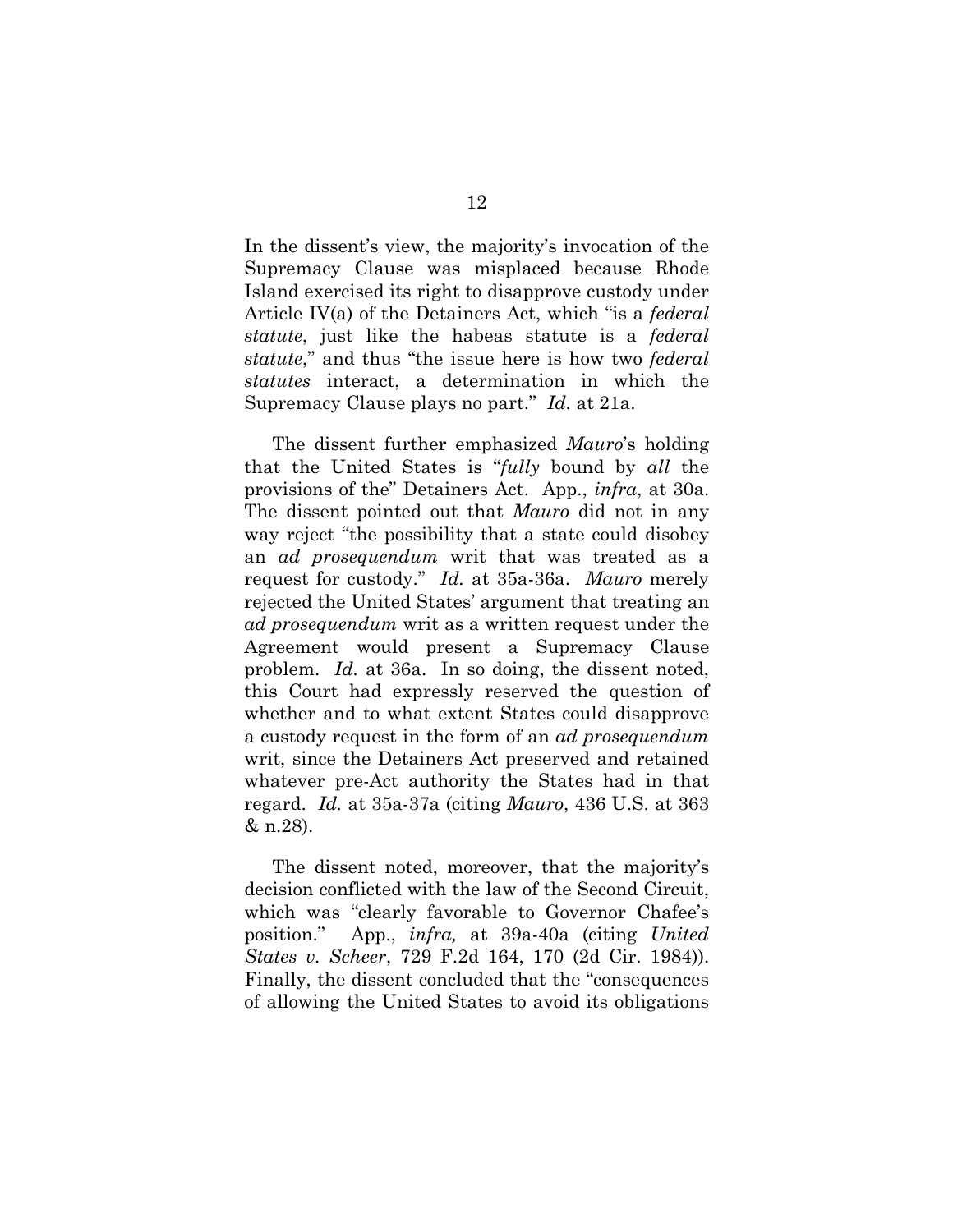under a validly-enacted compact are surely graver than the consequences of allowing Rhode Island's justice system to prosecute Pleau." *Id.* at 39a.

7. The en banc court of appeals divided by the same 3 to 2 vote in denying the Governor's and Pleau's joint request to stay issuance of the mandate, a request also denied by this Court. On May 30, 2012, the United States took custody of Pleau and is holding him pursuant to the continued operation of the *ad prosequendum* writ. On June 18, 2012, the United States filed a Notice of Intention to Seek the Death Penalty against Pleau. App., *infra*, 140a-147a.

### **REASONS FOR GRANTING THE WRIT**

The federal government wants to have its cake and eat it too, enjoying all the benefits of the Detainers Act's expedited and harmonized processes for detainers, while invoking the *ad prosequendum*  writ to avoid its obligations and responsibilities codified in federal law. The circuits are as split as the en banc first Circuit was in its decision here over whether *Mauro* and the Supremacy Clause allow the federal government to nullify a sovereign State's exercise of rights that Congress has textually preserved under federal law.

It is an odd conception of federal supremacy that would license the United States to use one federal statute (the habeas corpus law) to escape expressly binding provisions of another federal statute (the Detainers Act). But if that is what this interstate compact now means—and if the Supremacy Clause means the United States never has the same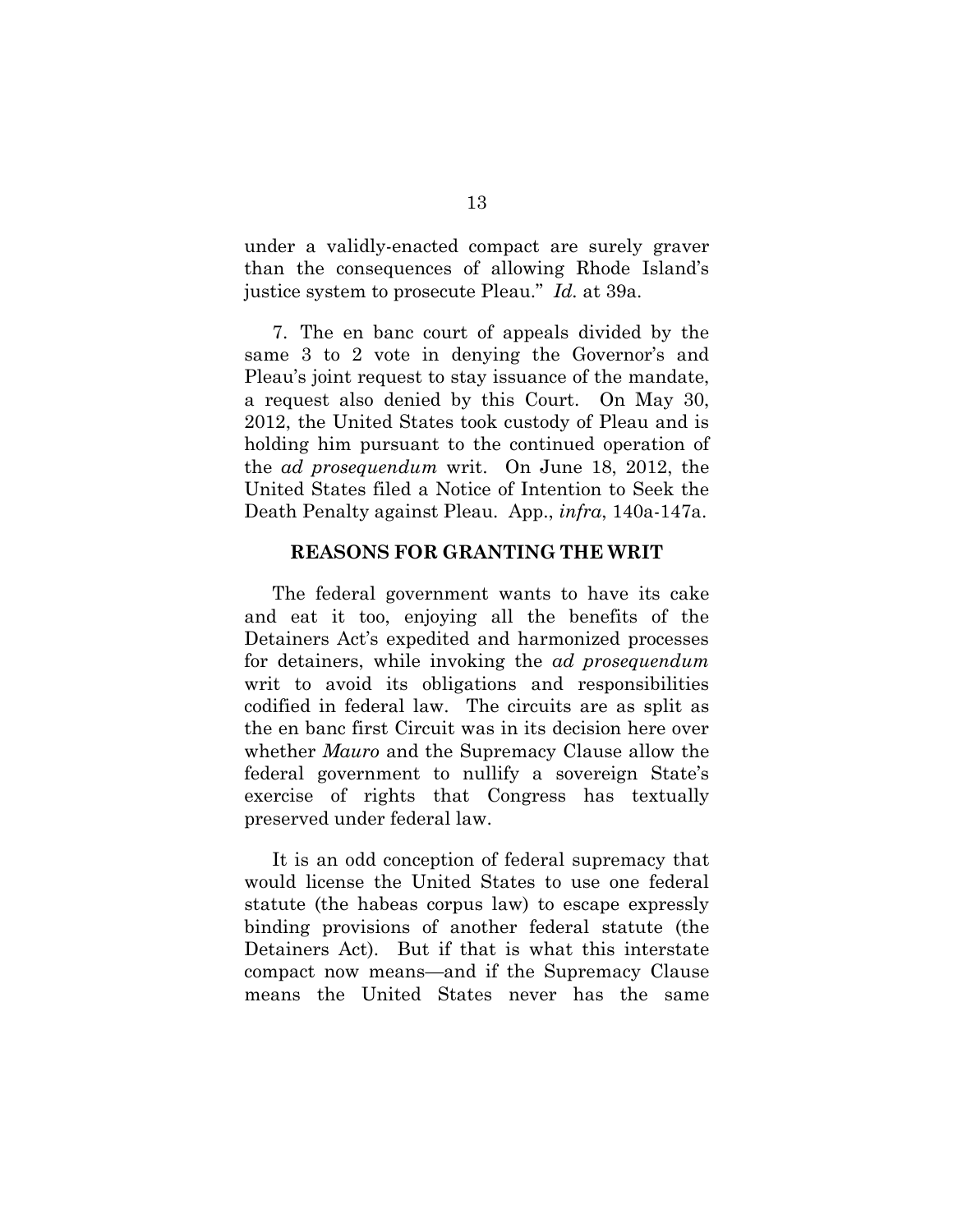contractual obligation to keep its word as the States do—then Governor Chafee and Rhode Island, along with the Governors of the 47 other State signatories to the Compact, need to know that now. If the United States is not the equal partner that Congress promised it would be, then the States will need to adjust their compact and contractual commitments accordingly. *See* Br. of *Amici Curiae* Nat'l Governors Assoc. and Council of State Gov'ts in Support of Intervenor Lincoln D. Chafee Seeking Reversal of the District Court's Decision, *United States v. Pleau*, No. 11-1775 (1st Cir. Feb. 16, 2012).The current regime, in which the meaning and operation of the Detainers Act and the habeas statute differ from State to State and circuit to circuit, is untenable. Equally unpalatable is the Executive Branch's and en banc majority's complete disregard of the States' statutory, Compact, and historic rights with respect to prisoners in state custody serving properly imposed state criminal sentences—a disregard that is wholly incompatible with the Constitution's federalist system of *dual* sovereignty.

### **I. THE EN BANC COURT'S DECISION TREADS HEAVILY ON BASIC PRINCIPLES OF FEDERALISM.**

As a result of their contradictory readings of *Mauro*, and their sharply opposed understandings of the intersected operation of two federal statutes, the courts of appeals have produced conflicting rules of law governing the role of *ad prosequendum* writs under the Detainers Act. There can be only one rule for how post-detainer writs of habeas corpus *ad*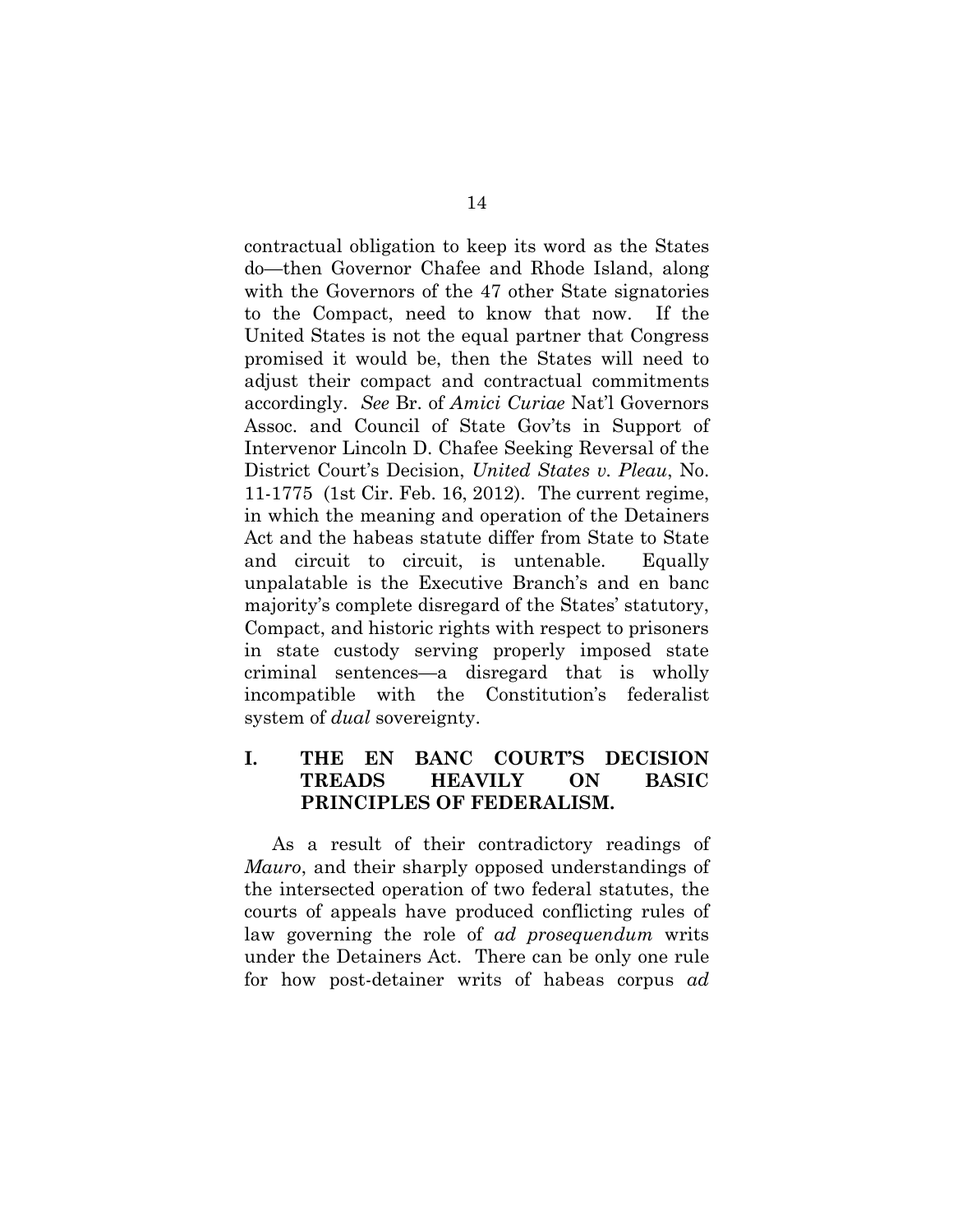*prosequendum* are treated under federal law. And only this Court can settle that question.

But before addressing that inconsonance in the law, it is worth taking stock at the outset of what exactly the United States is doing here, now with the blessing of the court of appeals, and how the United States' and court's position stands principles of constitutional federalism on their head. There is, after all, no dispute that the plain text of a federal statute that Congress made binding on the United States authorizes the Governors of signatory States to "disapprove the request for temporary custody" submitted under the Detainers Act. 18 U.S.C. app. 2  $\S 2$ , art. IV(a).

Indeed, the United States has never disputed that *it* has the power under the Detainers Act to do exactly what Governor Chafee did here and to deny States' requests for custody under this same provision. *See* 18 U.S.C. app. 2 § 2, art. IX, § 3 (defining the U.S. Attorney General as the "Governor" for purposes of the United States' role under the Compact).

Nor does the United States dispute that Article IV(a) means exactly what it says and thus Governors "may disapprove" custody requests by every other signatory State to the compact, besides the federal government. 18 U.S.C. app.  $2 \S 2$ , art. IV(a).

Nonetheless, the en banc First Circuit adopted the United States' view that the Supremacy Clause gives it a "one way" ticket out of that express contractual agreement with the States, App., *infra*, 11a, even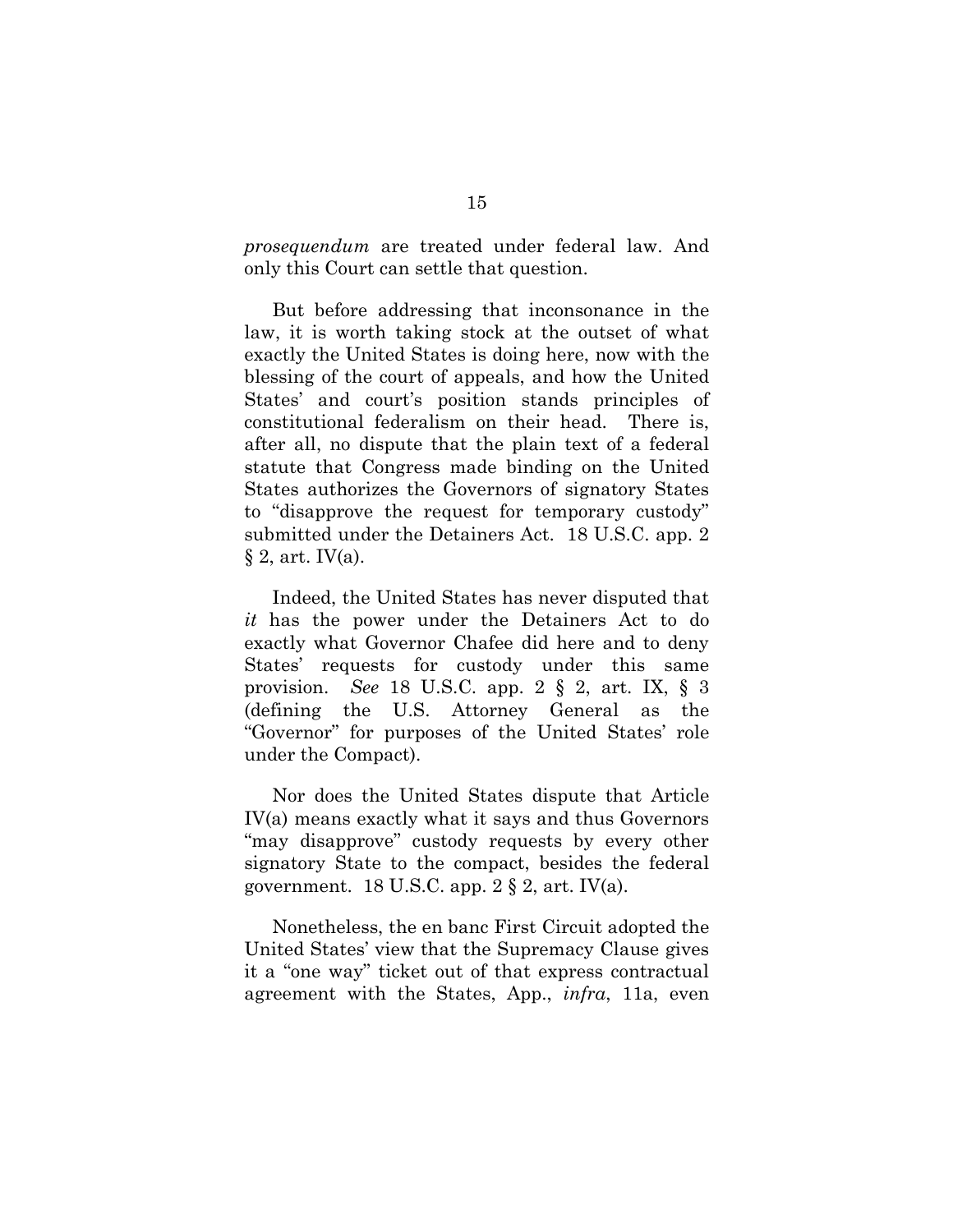though Congress has codified that commitment in federal law. Thus, the United States, as a latecomer to this Compact—and having joined without any qualification on Article IV(a)—nonetheless insists that something in the Supremacy Clause allows the Executive Branch to override Congress's judgment and to pop in and out of adherence to the law as it sees fit, taking all the quid and avoiding all the quo of an inter-sovereign agreement.

The Supremacy Clause has never meant any such thing. And it would turn federalism principles inside out to read that Clause as licensing the Executive Branch to break Congress's word to the States, or as speaking in any way to how the overlapping operation of two federal statutes should be resolved. Forty-eight States—including Rhode Island, who joined the Compact in 1974, after the United States had already signed on in full to the Detainers Act, *see* R.I. GEN. LAWS § 13-13-1 *et seq.* (2010)—entered into the Compact on the ground that its text meant exactly what it said, and that the United States was the equal partner that Congress said it would be.

The 48 States have now been told by three circuits that the United States always has the upper hand; that Congress's codification of its promises in the United States Code is illusory; that the protections statutorily afforded to States are just an "empty shell," *see* U.S. Reh'g Pet., *supra*, at 7; and that the Constitution allows the United States' Executive Branch to pick and choose those parts of the Detainers Act with which it will and will not comply, heedless of the countervailing *statutory* rights of the States. Except, that is, in the Second Circuit, which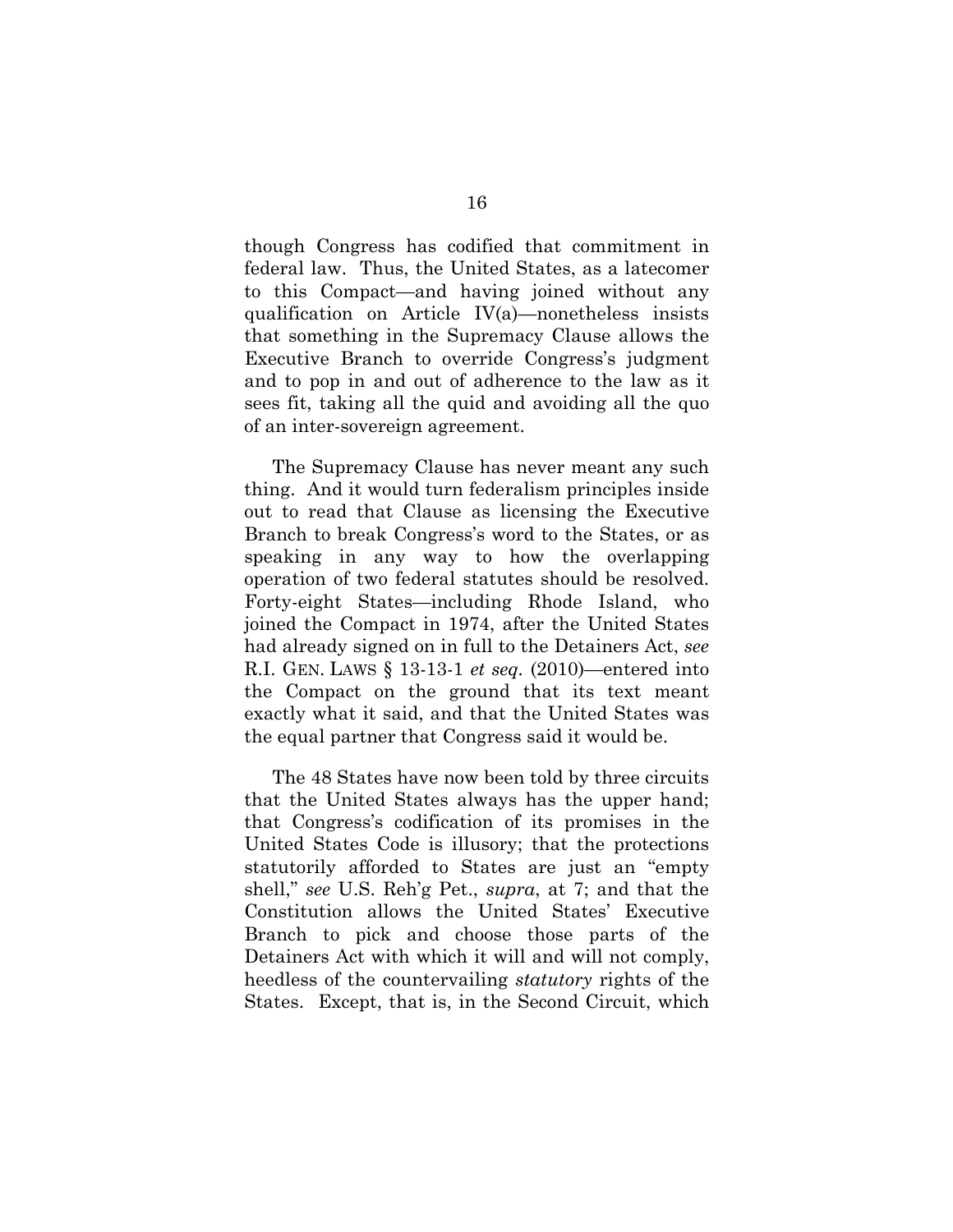has adopted the opposite position from the First Circuit in enforcing the Detainers Act and its gubernatorial disallowance provision. *See United States v. Scheer*, 729 F.2d 164, 170 (2d Cir. 1984); *see also* App., *infra*, 12a, 39a-43a (majority and dissenting judges note the Second Circuit's contrary decision).

If the rules of federalism are to change that dramatically, then the States are entitled to this Court's definitive judgment on that question, so that they will have much needed certainty on the rules of contracting with the United States and will know when rights given to States under federal statutes can be unilaterally nullified by the efforts of the Executive Branch. That, at a minimum, is the type of "important [question] of federalism and comity" that warrants resolution by this Court. *Parsons Steel, Inc. v. First Ala. Bank*, 474 U.S. 518, 523 (1986).

# **II. THE EN BANC MAJORITY WIDENED A SPLIT BETWEEN THE CIRCUITS CONCERNING A QUESTION THAT THIS COURT HAS TWICE LEFT OPEN.**

In presuming that the Supremacy Clause permits the federal government to override a State's exercise of its federal statutory rights under the Detainers Act by resorting to an *ad prosequendum* writ, the First Circuit has answered (wrongly) a question twice left unresolved by this Court, and has done so in conflict with the decision of another court of appeals on the same question. The circuits' division on the rules of law governing *ad prosequendum* writs, moreover, is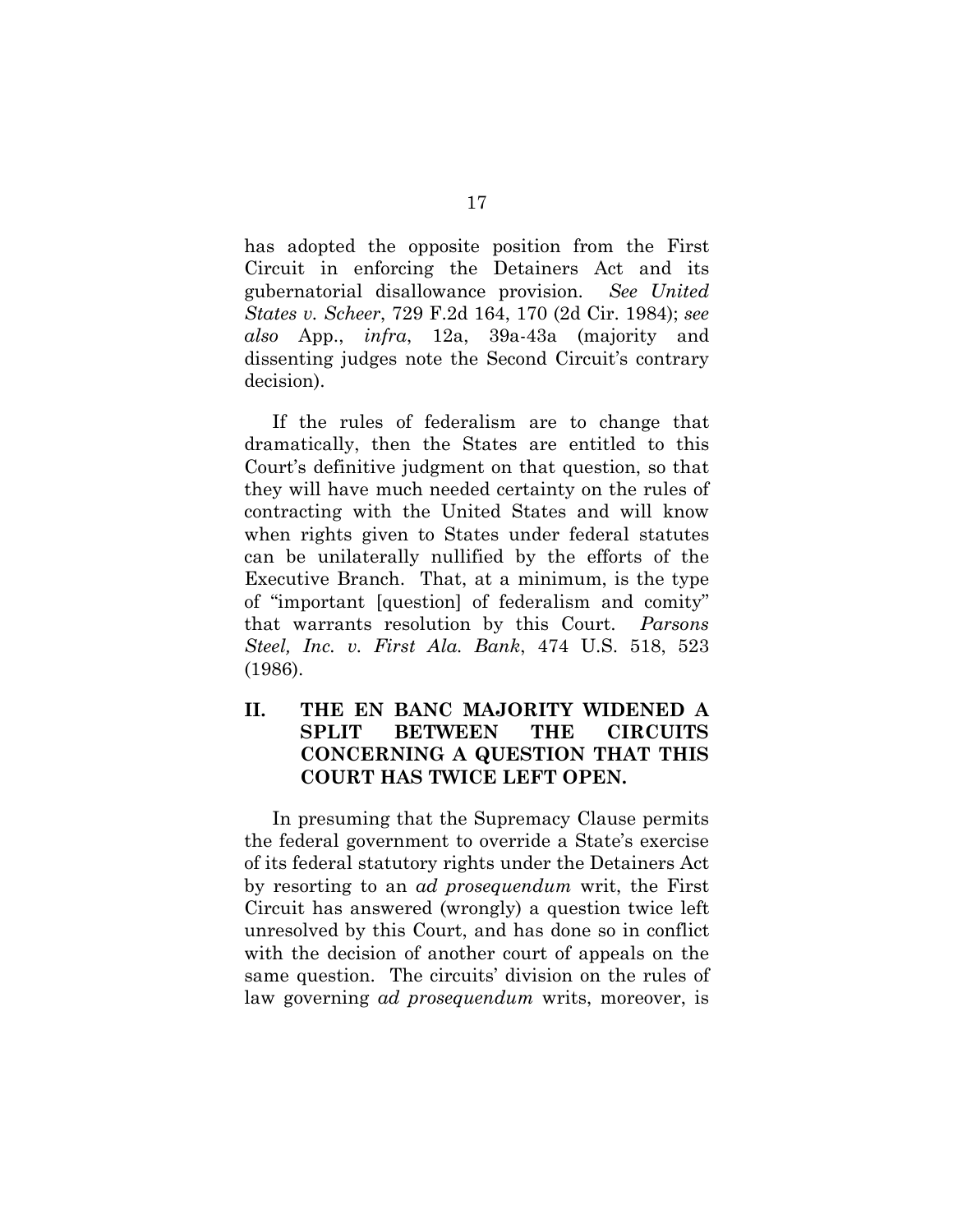rooted in their equally conflicting readings of this Court's decision in *Mauro*. Given the interests at stake, the time has come for this Court to answer that open question, to clarify *Mauro*'s meaning, and to harmonize the law for the 48 States that are party to the interstate compact codified by the Detainers Act.

1. Twice this Court has reserved the question of whether a State can decline a custody demand by the United States when made through a writ of habeas corpus *ad prosequendum*.

In *Mauro,* a case arising under the Detainers Act, this Court carefully reserved the question of whether a federal writ of habeas corpus *ad prosequendum* could be used to compel production of a State prisoner. *Mauro* held that, if the United States first triggers the Act by filing a detainer under its provisions, the subsequent use of an *ad prosequendum* writ will be deemed a "'written request for temporary custody' within the meaning of Art. IV of the Agreement." 436 U.S. at 361. "Once the Federal Government lodges a detainer against a prisoner with state prison officials, the Agreement by its express terms becomes applicable and the United States must comply with its provisions." *Id.* at 361- 362. To rule otherwise, the Court concluded, "clearly would permit the United States to circumvent its obligations under the Agreement." *Id.* at 362.

In so holding, this Court was "unimpressed" by the United States' argument that treating *ad prosequendum* writs as requests for custody under the Detainers Act would violate the Supremacy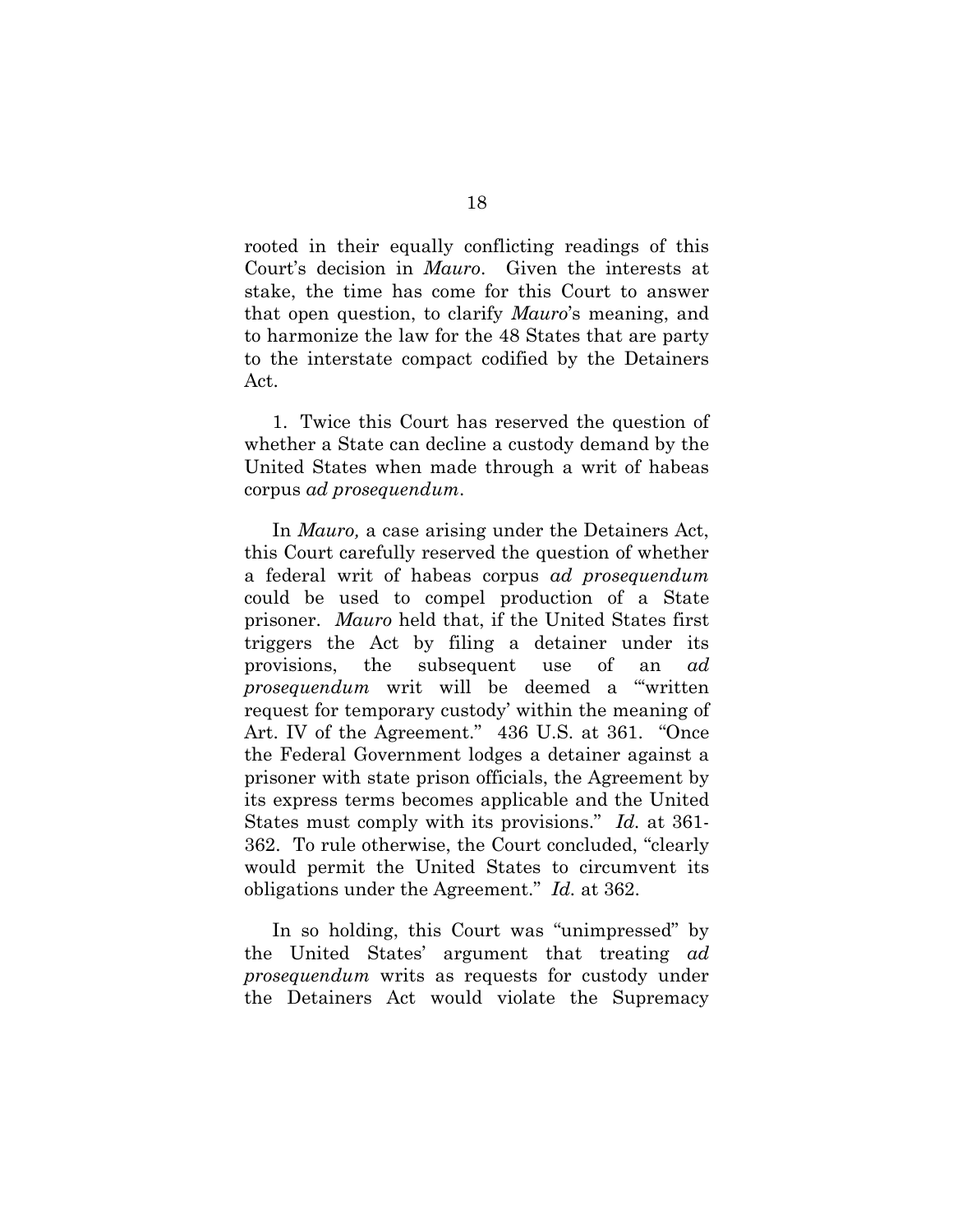Clause because it would allow Governors, under Article IV(a), to refuse to obey such writs. *Mauro*, 436 U.S. at 363. This Court responded that Article IV(a) simply "preserve[d] previously existing rights of the sending States." *Id.* at 363; *see id*. at 363 n.28 (citing legislative history that the provision *"retained"* or *"preserved"* a "Governor's right to refuse to make the prisoner available []on public policy grounds[]").

The Court then observed that, "*[i]f* a State has never had authority to dishonor an *ad prosequendum* writ issued by a federal court, then  $[Article IV(a)]$ could not be read as providing such authority." *Mauro*, 436 U.S. at 363 (initial emphasis added). The Court did not, however, opine further on the correct answer to that "if" question. The Court thus left open, for the second time, the question of what sovereign authority, if any, the States possessed to protect their right to exclusive custody of their own prisoners. *See Carbo*, 364 U.S. at 621 n.20 (recognizing and declining to answer the question of what effect a federal *ad prosequendum* writ would have "absent [State] cooperation," in a case arising prior to the Detainers Act).2

<u>.</u>

<sup>2</sup> This portion of the *Mauro* Court's ruling arose in deciding the consolidated case, *United States v. Ford,* No. 77-52. In the portion of the opinion dealing with defendant Mauro, the Court held that the federal government's freestanding use of an *ad prosequendum* writ did not trigger any of the Detainers Act's provisions. *Mauro*, 436 U.S. at 357-361.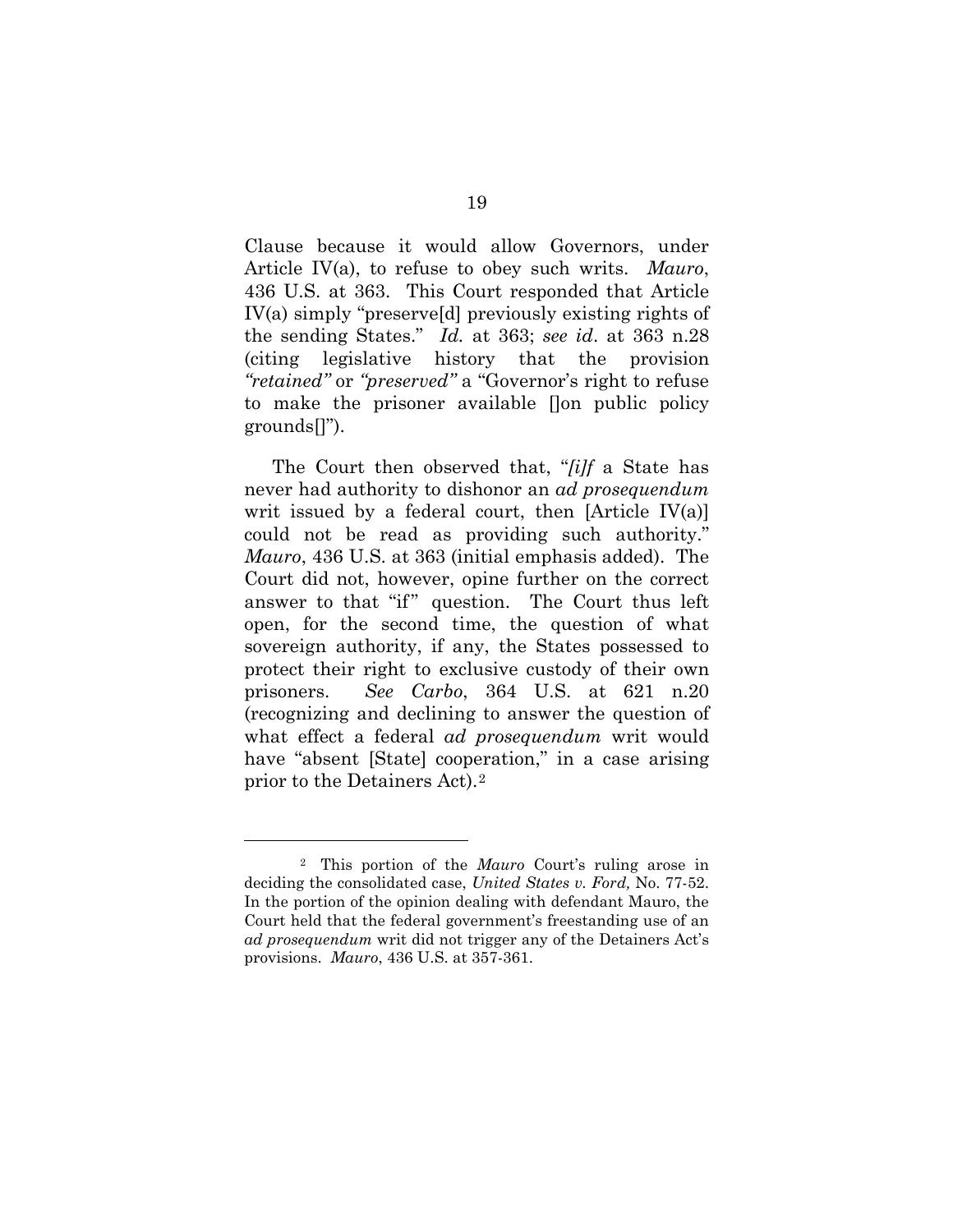2. *Mauro*'s double-negative and conditional phrasing of this unanswered question has generated substantial doctrinal confusion and contradictory rulings among the circuits both about the scope of *Mauro*'s holding and the proper resolution of its unanswered question.

The en banc majority in this case ignored *Mauro*'s conditional "if" and declared "patent" the United States' plenary authority to force a State to surrender custody of a prisoner serving a state sentence. App., *infra*, at 10a.In so ruling, the First Circuit expanded a circuit split, joining the Third and Fourth Circuits in holding that a federal *ad prosequendum* writ obtained by the United States automatically vetoes a Compact State's right to choose to retain custody of its own prisoner, the plain language of the Detainers Act notwithstanding.

In *United States v. Bryant*, the Fourth Circuit held that "an individual state \*\*\* does not have authority and is not empowered by the Act to reject a [post-detainer] federal writ of habeas corpus ad prosequendum that serves as" a written request for custody. 612 F.2d 799, 802 (4th Cir. 1979) (citing *Mauro*, 436 U.S. at 363), *cert. denied*, 446 U.S. 919 (1980). In the Fourth Circuit's view, the Detainers Act's "thirty-day period \*\*\* does not apply to federal writs of habeas corpus ad prosequendum that follow[] detainers," 612 F.3d at 802, and on that basis, the court found no error in a prisoner transfer for indictment made prior to the close of Article IV(a)'s 30-day window for a Governor's decision, *id*.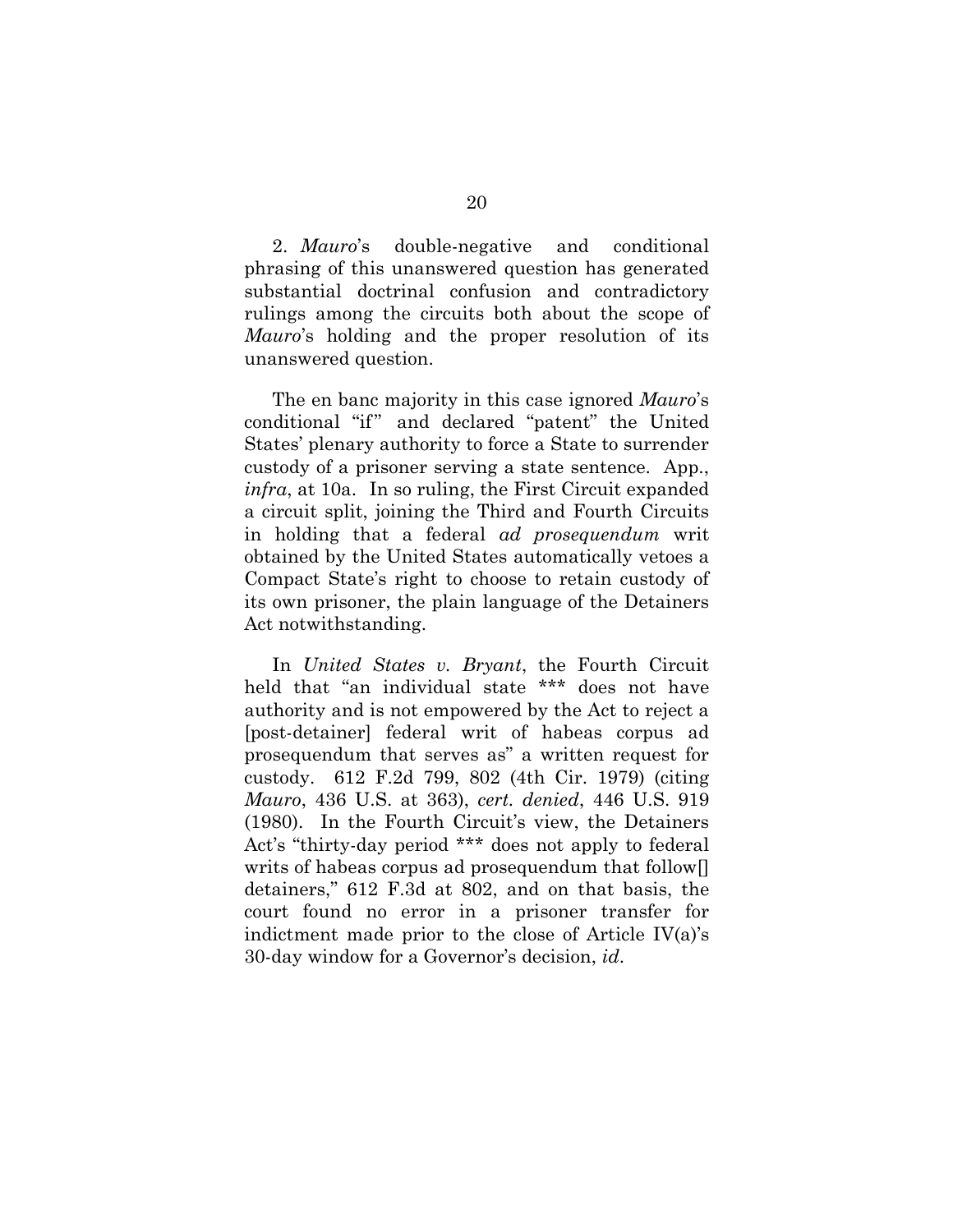The Third Circuit likewise has rendered Article IV(a)'s provision for gubernatorial denial of a custodial transfer request irrelevant by ruling that "the Governor of Ohio had no authority to refuse the request by the United States for custody of Graham." *United States v. Graham*, 622 F.2d 57, 59 (3d Cir.), *cert. denied*, 449 U.S. 904 (1980). The Third Circuit based its ruling on what it deemed to be a "clear statement by the Supreme Court [in *Mauro*] that, in enacting Article IV(a), Congress did not intend to confer on state governors the power to disobey [postdetainer] writs issued by federal courts as 'written requests for custody' under the Act." *Id.*; *accord Trafny v. United States*, 311 F. App'x 92, 96 (10th Cir. 2009) (stating, based on *Mauro*, that Article IV "did not expand the authority of a sending state to dishonor [a post-detainer] *ad prosequendum* writ issued by a federal court," and concluding that States "never had such authority" because the Supremacy Clause subordinated the governor's right to refuse transfer to the federal habeas statute, which it viewed as the "pertinent United States law").

In contrast, the First Circuit dissent, together with the Second Circuit, read *Mauro* as holding exactly the opposite, establishing that any postdetainer *ad prosequendum* writ is deemed a "written request" under the Detainers Act, and therefore subject to all of its provisions, including Article IV(a)'s preservation of the States' historic ability to decline such a surrender of custody. In *United States v. Scheer*, 729 F.2d 164 (2d Cir. 1984), the federal government lodged a detainer with California officials, but then obtained custody over the defendant through a writ of habeas corpus *ad*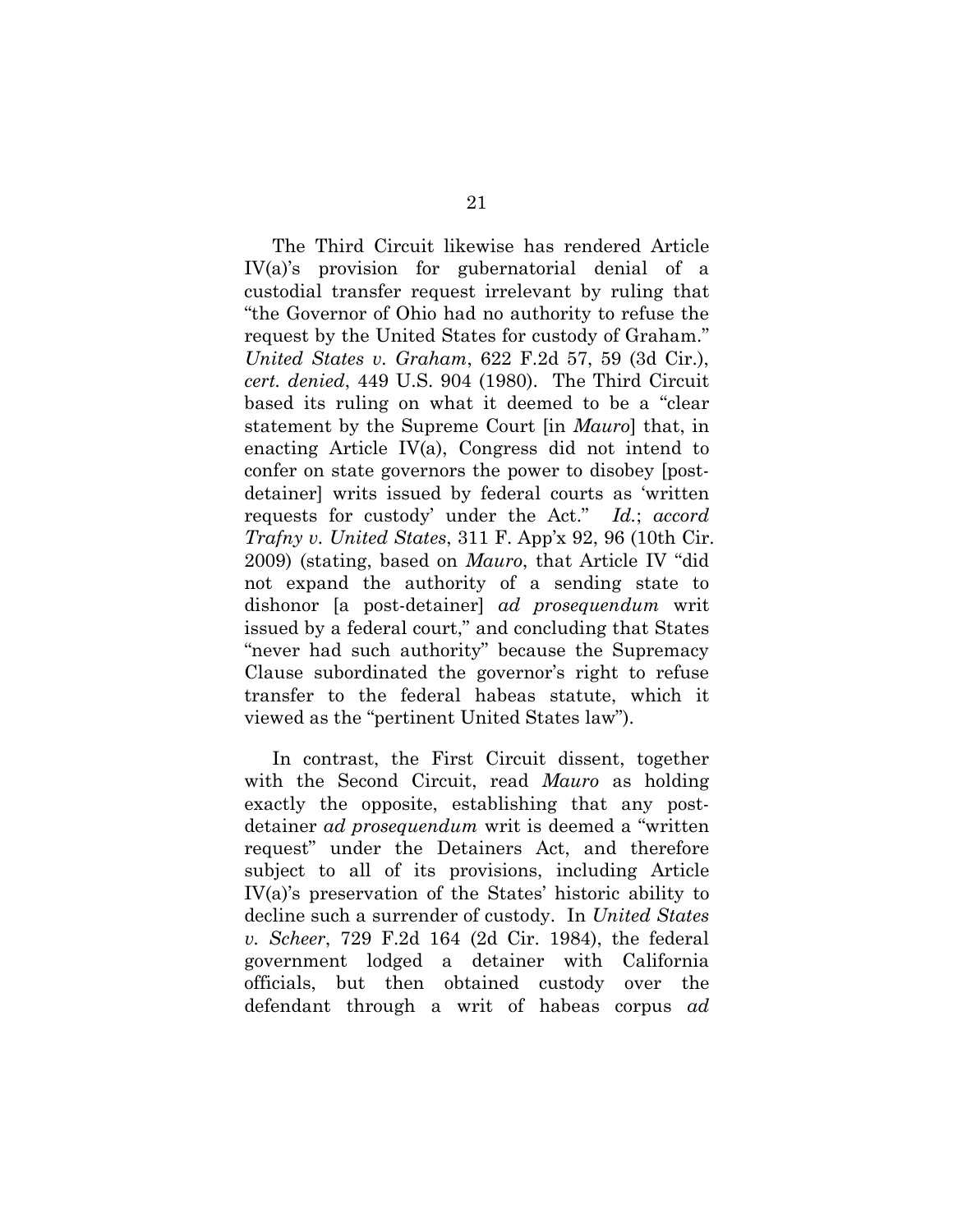*prosequendum, id.* at 165. The defendant sought dismissal of his federal indictment because, *inter alia*, he was transferred before expiration of Article IV(a)'s 30-day window for petitioning the Governor to disapprove the transfer. *Id.* at 170. In opposition, the United States advanced the precise position endorsed by the First Circuit majority, and the Third and Fourth Circuits: Article IV(a) left the States no authority to disallow a post-detainer custody request by the United States in the form of an *ad prosequendum* writ, because the writ trumped the Detainers Act. *Id.*

The Second Circuit roundly rejected this argument. "[E]mploying [this] rationale," the Second Circuit reasoned, "would be treating the federal government's participation in the [Detainers Act] on a different footing than that of the States." *Scheer*, 729 F.2d at 170. Such disparate treatment, according to the court, would violate *Mauro*'s holding that, "once a detainer has been lodged \*\*\* it triggers the procedural rules of the Act so that the later filing of a writ of *habeas corpus ad prosequendum* is simply equivalent to a 'written request for temporary custody' and may not be used as a basis for the federal government to avoid its obligations" under Article IV. *Id*. (citing *Mauro*, 436 U.S. at 362). "[T]he historic power of the writ seems unavailing," the Second Circuit concluded, "once the government elects to file a detainer in the course of obtaining a state prisoner's presence for disposition of federal charges." *Id.*

Accordingly, had Rhode Island's immediate geographic neighbor, Connecticut, exercised its rights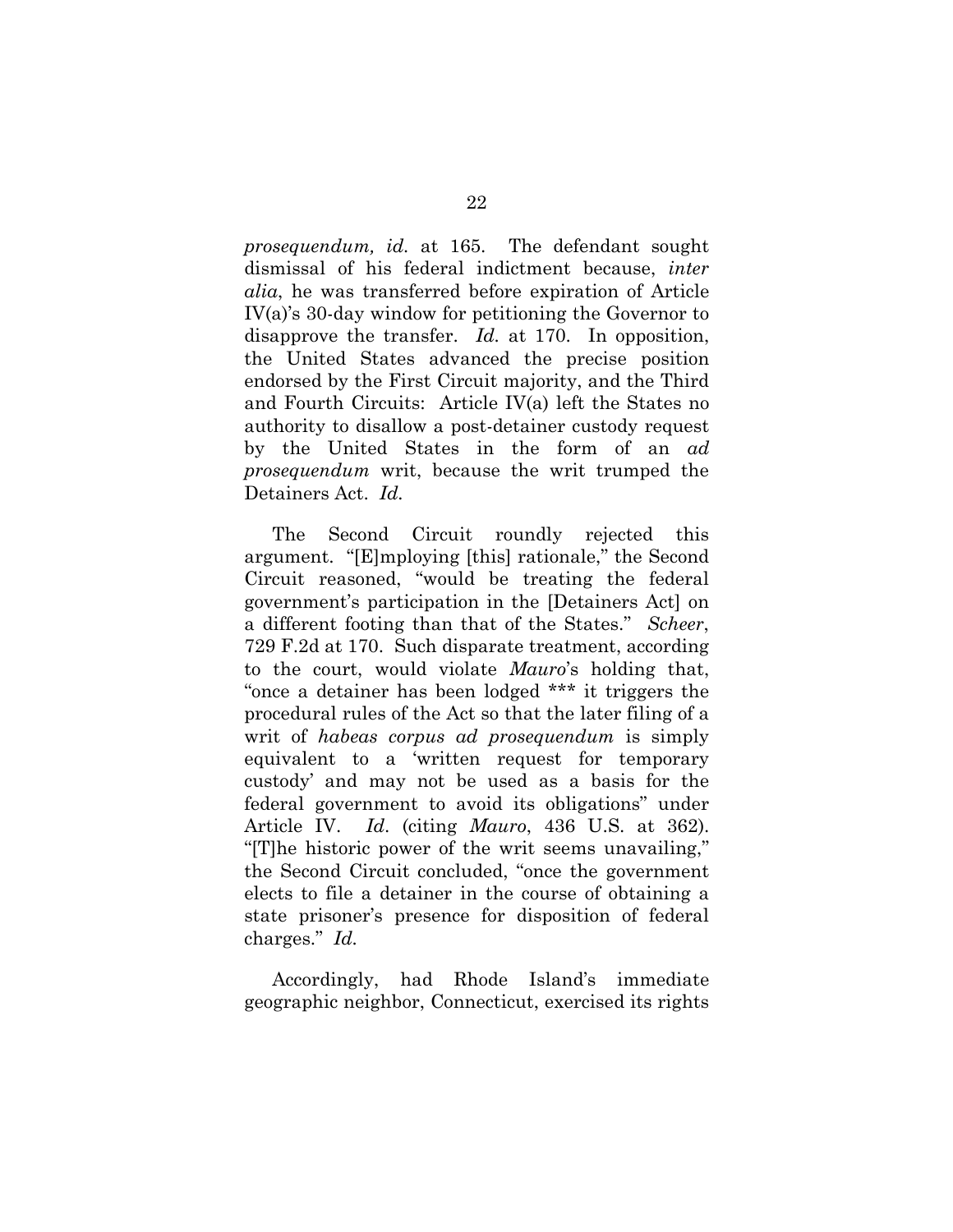under Article IV(a) of the Detainers Act, the outcome would have been the opposite of what happened here: the United States would have had to seek resolution of its custodial request in full compliance with the Detainers Act and through the channels of intersovereign comity that governed such matters historically, rather than through compulsion. *See, e.g.*, *McDonald v. Ciccone*, 409 F.2d 28, 30 (8th Cir. 1969) (State relinquishment of state prisoner to *ad prosequendum* writ is "a matter of comity and not of right."); *Stamphill v. Johnston*, 136 F.2d 291, 292 (9th Cir. 1943) ("There is no doubt that the state of Oklahoma \*\*\* could not be required to surrender [a prisoner] to the custody of the United States marshal for trial in the federal court[.]")*.* Thus only geographic lines allowed the United States in this case to pick and choose the Detainers Act provisions it wanted to comply with and cast aside those it disfavored.3

The Fifth Circuit, for its part, has recognized that *Mauro'*s conditional language leaves open the very question that the en banc majority and its sister circuits claim *Mauro* resolves. In *United States v. Hill*, 622 F.2d 900 (1980), that court lamented that "[t]he Supremacy Clause difficulty was circumambulated by [*Mauro*'s] utilizing conditional

1

<sup>3</sup> After explicitly considering at length and rejecting the federal government's merits argument, the Second Circuit then denied Scheer's motion to dismiss on the alternative "ground," that Scheer had waived the right the court had just recognized for gubernatorial rejection of a federal custodial request under the Detainers Act. *Id*. at 170-171.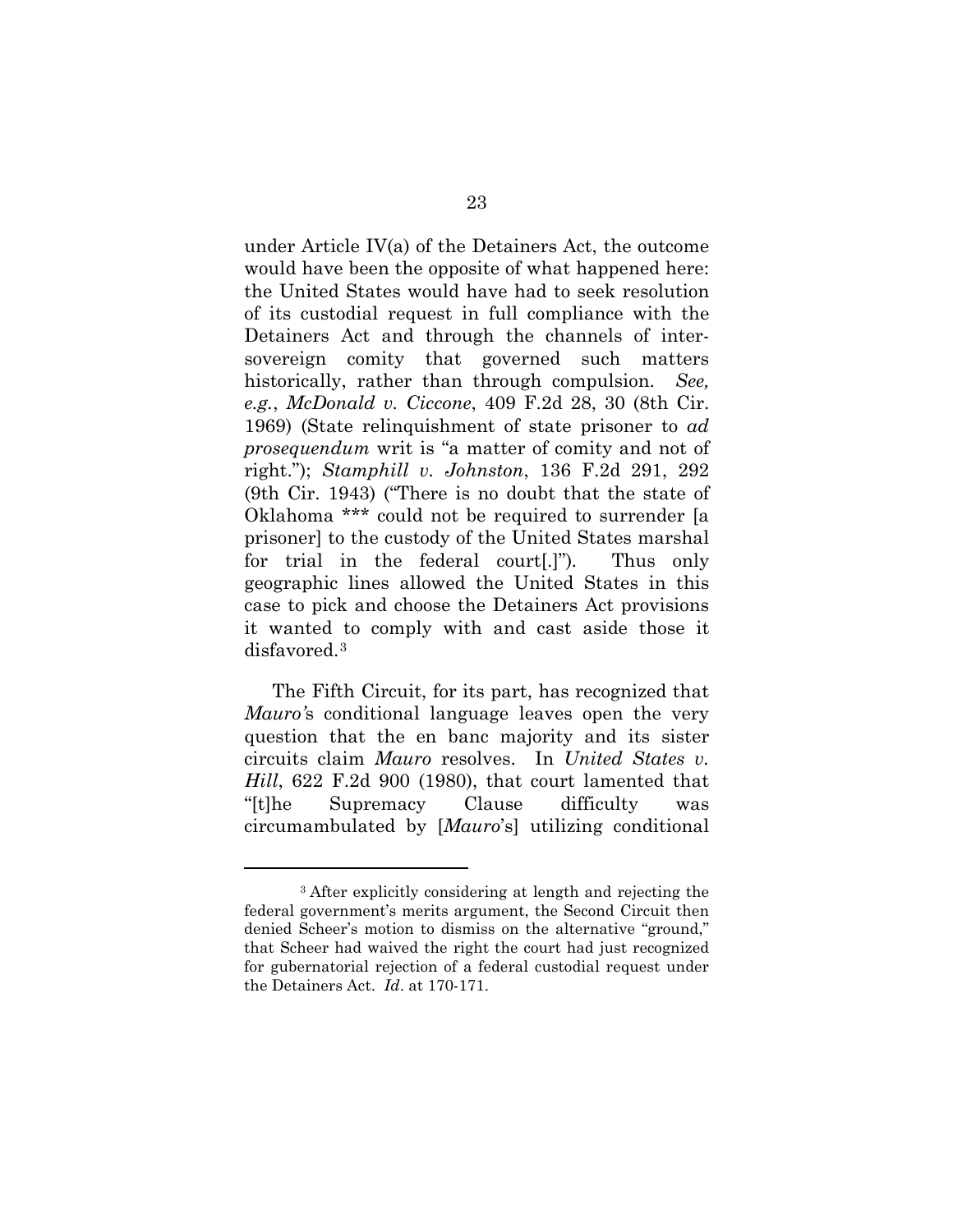language," *id*. at 907 n.18. The Fifth Circuit further noted the resulting difficulties and uncertainty in the law: "Unfortunately for the states and federal prosecutors, \*\*\* [*Mauro'*s] discussion does not inform them whether governors are free to delay or deny obedience to the writ." *Id*.

Thus, the circuits are deeply divided on two issues: First, there is stark disagreement over what this Court's decision in *Mauro* says about the Detainers Act's preservation of the States' authority, under basic tenets of federalism, to retain custody of their own prisoners who are still serving duly imposed state sentences. Second, and as a result, the circuits are divided on the substantive legal question of whether Article IV(a) of the Detainers Act has any operative force when, after initiating the Detainers Act, the United States obtains a writ of habeas corpus *ad prosequendum* to nullify the custodial State's ability to exercise its federal statutory right of declination.

Both the en banc majority and the dissent acknowledged the Second Circuit's contrary conclusion. App., *infra*, 12a, 39a-40a. And the Fifth Circuit plainly reads *Mauro* as leaving open, *see Hill*, 622 F.2d at 907 n.18, the very question that the majority here deemed "patent[ly]" closed, App., *infra*, 10a.

The federal government, too, admits the conflict. In advising its own prosecutors on implementation of the Detainers Act, the United States has expressly noted the disagreement between the Third and Second Circuits as to whether a State has "the right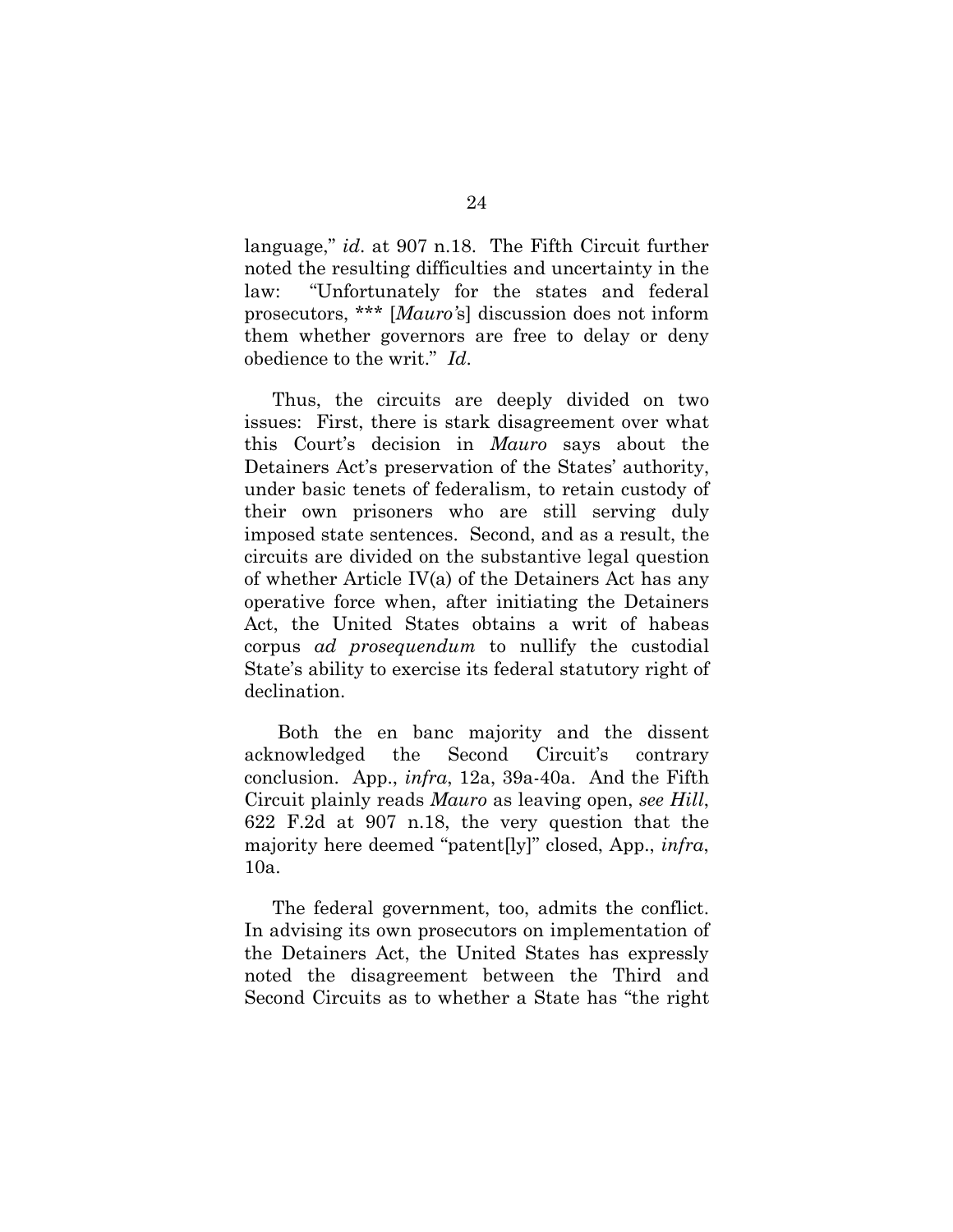to disapprove a request issued in the form of a writ of habeas corpus ad prosequendum by a Federal court even when a detainer has been previously lodged."4

Particularly because the root source of this intercircuit conflict in the substantive law governing the Detainers Act is lower court confusion over the meaning of *Mauro*, only this Court can bring the needed uniformity to the law and ensure that a federal statute—in particular, an interstate compact—operates consistently across State and circuit lines. After all, the whole point of an interstate compact is evenhanded treatment of all signatory States and evenhanded operation of the Compact nationally. The United States—or at least its Executive Branch—after signing on in full to this Compact, has thrown that rule of equal footing out the window, and the circuit conflict has eliminated uniformity in the Compact's and federal statute's operation. Whatever the answer, the 48 States need and are entitled to have uniform meaning restored to the Detainers Act and its codification of their Compact.

<u>.</u>

<sup>4</sup> Dep't of Justice, U.S. Attorney's Manual § 534 (1997)*,*  http://www.justice.gov/usao/eousa/foia\_reading\_room/usam/title 9/crm00534.htm.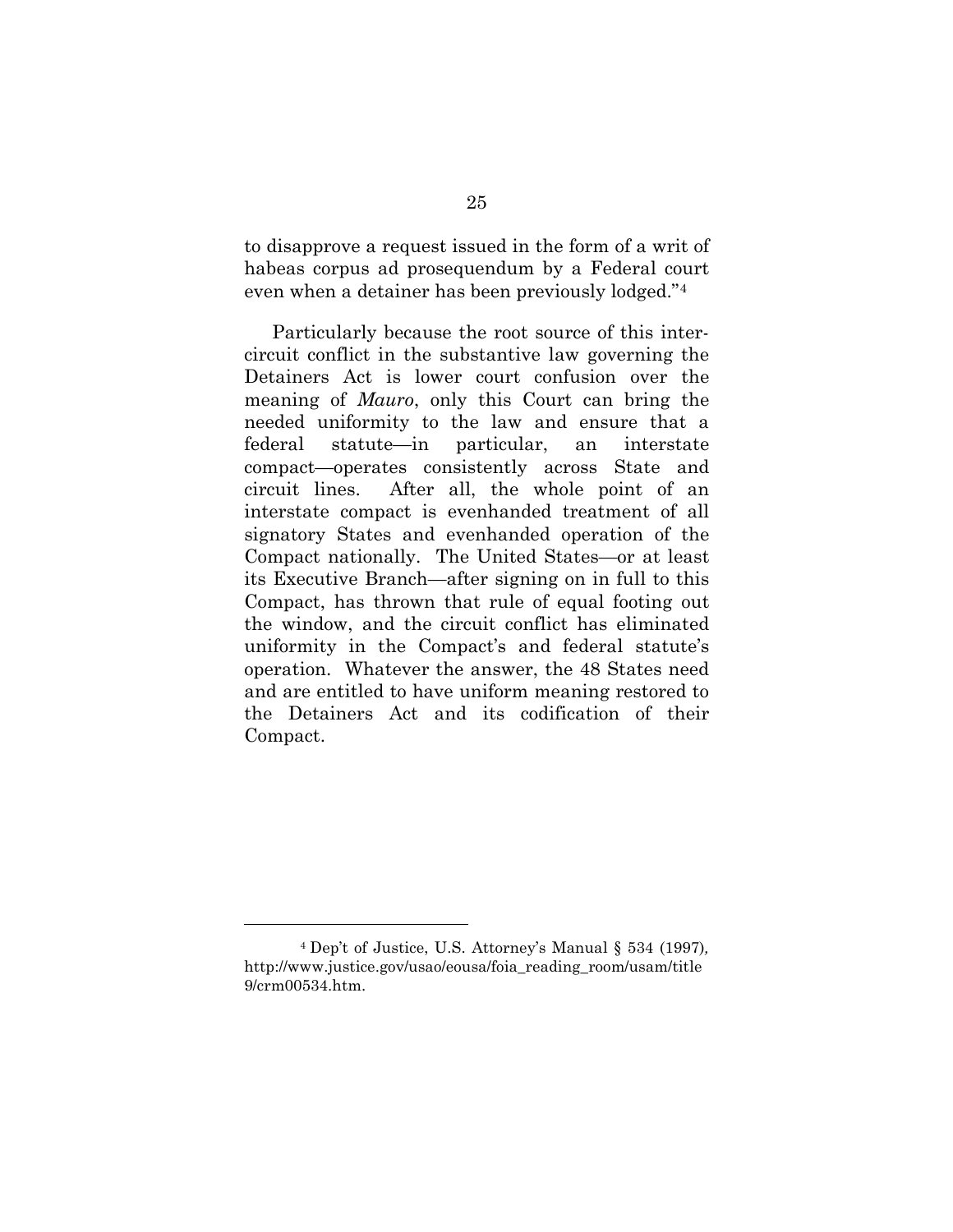# **III. WHETHER THE DETAINERS ACT PRESERVED THE STATES' HISTORIC RIGHT TO DISALLOW A FEDERAL TRANSFER REQUEST MADE THROUGH AN** *AD PROSEQUENDUM* **WRIT IS AN EXCEPTIONALLY IMPORTANT QUESTION THAT MERITS THIS COURT'S REVIEW.**

1. This Court's review is warranted because, at the behest of the United States, the en banc First Circuit has rendered inoperative as an unconstitutional violation of the Supremacy Clause an express provision of federal law, which is itself the product of a carefully bargained-for interstate compact. The States crafted and adopted the Interstate Agreement on Detainers as an interstate compact because of the pressing need for a cooperative, stable, and evenhanded mechanism to address, with sensitivity and mutual respect, the frequently recurring issue of multi-state demands for the custody of individuals already in the criminal detention of one State. That thousands of detainers are filed annually by criminal authorities under the Compact attests to the importance of this agreement. *See* Br. for the United States at 10 n.6, *United States v. Pleau*, No. 11-1775 (1st Cir. July 13, 2011) (reporting data).5 

1

<sup>5</sup> *See also* Mark Motivans, U.S. Dep't of Justice, Bureau of Justice Statistics, *Federal Justice Statistics 2009 – Statistical Tables*, Table 1.6 (Jan. 2012), http://bjs.ojp.usdoj.gov/content/ pub/pdf/fjs09st.pdf (BJS Table 1.6).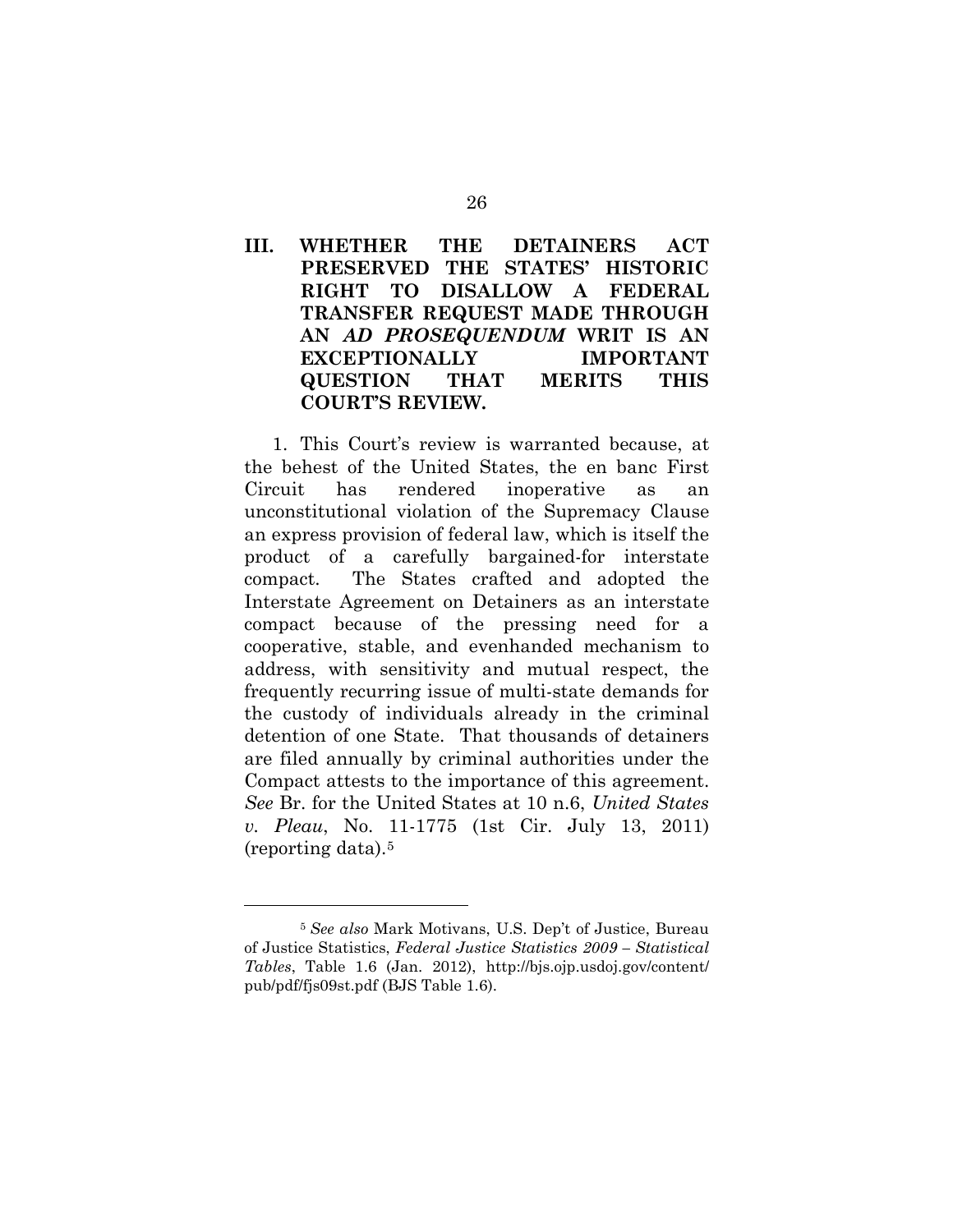But like any negotiated agreement, the Compact embodies trade-offs and compromises between the interests of custodial and requesting States. The Compact is thus a product of balanced and negotiated compromise under which no one party has the upper hand. All parties give a little, but gain more. And, importantly, when Congress joined the United States to the Compact, it enacted those balanced terms and "cooperative procedures" into federal law without any limitation on the States' express Article IV(a) right to disallow a request for temporary custody. The United States thus is a full party to the Detainers Act "as both a sending and a receiving State," *Mauro*, 436 U.S. at 354, with no "distinction between the extent of the United States' participation in the Agreement and that of the other member States," *id*. at 355. Quite the opposite, Congress "enacte[d] the Agreement into law in its entirety, \*\*\* plac[ing] no qualification upon the membership of the United States." *Id.* at 356.

Tellingly, *after* the Second Circuit's decision in *Scheer*, Congress adopted two qualifications to the United States' participation, but left the United States' unreserved acceptance of Article IV(a)'s disallowance clause unmodified.<sup>6</sup>

1

<sup>6</sup> *See* Detainers Act, Pub. L. No. 100–960, § 7059, 102 Stat. 4403 (1988) (codified at 18 U.S.C. app. 2 § 9) (adding "Special Provisions when United States is a Receiving State," which provide that court orders dismissing United States' indictments for failure to comply with the Agreement may be "with or without prejudice," and repealing the United States'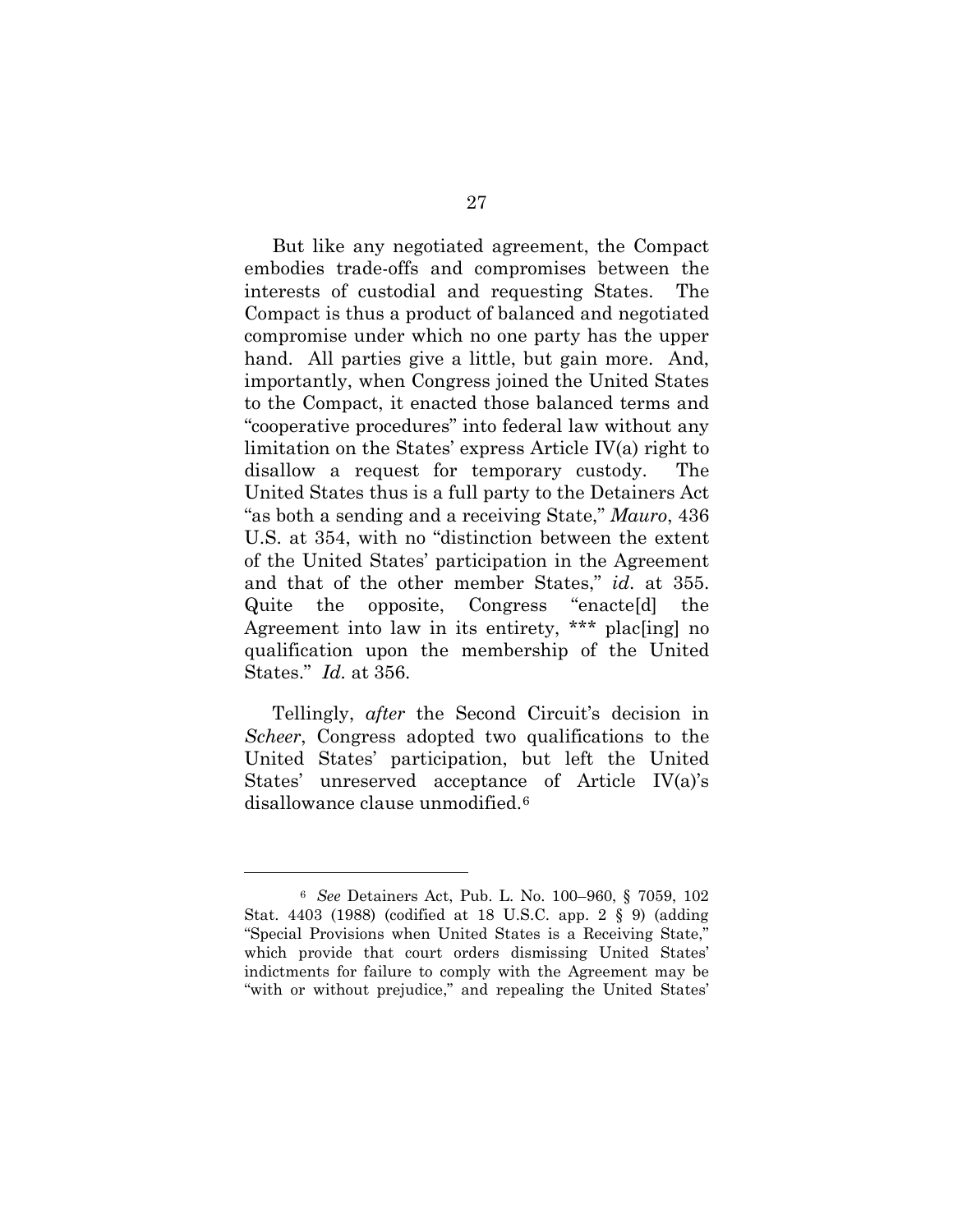The United States, however, has upset that critical balance and discarded Congress's calibrated judgment by insisting—with the blessing of the en banc First Circuit majority and two circuits—that the Supremacy Clause somehow constitutionally entitles it to the benefits of the Compact without the obligations. Even when the United States chooses to proceed under the Detainers Act, the federal government insists, and the First Circuit agreed, that the United States is only bound to respect the States' interests when it chooses to. And that is so even though Congress committed the United States *in federal law* to a position of even footing, mutual compromise, and unqualified adherence to the provision at issue.

The Supremacy Clause does not give the federal government an *a la carte* option for compliance with its statutory and contractual obligations. This Court has long held that "[t]he benefit and the burden of [a government contract] clause \*\*\* must hang together." *Stone, Sand & Gravel Co. v. United States*, 234 U.S. 270, 278 (1914). Likewise, the United States may not unilaterally change the rules of the game without breaching its contractual obligations. *See, e.g.*, *Mobil Oil Exploration & Producing Se., Inc. v. United States*, 530 U.S. 604, 618-619 (2000) (federal government breached contract when it changed rules for oil exploration plan approval); *United States v. Winstar Corp.*, 518 U.S. 839, 870-871 (1996) (plurality opinion) (federal government breached

 $\overline{a}$ 

obligation to comply with the anti-shuttling rule of Article  $IV(e)$ ).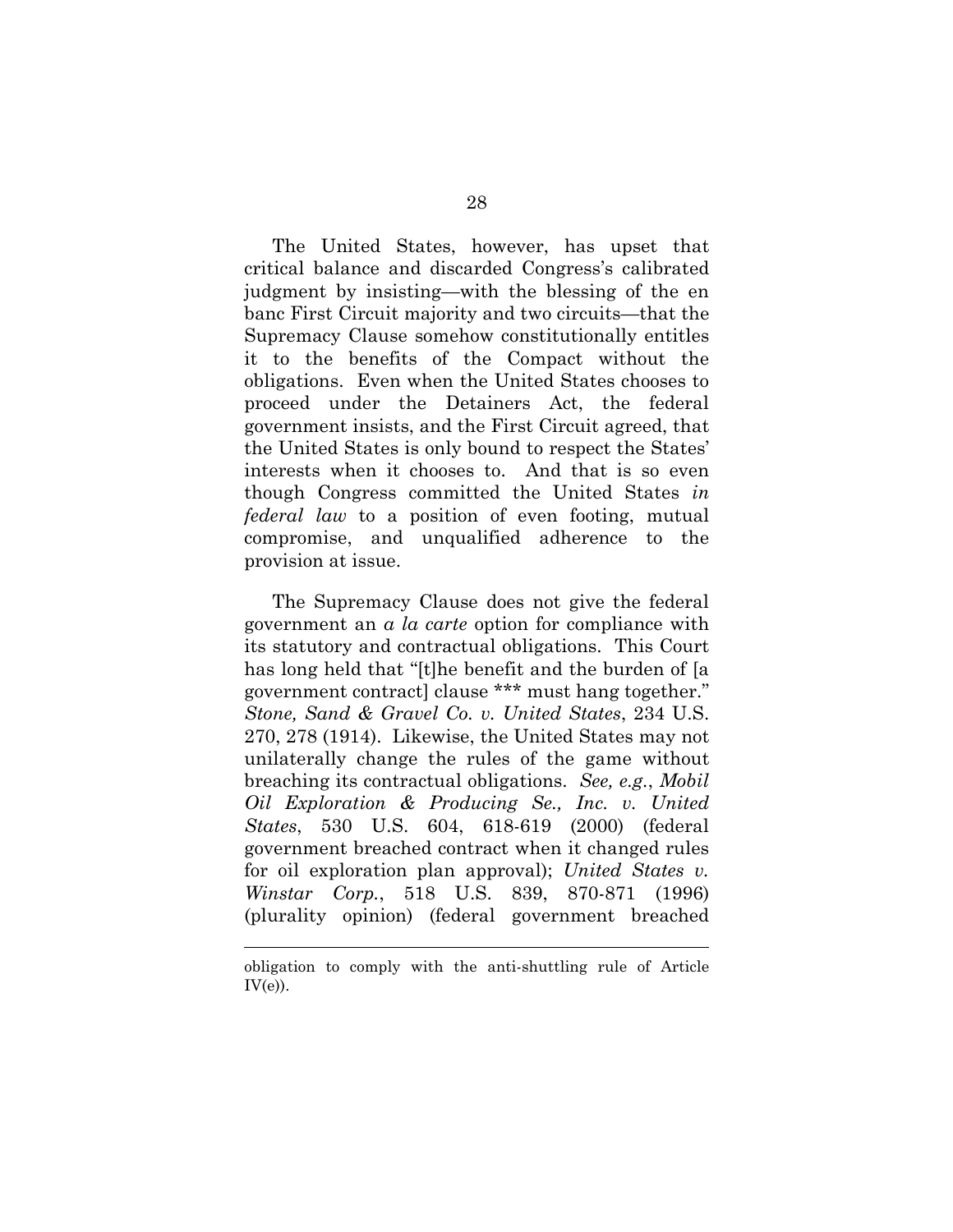contract when it repudiated promised regulatory treatment of certain assets).

In any event, whether the Executive Branch can singlehandedly upheave a negotiated interstate compact and federal statute in this manner is a profoundly important question the prompt resolution of which is critical not only to Rhode Island, but to the 47 other State signatories to the Compact. The ability of the United States to declare after the fact, whenever a State seeks to exercise its rights under the express and unqualified terms of a compact and federal statute, that those promises are "an empty shell" is of vital importance to the States not only with respect to this Compact, but also for all other state-federal contractual relationships. If the First, Third and Fourth Circuits are right, and the Second Circuit is wrong—if there is some unwritten Supremacy Clause escape hatch embedded in all such contracts with the United States no matter what Congress says—the States need to know that now.

The importance of detainers to the United States itself, moreover, cannot be overstated. The federal government seeks approximately 11,900 detainers annually. *See* BJS Table 1.6. The United States also causes nearly 2,000 *ad prosequendum* writs to be issued annually. Br. for the United States at 10 n.6., *United States v. Pleau*, No. 11-1775 (1st Cir. July 13, 2011) (reporting data and surmising that the numbers might be understated). That is why the United States itself agreed that the question presented here is of "exceptional importance" when it sought rehearing en banc in the First Circuit. *See* United States' Pet. for Panel Rehearing and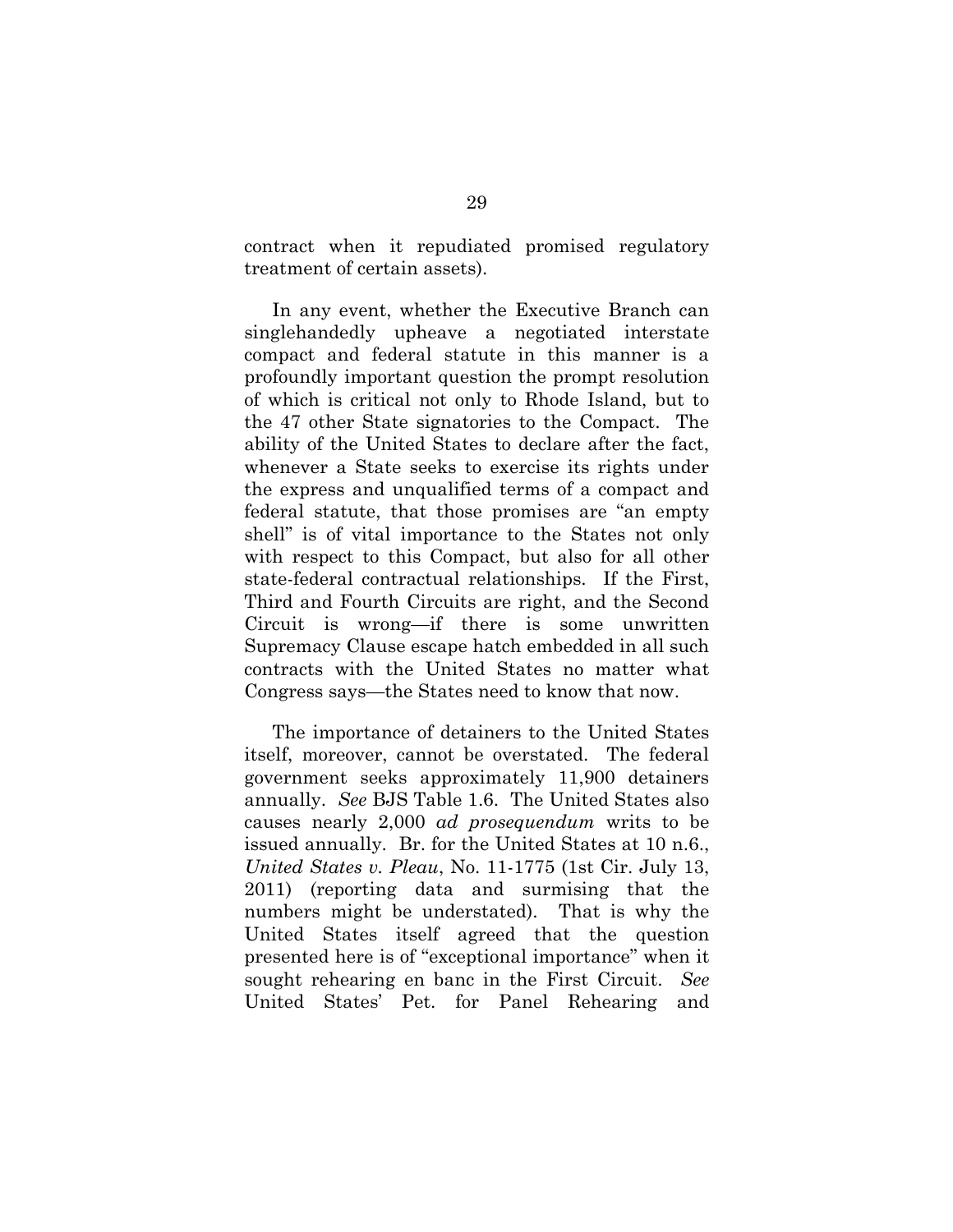Rehearing En Banc, *supra*, at 1. The United States also confessed that the Detainers Act is of great benefit to the United States because, "[w]ithout detainers the government would have to devise a new and potentially cumbersome system for keeping track of state inmate release dates" for the thousands of state prisoners the United States seeks through the detainer system each year, and that "there would be a substantial risk that some inmates would slip through the cracks and vanish." *Id*. at 14.

But it is just as important to the States that the United States uphold its half of the bargain for those benefits it enjoys with respect to the detainers lodged under the Detainers Act, rather than claim all the benefits of the system while unilaterally absolving itself of any responsibility to respect the States' exercise of their rights under the same law. Now, with the en banc court having ruled squarely that Article IV(a)'s statutory right of gubernatorial disallowance is meaningless—indeed, constitutionally invalid under the Supremacy Clause—only this Court can restore to the Compact equal status for all signatories and evenhandedness to its operation; and only this Court can ensure that the law means what it says. That is all that Rhode Island and the 47 other signatories ask. *See* Br. of *Amici Curiae* Nat'l Governors Assoc. and Council of State Gov'ts in Support of Intervenor Lincoln D. Chafee, *supra*, at 12-14.

2. The court of appeals' decision not only rewrites the terms of a federal law codifying an interstate compact, but also casts aside settled precedent applying the *ad prosequendum* writ in a manner that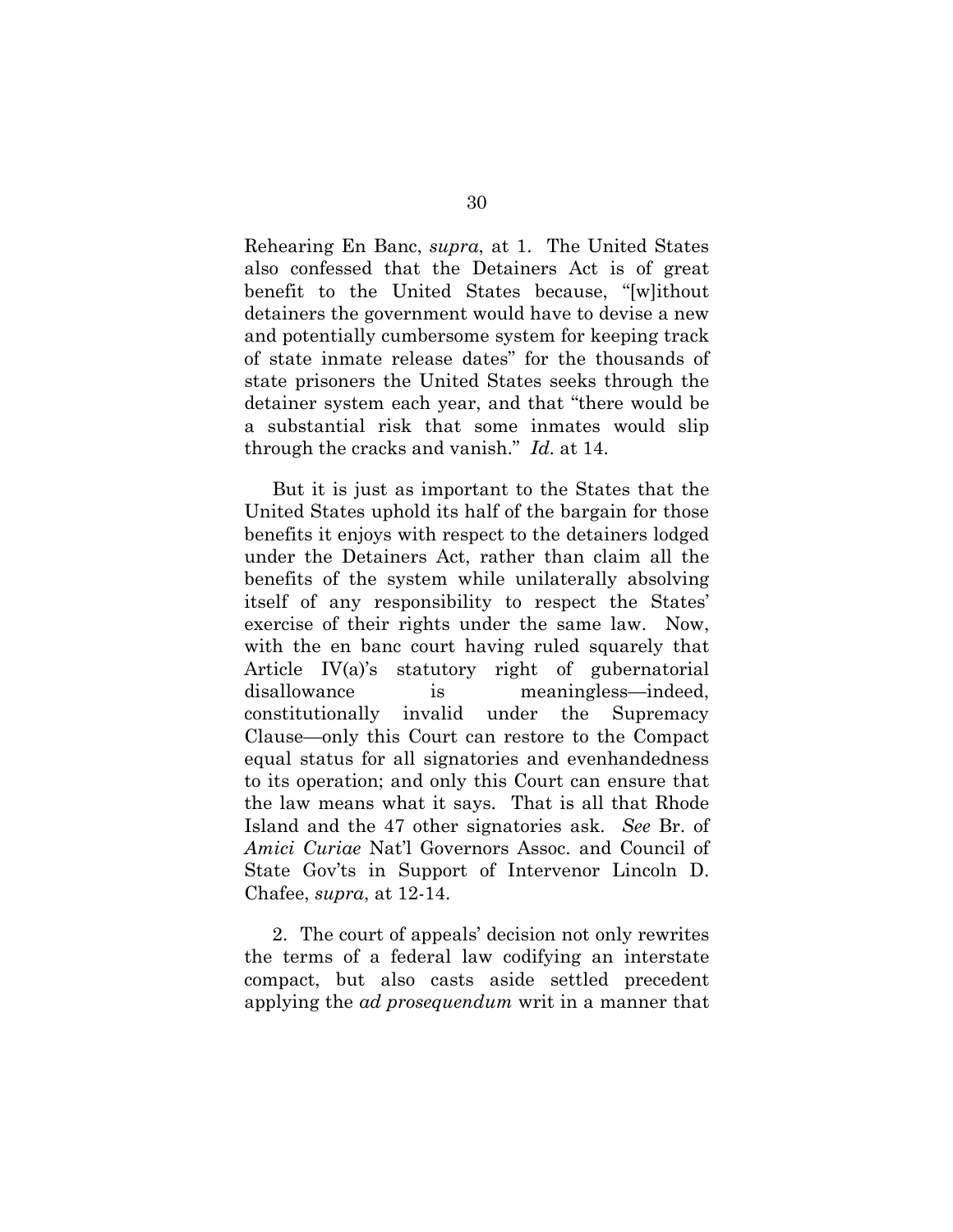accords with principles of federalism. The weight of historic authority, in fact, squarely answers the question that *Mauro* and *Carbo* left open in favor of comity and state-federal cooperation, and in no way endorses a Supremacy Clause trump card as the First Circuit supposed. App., *infra*, 10a.

*First*, the court of appeals overlooked that the writ of habeas corpus *ad prosequendum* is one of the lesser writs of habeas corpus, and those writs have long been recognized as an efficient device to foster the effective operation of co-equal courts in the Nation's system of dual sovereignty. Such lesser writs serve not as the means to challenge the legality of detention, as the Great Writ does, but merely as devices to facilitate, consistent with principles of federalism and comity, the exercise of concurrent jurisdiction. Given their specialized role, this Court explained, when affirming the First Judiciary Act's authorization of customary writs like the *ad prosequendum* writ, that state courts are "not inferior courts" with respect to such writs. *Ex Parte Bollman*, 8 U.S. (4 Cranch) 75, 97 (1807). Then, and today, "States are independent sovereigns with plenary authority to make and enforce their own laws as long as they do not infringe on federal constitutional guarantees." *Danforth v. Minnesota*, 552 U.S. 264, 280 (2008).

*Second*, historic precedent recognized that, in managing the challenges arising under a system of concurrent jurisdiction by dual sovereigns, "[t]he chief rule which preserves our two systems of courts from actual conflict of jurisdiction is that the court which first takes the subject-matter of the litigation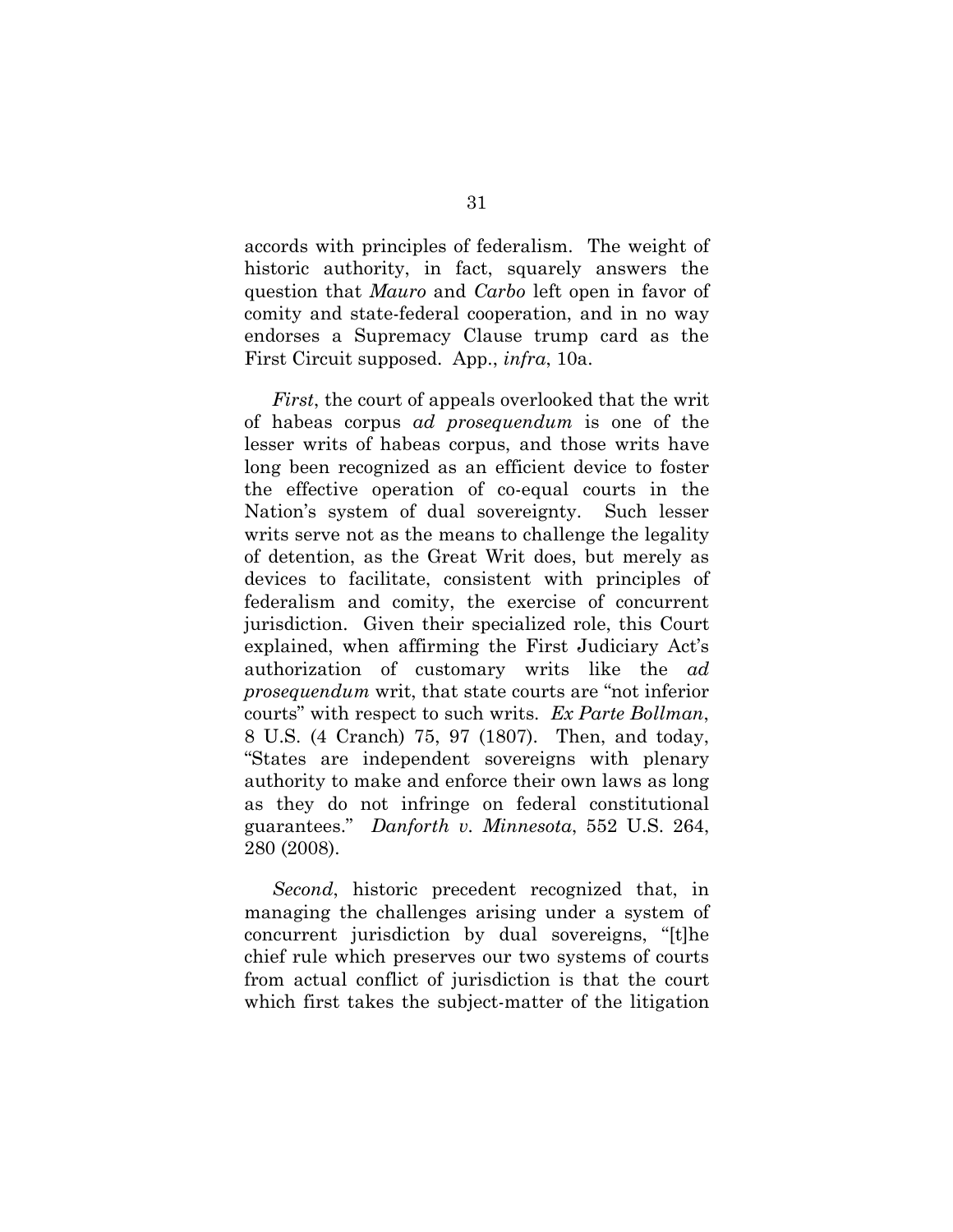into its control, whether this be person or property, must be permitted to exhaust its remedy, to attain which it assumed control, before the other court shall attempt to take it for its purpose." *Ponzi v. Fessenden*, 258 U.S. 254, 260 (1922); *see also Taylor v. Taintor*, 83 U.S. (16 Wall.) 366, 370 (1872) ("Where a State court and a court of the United States may each take jurisdiction, the tribunal which first gets it holds it to the exclusion of the other, until its duty is fully performed and the jurisdiction invoked is exhausted: and this rule applies alike in both civil and criminal cases."). While *Ponzi* involved a state court's authority to issue a writ of habeas corpus *ad prosequendum* against the federal government, its language was unequivocal: although state and federal courts "coexist in the same space, they are independent." 258 U.S. at 261. Accordingly, to allow an *ad prosequendum* writ to displace State sovereignty over execution and enforcement of their sentences would threaten a State's "administration of a discrete criminal justice system [which is one of] the basic sovereign prerogatives States retain." *Oregon v. Ice*, 555 U.S. 160, 168 (2009).

*Third*, consistent with those basic principles of constitutional federalism, courts had repeatedly held, prior to the Compact's adoption, that a State's release of a prisoner in its custody to the federal government under a federal *ad prosequendum* writ was "achieved as a matter of comity and not of right." *McDonald*, 409 F.2d at 30; *see, e.g.*, *United States ex rel. Moses v. Kipp*, 232 F.2d 147, 150 (7th Cir. 1956) (Federal district court "could not have compelled the State of Michigan to surrender Moses after he had been incarcerated in that state for violation of a Michigan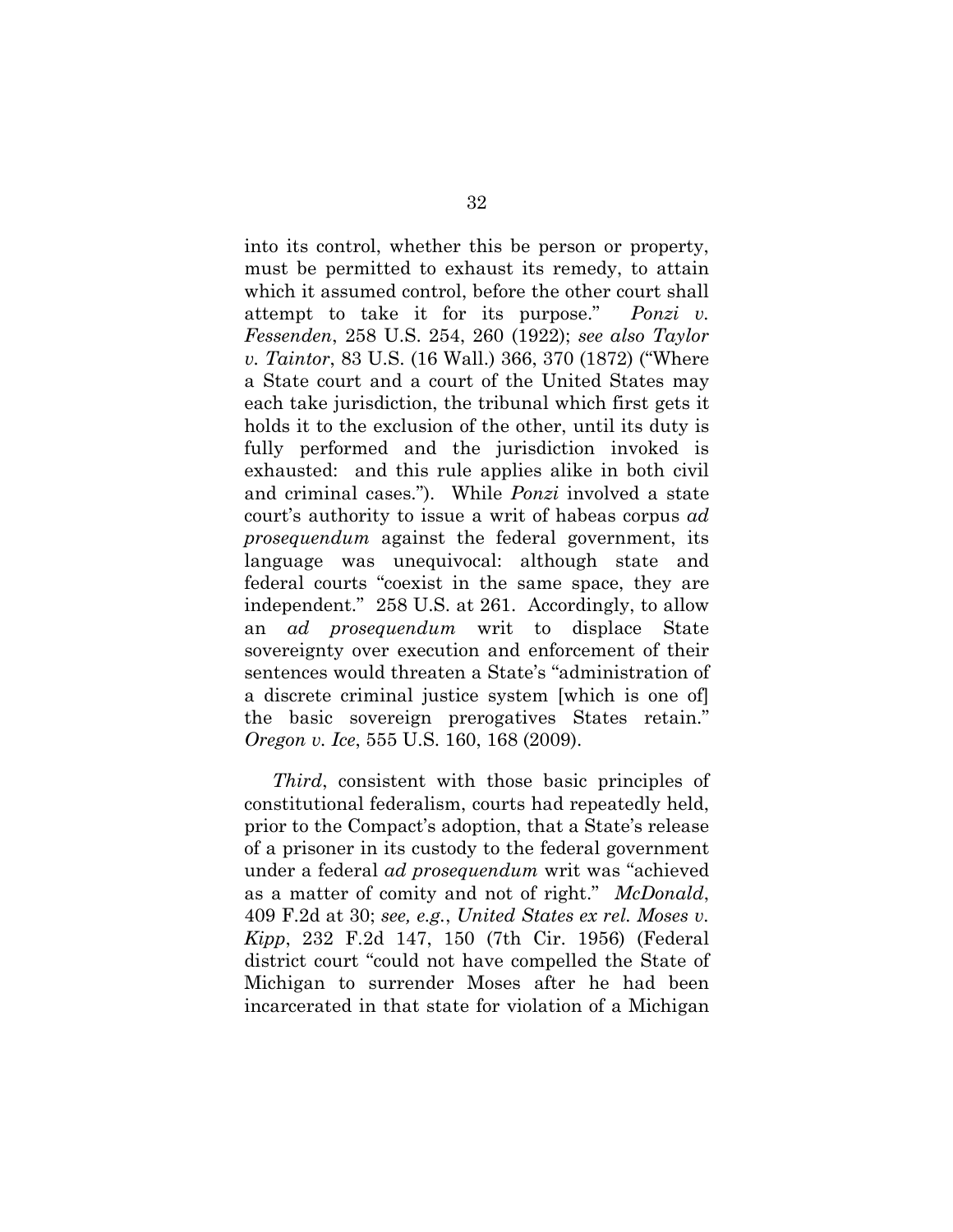law, \*\*\* the consent of Michigan authorities was necessary to obtain the custody of Moses."); *Stamphill*, 136 F.2d at 292 ("There is no doubt that the state of Oklahoma, having first acquired jurisdiction over the appellant, was entitled to retain him in custody until he had finished his sentence and could not be required to surrender him to the custody of the United States marshal for trial in the federal court for an offense committed in violation of federal law."); *Lunsford v. Hudspeth*, 126 F.2d 653, 655 (10th Cir. 1942) (waiver of the "right [of] exclusive jurisdiction \*\*\* is a matter addressed solely to the discretion of the sovereignty"); *accord* Larry W. Yackle, *Taking Stock of Detainer Statutes,* 8 LOY. L.A. L. REV. 88, 96 (1975) ("[A] federal court cannot compel a state to give up custody of a state prisoner in order that he may be tried for a federal offense.").7

That States *could* dishonor the writ, moreover, is evidenced by the fact that state officials *did* occasionally decline to cooperate. *See Gordon v. United States*, 164 F.2d 855, 860 (6th Cir. 1947) (Ohio prison warden refused to produce co-defendants for trial despite issuance of a federal *ad prosequendum*  writ); *United States v. Perez*, 398 F.2d 658, 660 (7th Cir. 1968) (Arkansas penitentiary warden would not comply with the federal writ).

1

<sup>7</sup> *But see United States v. Scallion*, 548 F.2d 1168, 1173 n.7 (5th Cir. 1977) (acknowledging that *Carbo* left the question open, and disagreeing, in dicta, with cases holding that states honor the federal writ as a matter of comity), *cert. denied*, 436 U.S. 943 (1978); *Trafny v. United States*, 311 F. App'x 92, 96 (10th Cir. 2009) (States "never had \*\*\* authority" to refuse transfer when sought by *ad prosequendum* writ.).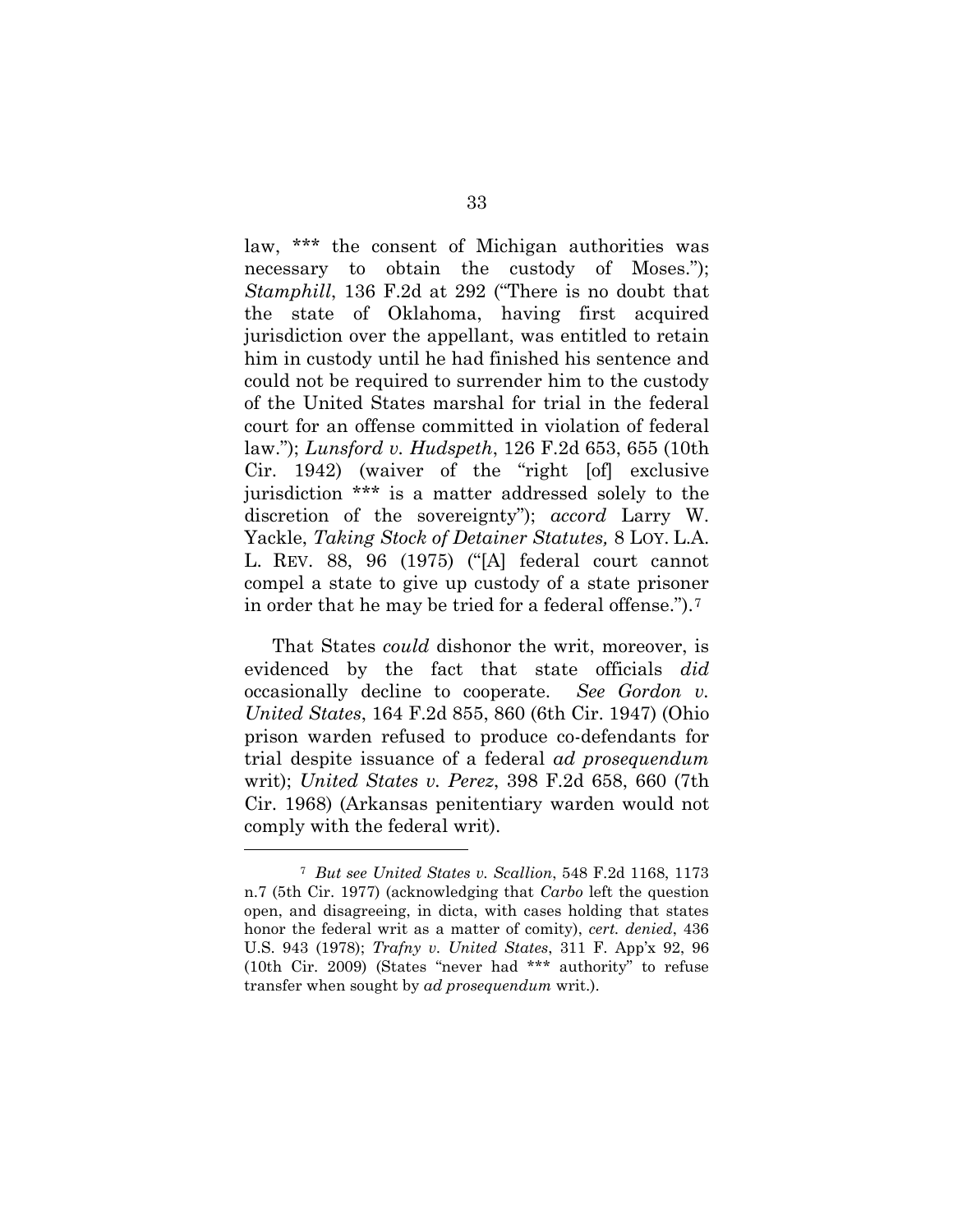This comity regime, under which the States as coequal sovereigns could retain custody of their prisoners to vindicate their own criminal sentences even after a federal request was made via an *ad prosequendum* writ, is the historic practice that the Detainers Act "preserve[d]," *Mauro*, 436 U.S. at 363, but the First Circuit erased. And while "[t]he proviso of Art. IV(a) does not purport to augment the State's authority to dishonor [an *ad prosequendum*] writ," *id.*, it most certainly cannot be read, as the First Circuit majority did, to *diminish* the States' preenactment authority.

Judicial precedent confirming this comity regime makes sense, moreover, given the Nation's unique federalism structure. Dual sovereignty means that both the United States and the States have independent systems of criminal law and a substantial independent interest in enforcing those laws and preventing future criminal activity within their respective jurisdictions. Those cases treating inter-sovereign demands for custody of an individual as a matter of comity and cooperation between the State and federal governments properly balance *both* sovereigns' substantial interests in enforcing their criminal laws. The First Circuit, by contrast, put all the weight on the federal side of the scale. That is how the court concluded that a federal writ is all that is needed to seize a state prisoner who is serving a state sentence out of state custody and to vitiate that State's right to enforce and vindicate its own criminal judgment. There is no balance in a system like that.

3. The First Circuit traded in that half century of precedent respecting federalism for a Supremacy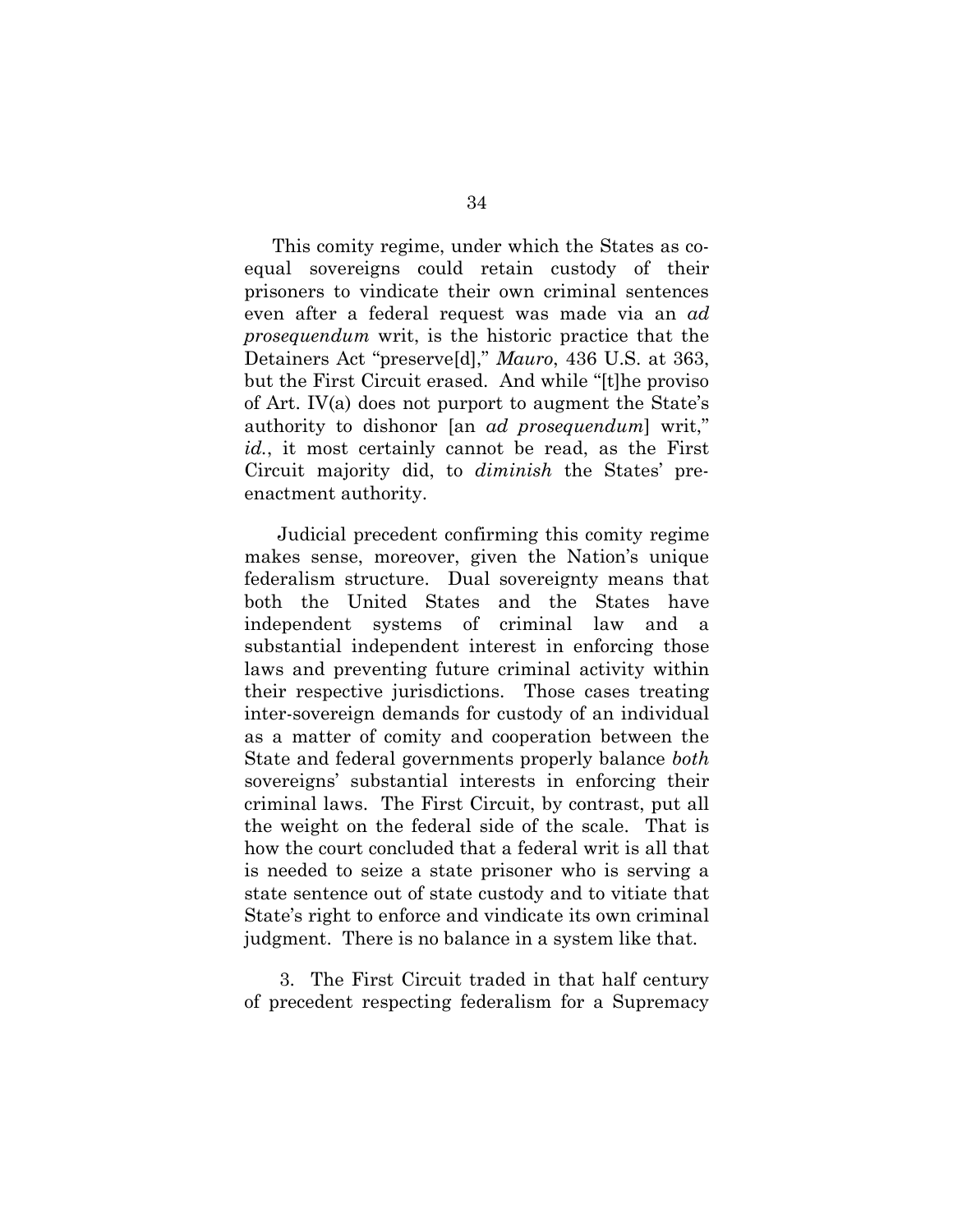Clause phantasm. Petitioner in this case enforced a right afforded the State under the plain and unqualified text of a *federal statute* that *Congress*  made binding on the United States. Whether that more specific federal statutory directive should control over the general provisions of the federal habeas corpus statute is a question about which the Supremacy Clause says nothing.

Likewise, the Supremacy Clause does not relieve the federal government from its contractual commitments. The "'United States are as much bound by their contracts as are individuals.'" *Salazar v. Ramah Navajo Chapter*, 132 S. Ct. 2181, 2189 (2012) (quoting *Lynch v. United States*, 292 U.S. 571, 580 (1934)); *see Sinking Fund Cases*, 99 U.S. 700, 719 (1878) (same). The authority of the federal government to enter into binding agreements not only does not derogate federal sovereignty, but is "'the essence of sovereignty' itself." *Winstar*, 518 U.S. at 884 (quoting *United States v. Bekins*, 304 U.S. 27, 51-52 (1938)). When the federal government obligates itself by contract, it "yield[s] [its] freedom of action in particular matters in order to gain the benefits which accrue." *Bekins*, 304 U.S. at 52. In so doing, it must take the bitter with the sweet.

Finally, holding the federal government to its word "furthers 'the Government's own long-run interest as a reliable contracting partner in the myriad workaday transaction of its agencies.'" *Ramah Navajo Chapter*, 132 S. Ct. at 2190 (quoting *Winstar*, 518 U.S. at 883). In dealing with co-equal sovereigns, it is all the more important that the United States act reliably. Interstate compacts are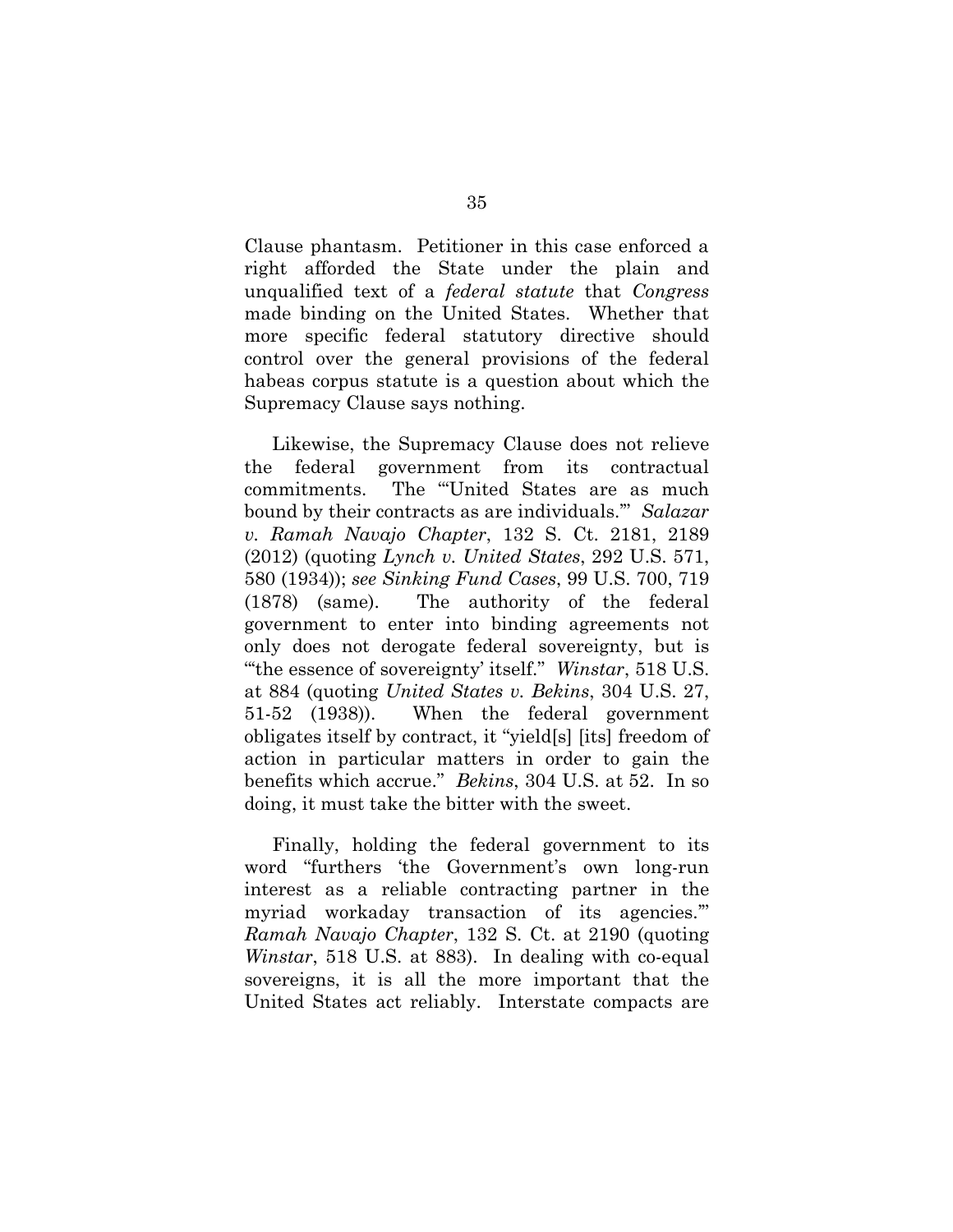important tools of cooperative federalism, necessary for the management of complex problems that arise in a system of dual sovereignty. Such cooperative agreements serve as "the legislative means" of "adapting to our Union of sovereign States the ageold treaty-making power of independent sovereign nations." *Petty v. Tennessee-Missouri Bridge Comm'n*, 359 U.S. 275, 279 n.5 (1959).

In making the considered decision to join the United States as a coequal party to the Compact, and having formalized this agreement through passage of the Detainers Act, Congress has plainly recognized the longstanding authority of the States in this sphere and obligated the United States to adhere to the Compact when it invokes its procedures. Because federal law thus binds the federal prosecutors' hands, the Supremacy Clause offers no release and, indeed, "it clearly would permit the United States to circumvent its obligations under the Agreement" for the federal government to be able to reap the compact's rewards, but disregard its obligations. *Mauro*, 436 U.S. at 362.

If left standing, the ruling below would condone the federal government's contravention of the express terms of the Detainers Act, putting at risk not only the continued viability of a recognized and costeffective system for governing prisoner transfers between state and federal jurisdictions, but also threatening States' willingness, going forward, to contract as peers with the federal government. The implications are far-reaching, jeopardizing not only other federal-state compacts, but also the exercise of Congress's power under the Spending Clause. *See*